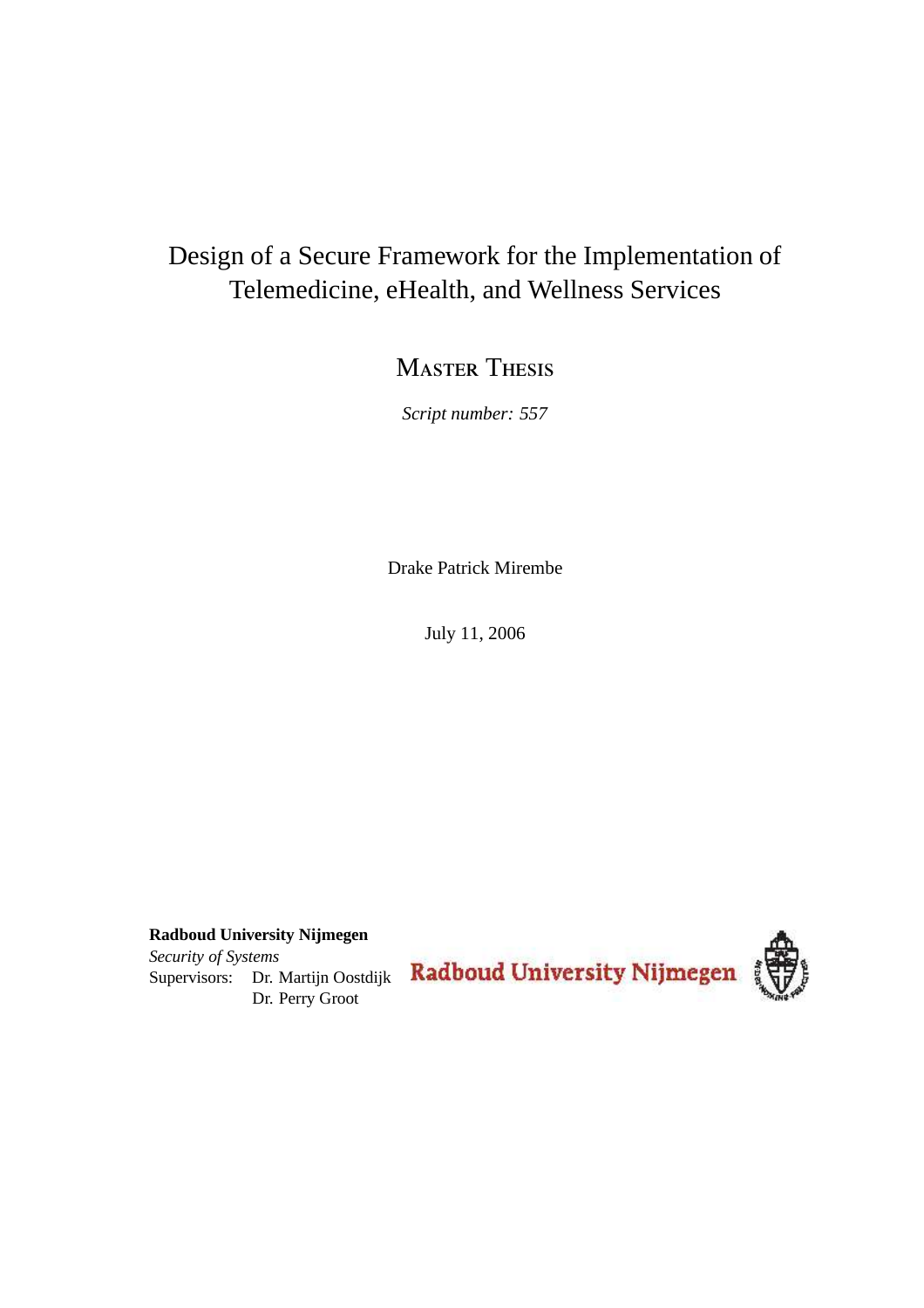*I dedicate this work to my beloved parents, fiancee, and siblings.*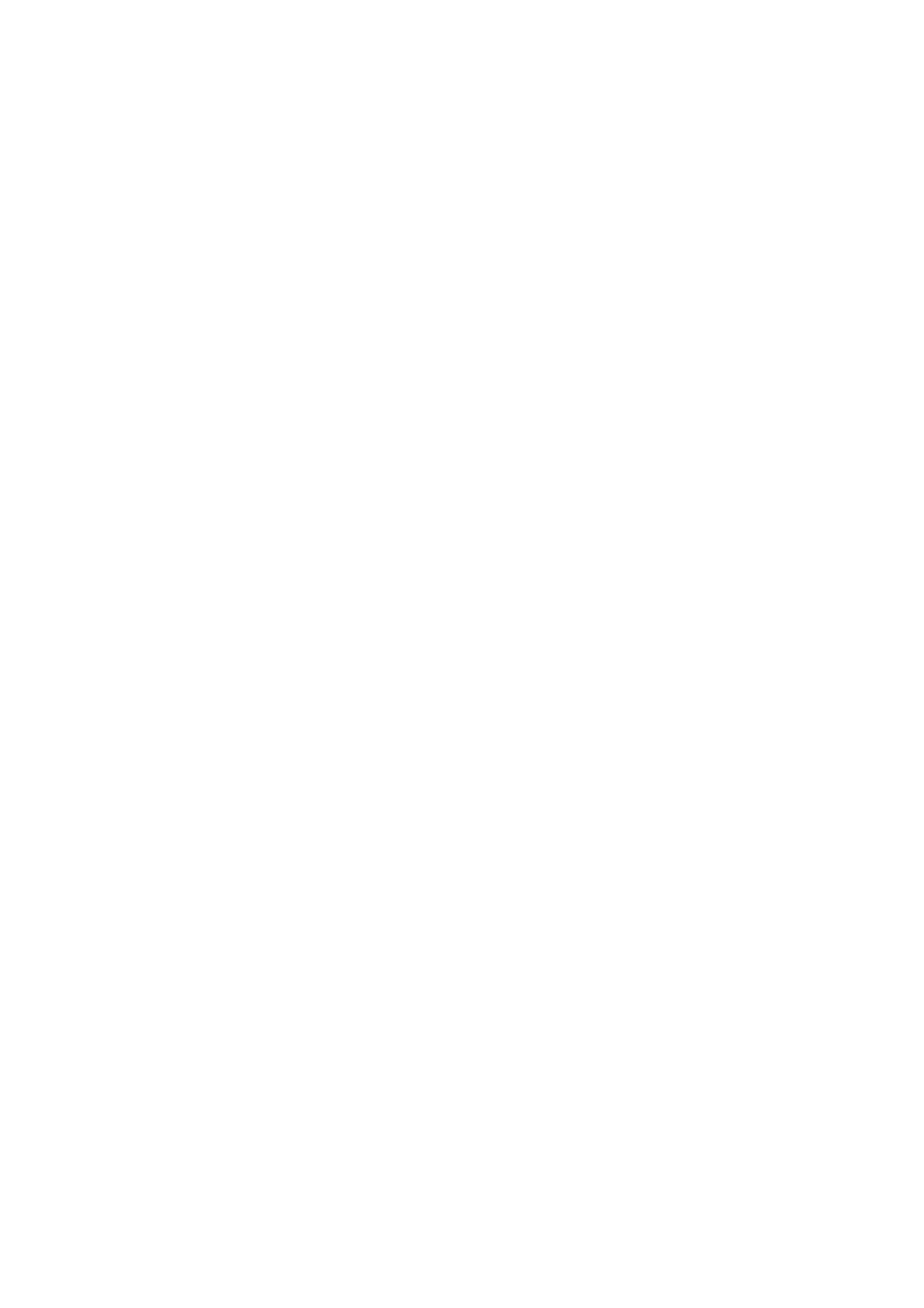### Abstract

In both developing and developed countries, the costs of delivering health care are increasingly taking a large proportion of the national gross domestic product (GDP). GDP, is one of several measures of the size of a regions' economy. While developed countries have a good doctor to patient ratio, in developing countries the ratios are alarming (e.g., in Uganda it is about 1 doctor to 24.725 patients). Thus, with the advent of Information Communication Technologies (ICT), researchers are working on ways of using ICT to deliver health care services at low costs. This has led to the development of proprietary Telemedicine, Ehealth, and Wellness (TEW) systems. Because most developments are proprietary, standards are fluid and this rises questions about interoperability. Besides, the application of ICT to remotely collect and disseminate information in a sensitive domain like health care, rises a number of security related issues especially for TEW systems that rely on wireless sensor networks (WSNs) for data acquisition and transmission (i.e., questions about data confidentiality, system reliability, user authentication, and data integrity arise). Therefore, in this thesis we investigate a number of TEW systems, analyse their technologies and security implementations. Our investigation led us to conclude that most of the wireless sensor based TEW developments have focused on engineering issues of making the technology work at the expense of security. We learn that even those systems that have implemented good security mechanisms may not have modeled appropriate threats. Hence, we present a threat model of TEW-WSNs and propose a polynomial based key management scheme to secure TEW wireless sensor networks. We give conclusions about the application of TEW systems in developing countries and the future trends.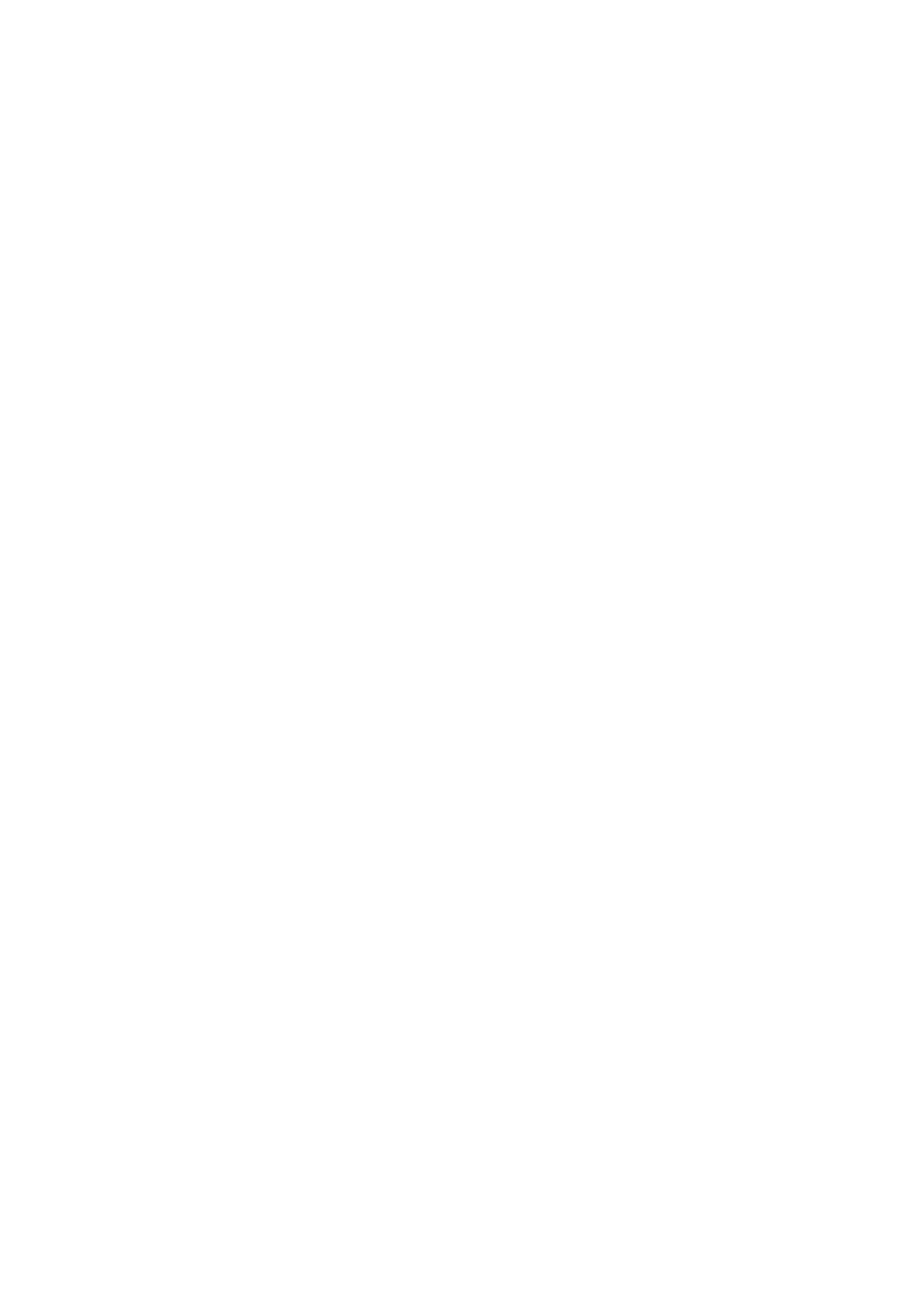# Acknowledgements

I would like to thank Dr. Martijn Oostdijk and Dr. Perry Groot for their direction, assistance, and guidance. Indeed, without them this thesis would not have been possible. Special thanks go to Dr. Dick van Leijenhorst for the great insights in the fields of complexity theory and cryptography. I also wish to register my appreciation to Nicole el Moustakim, Drs. G.F.M. Paulussen, and the staff of external relations office for all the encouragement and assistance. A word of thanks also goes to my student colleagues who helped me in many ways.

I register my gratitude to NUFFIC and the coordinators of the ICT capacity building project in Uganda and in The Netherlands for giving me the opportunity of realising my dream.

Finally, words alone cannot express the thanks I owe to Martha Hope, for being there for me whenever I needed a word of encouragement.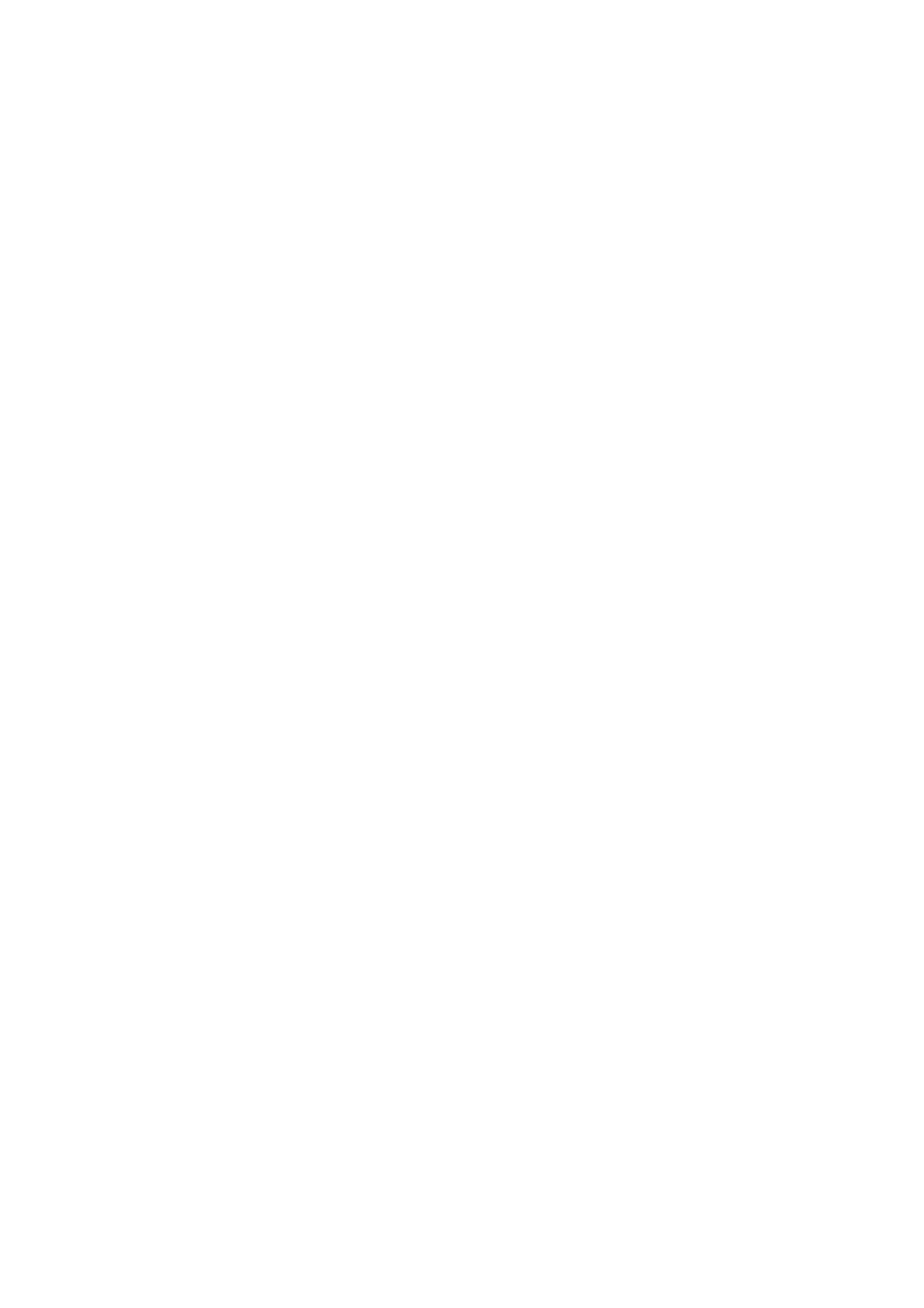# **Contents**

| $\mathbf{1}$   |     | 3<br><b>Introduction</b>              |  |  |
|----------------|-----|---------------------------------------|--|--|
|                | 1.1 | $\overline{4}$                        |  |  |
|                | 1.2 | $\overline{4}$                        |  |  |
|                | 1.3 | 5                                     |  |  |
| $\overline{2}$ |     | $\overline{7}$<br><b>Related work</b> |  |  |
|                | 2.1 | $\overline{7}$                        |  |  |
|                | 2.2 | 8                                     |  |  |
|                |     | 9<br>2.2.1                            |  |  |
|                |     | 9<br>2.2.2                            |  |  |
|                |     | 2.2.3<br>10                           |  |  |
|                |     | 10<br>2.2.4                           |  |  |
|                | 2.3 | 10                                    |  |  |
|                |     | 2.3.1<br>11                           |  |  |
|                |     | 2.3.2<br>11                           |  |  |
|                |     | 12<br>2.3.3                           |  |  |
|                |     | 12<br>2.3.4                           |  |  |
|                | 2.4 | 13                                    |  |  |
|                |     | 13<br>2.4.1                           |  |  |
|                |     | 13<br>2.4.2                           |  |  |
|                |     | 14<br>2.4.3                           |  |  |
|                | 2.5 | 14                                    |  |  |
|                |     | 14<br>2.5.1                           |  |  |
|                |     | 14<br>2.5.2                           |  |  |
|                |     | 15<br>2.5.3                           |  |  |
|                | 2.6 | 15                                    |  |  |
|                |     | 16<br>2.6.1                           |  |  |
|                |     | 16<br>2.6.2                           |  |  |
|                |     | 16<br>2.6.3                           |  |  |
|                | 2.7 | 17                                    |  |  |
|                |     | 17<br>2.7.1                           |  |  |
|                |     | 17<br>2.7.2                           |  |  |
|                |     | 2.7.3<br>18                           |  |  |
|                | 2.8 | 18                                    |  |  |
|                |     |                                       |  |  |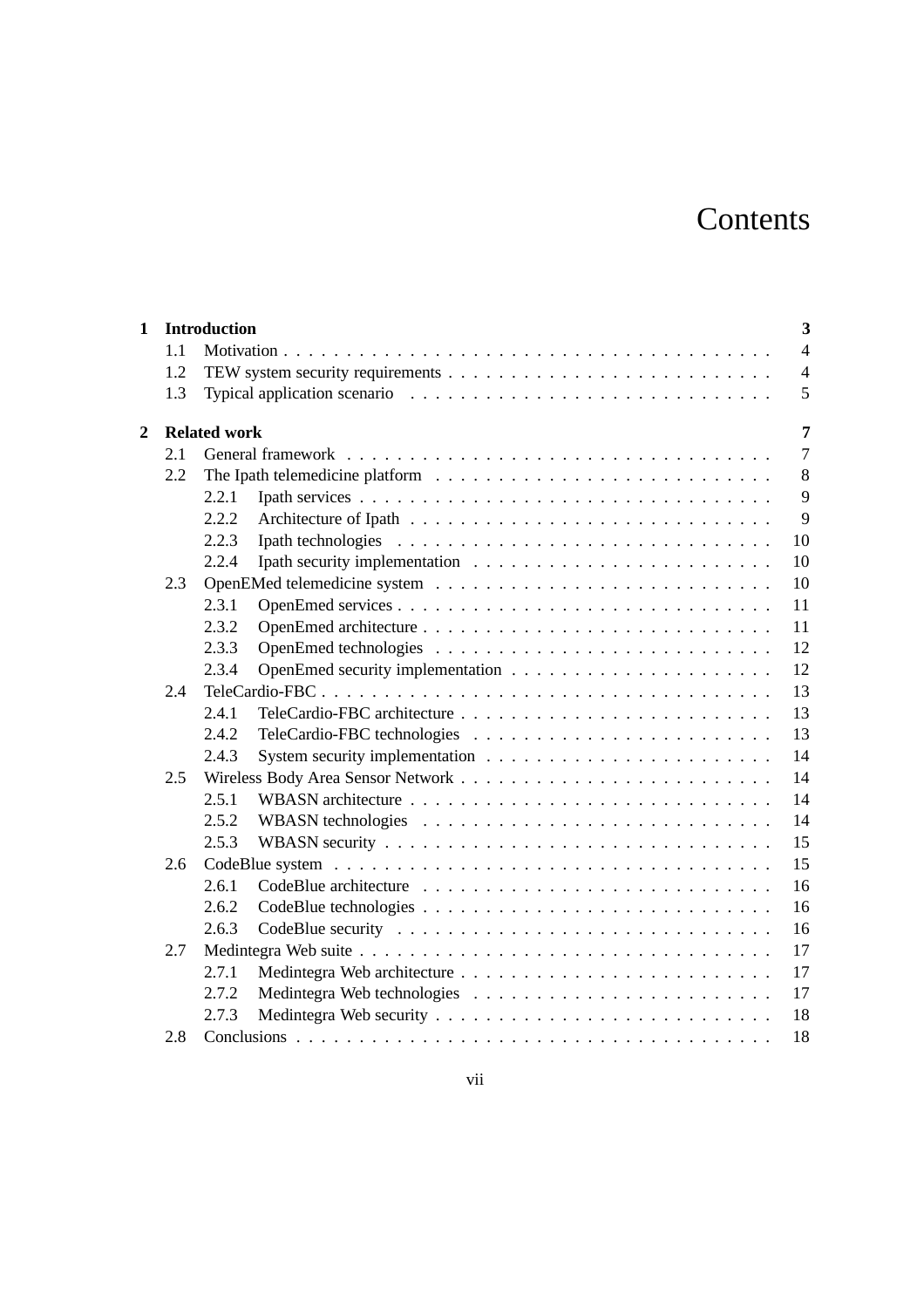| 3 |     | <b>Wireless Sensor Networks</b>                                                                        | 21 |
|---|-----|--------------------------------------------------------------------------------------------------------|----|
|   | 3.1 |                                                                                                        | 21 |
|   | 3.2 |                                                                                                        | 21 |
|   | 3.3 |                                                                                                        | 22 |
|   | 3.4 |                                                                                                        | 24 |
|   | 3.5 |                                                                                                        | 25 |
|   | 3.6 |                                                                                                        | 27 |
| 4 |     | A secure and optimal KMS for TEW-WSNs                                                                  | 29 |
|   | 4.1 |                                                                                                        | 29 |
|   | 4.2 |                                                                                                        | 30 |
|   |     | 4.2.1                                                                                                  | 32 |
|   | 4.3 |                                                                                                        | 33 |
|   |     | 4.3.1                                                                                                  | 33 |
|   |     | 4.3.2                                                                                                  | 34 |
|   |     | 4.3.3                                                                                                  | 34 |
|   | 4.4 |                                                                                                        | 36 |
|   |     | 4.4.1                                                                                                  | 36 |
|   |     | 4.4.2                                                                                                  | 37 |
|   |     | 4.4.3                                                                                                  | 38 |
|   |     | 4.4.4                                                                                                  | 38 |
|   |     | Key revocation $\ldots \ldots \ldots \ldots \ldots \ldots \ldots \ldots \ldots \ldots \ldots$<br>4.4.5 | 40 |
| 5 |     | <b>Theoretical performance estimates</b>                                                               | 43 |
|   | 5.1 |                                                                                                        | 43 |
|   |     | 5.1.1                                                                                                  | 43 |
|   |     | 5.1.2                                                                                                  | 44 |
|   | 5.2 | Resource requirement estimates $\ldots \ldots \ldots \ldots \ldots \ldots \ldots \ldots \ldots \ldots$ | 44 |
|   |     | 5.2.1                                                                                                  | 45 |
|   |     | 5.2.2                                                                                                  | 46 |
|   |     | 5.2.3                                                                                                  | 46 |
| 6 |     | <b>Reflections and conclusions</b>                                                                     | 49 |
|   | 6.1 |                                                                                                        | 49 |
|   | 6.2 |                                                                                                        | 51 |
|   |     | <b>Bibliography</b>                                                                                    | 55 |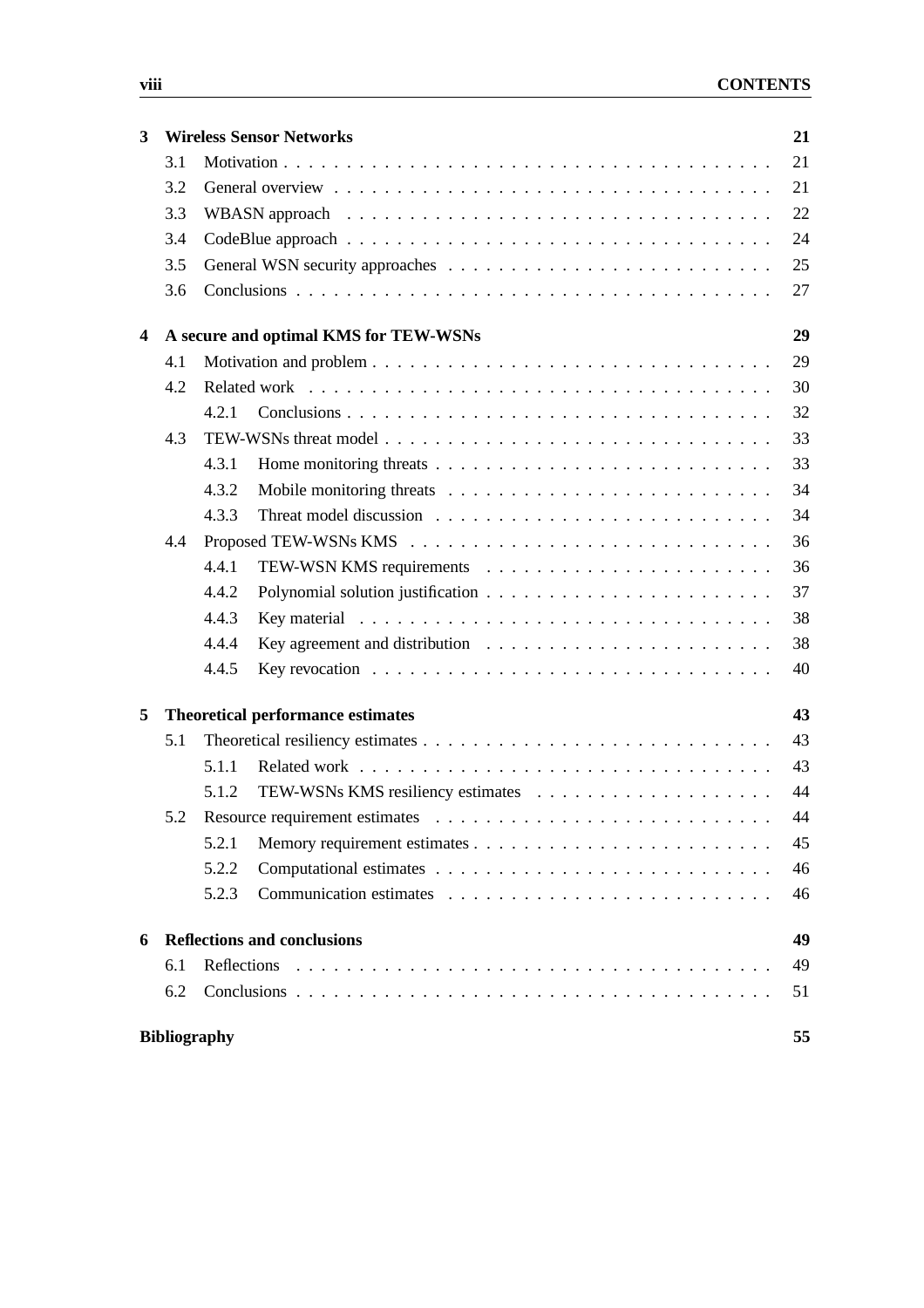# List of Figures

| 1.1 |                                                       |    |
|-----|-------------------------------------------------------|----|
| 2.1 |                                                       |    |
| 2.2 |                                                       | 10 |
| 2.3 | OpenEMed Architecture (Adopted from [Forslund, 2006]) | 12 |
| 2.4 | WBASN architecture (Adopted from [Otto et al., 2006]) | 15 |
| 3.1 |                                                       | 22 |
| 3.2 |                                                       | 22 |
| 3.3 |                                                       | 23 |
| 3.4 |                                                       | 25 |
| 4.1 |                                                       | 34 |
| 4.2 |                                                       | 35 |
| 5.1 |                                                       |    |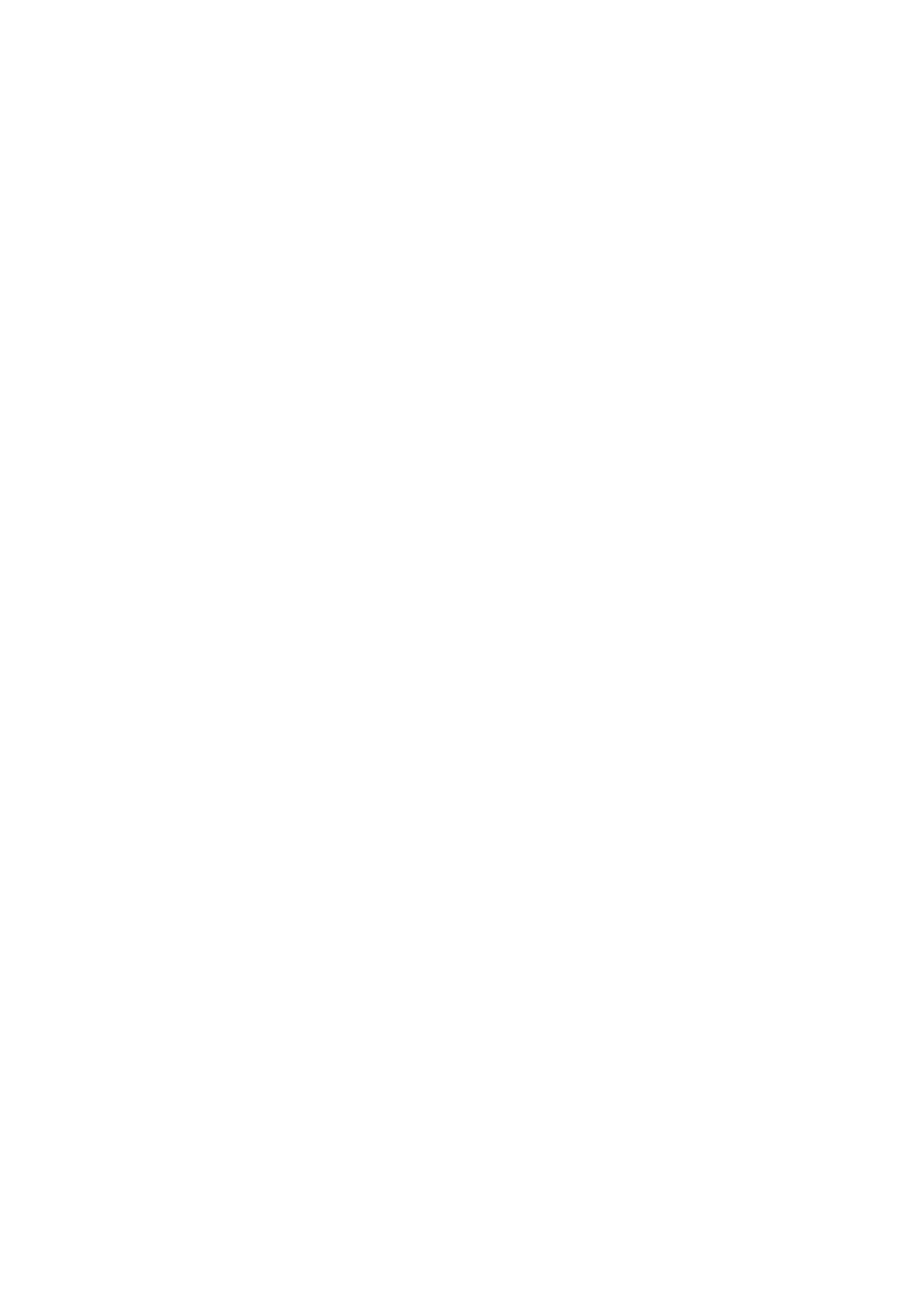# List of Tables

| 2.2 |  |
|-----|--|
| 2.3 |  |
| 2.4 |  |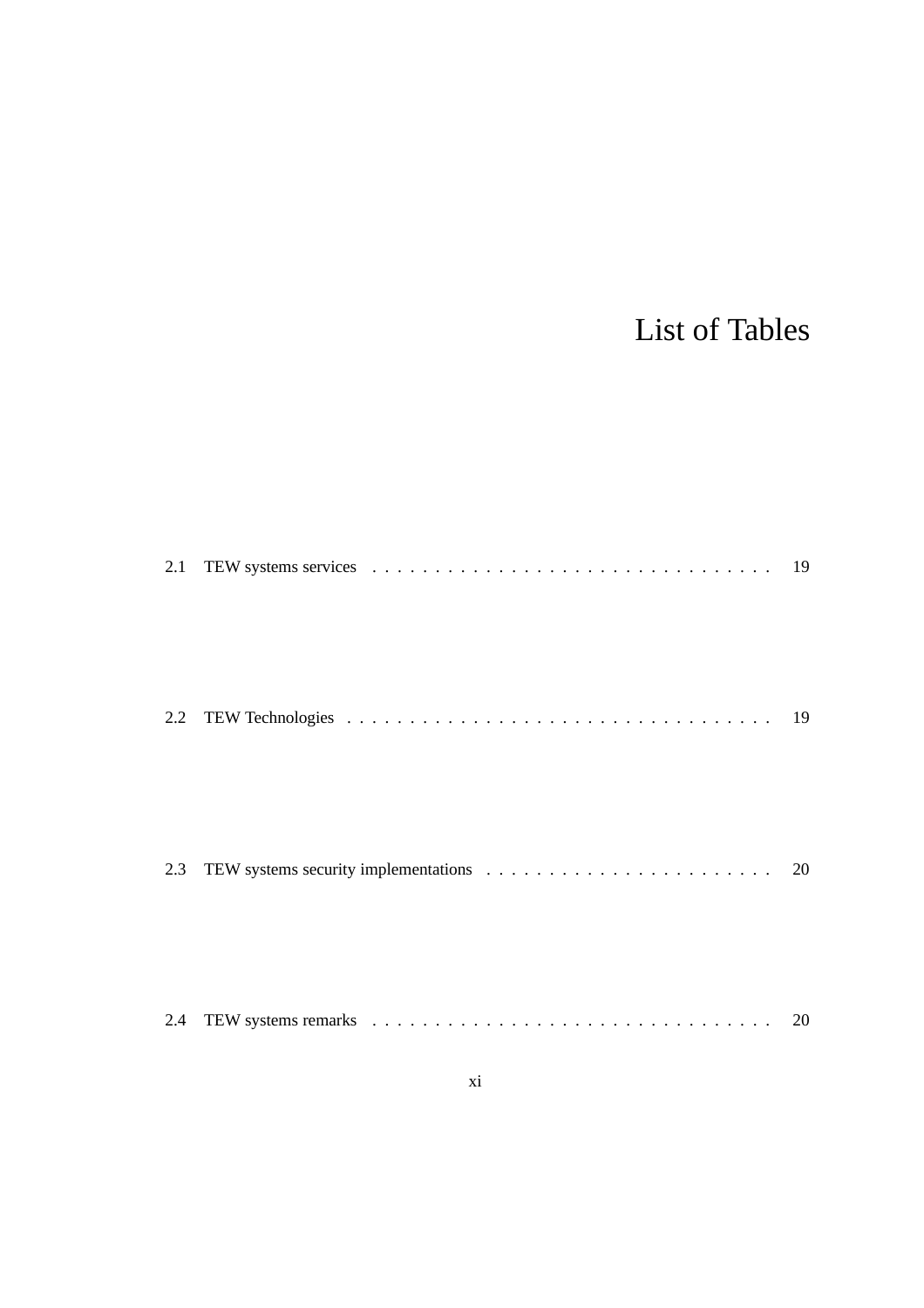### Summary

In this thesis we explore the current technological and security developments in Telemedicine, Ehealth, and Wellness (TEW) systems. We review a number of TEW systems and highlight their technologies, services, deployment architectures, and security implementations. From the review we construct a framework that can be used to describe any TEW system. In our framework, we categorise TEW systems into two: Patient Record management Systems (PRSs) and Patient Health remote monitoring Systems (PHSs).

We focus our research on PHSs because of their unique features (i.e., new technologies, lack of standards, stringent user requirements, varying degrees of threats, and resource constraints on some components). We seek to answer a number of questions: (1) What are the challenges of securing TEW systems that rely on wireless sensors for data acquisition and transmission? (2) What are the different approaches and standards that are being adopted? (3) What is the appropriate threat model for TEW wireless sensor networks? (4) How can TEW systems be adopted to the infrastructure of developing countries?

We present an overview of wireless sensor networks (WSNs) in general and in the context of TEW systems i.e., PHSs. We discuss the current approaches to securing WSNs and highlight a number of challenges that still require further exploration. We observe that, although security is a very important component of TEW systems in general and TEW-WSNs in particular, most of the current developments have focused on making the technology work at the expense of security. Hence, a number of issues like channel congestion, secure and optimal key management, secure routing, system reliability, and optimal threat modelling still needs more attention. Therefore, we present a realistic threat model for TEW-WSNs home and mobile applications and propose a secure and optimal polynomial based key management scheme.

Our scheme provides a mechanism of revoking compromised keys based on a reputation of a sensor as determined by its neighbours and the personal server. Based on theories of performance measurement, we estimate the security guarantee and resource requirements of our scheme. Also, we give conclusions about the application of TEW services in developing countries and the future work.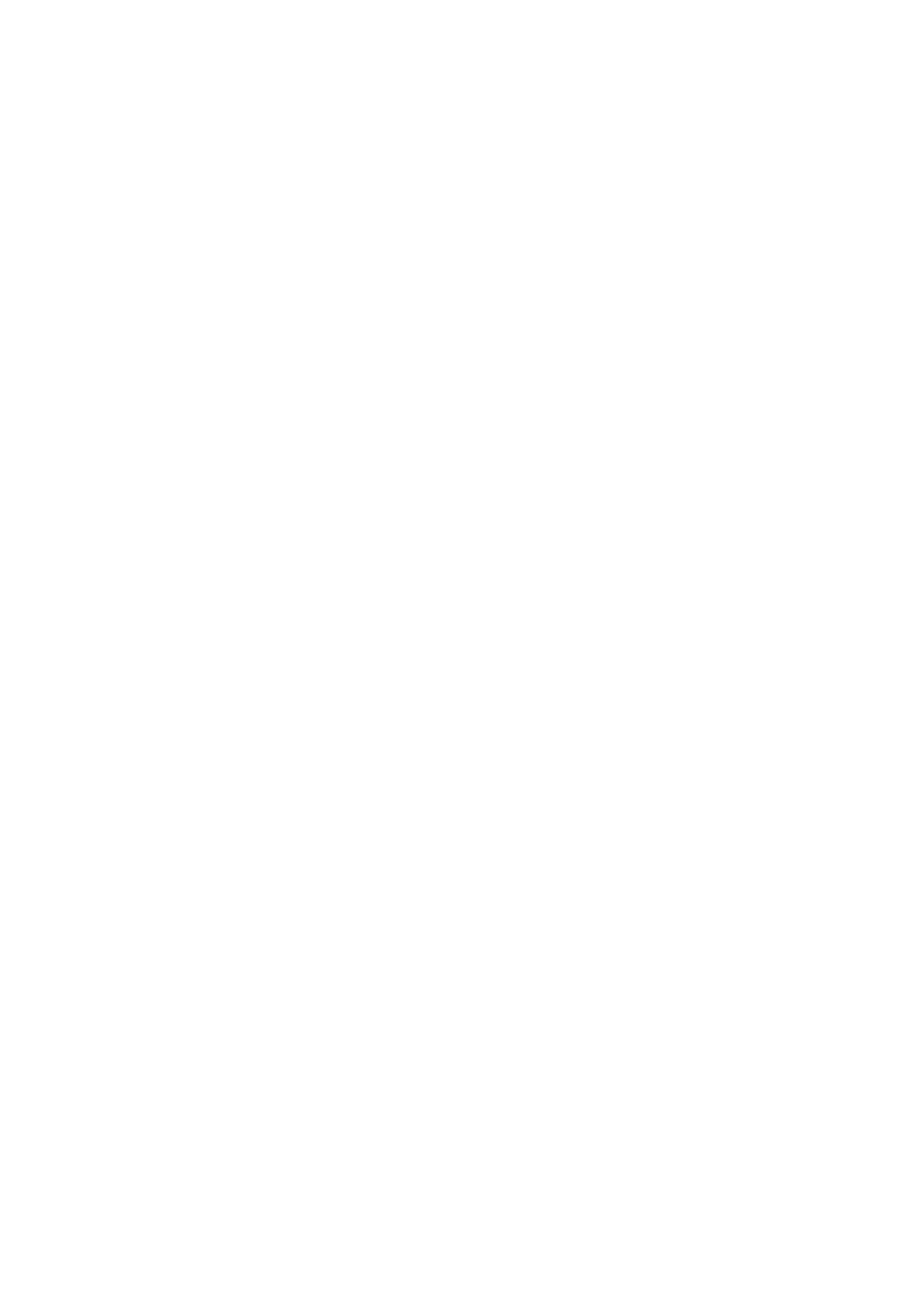# Introduction 1<br>|<br>|uction

Telemedicine, Ehealth, and Wellness (TEW) services are a means to providing medical and wellness services remotely by using Information Communication Technologies (ICT). These systems can be used in all phases of the primary health care process: from prevention and tele-diagnosis to treatment and tele-homecare. Besides, in countries where the ratio of doctor to patient is one-to-thousands, or health centres and hospitals are hundreds of miles from patient's homes, these systems come in handy as they allow timely access to quality health services like tele-monitoring, tele-diagnosis, and e-prescription at low costs leading to improved quality of life of citizens and greater economic productivity.

The recent advances in wireless, semiconductor, integrated circuit, and sensor technologies have stimulated the interest of ICT researchers to define ways of applying these technologies in the medical field to improve service delivery at lower costs. For the case of developed countries, TEW systems have captured the interest of the government as a cost-saving means of improving access to quality healthcare. Examples of these projects include: the Ipath project<sup>1</sup>, the Yale Telemedicine centre<sup>2</sup>, OpenEMed<sup>3</sup>, CodeBlue<sup>4</sup>, Wireless Body Area Sensor Network (WBASN)<sup>5</sup>, Mobile telemedicine India<sup>6</sup>, MIThril<sup>7</sup>, and Biotronik home monitoring system.<sup>8</sup> Although these systems can have a positive impact on the quality of health service delivered to a patient, some people justifiably are not at ease with the remote collection, access, and transmission of patient

<sup>1</sup>http://www.ipath.ch/site

<sup>2</sup>http://www.yale.edu/omnibus/Dec95/telemedicine.html

<sup>3</sup>http://www.openemed.org

<sup>4</sup>http://www.eecs.harvard.edu/ mdw/proj/codeblue/

<sup>5</sup>http://www.ece.uah.edu/ jovanov/whrms/

<sup>6</sup>http://www.telemedicineindia.com/index.htm

<sup>7</sup>http://www.media.mit.edu/wearables/mithril/

<sup>8</sup>http://www.biotronik.com/content/detail.php?id=1799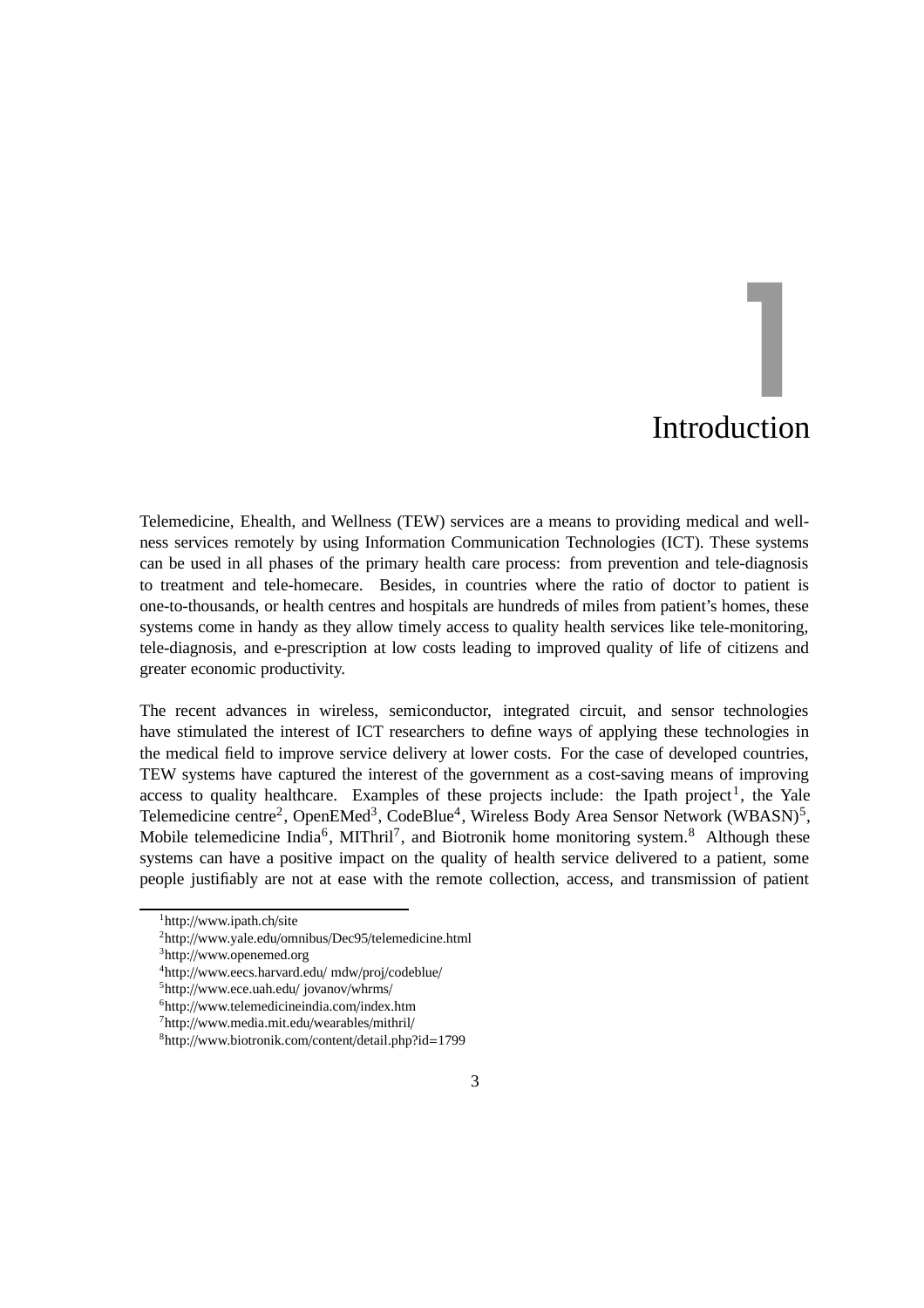data over electronic networks. Besides privacy concerns, some sceptics of these technologies have moral and ethical concerns as well. In this thesis we focus on privacy concerns.

#### **1.1 Motivation**

In our preliminary investigation, we observed that most TEW initiatives have mainly focused on developing efficient applications for delivery of health care services at the expense of designing robust secure systems. This has led to "let the technology work first" syndrome. Nevertheless, we believe, security should be core to the design of any TEW system. We also learnt from the literature that, most of the current security developments have focused on the needs of in hospital patient systems at the expense of remote monitoring systems. Therefore, there is a need to understand the security threats that mobile and home TEW applications face and design means to mitigate these threats. It is also clear to us that most of the TEW advancements has focused on the needs of developed countries and given the infrastructure imbalances. Adopting these technologies to serve the needs of developing countries requires more research, hence, this thesis. Our work seeks to answer a number of questions which include:

- In TEW systems, patient data is remotely collected electronically transmitted over wireless communication channels and the Internet. These operations raise questions of how authentication of users is done and how integrity and confidentiality of data are maintained.
- What are the challenges of securing TEW systems that rely on Wireless Sensor Networks (WSNs) for data acquisition? and given the numerous research initiatives, what are the different approaches and standards being adopted?
- What is the appropriate threat model for TEW-WSN based systems for home and mobile applications?
- The ICT infrastructure development in most developing countries still lags behind that of the developed world. Thus, how can we adopt secure TEW systems to this infrastructure?

#### **1.2 TEW system security requirements**

In general, any health system must comply with a number of local and international standards. The used standards used most often are  $H L 7<sup>9</sup>$  and HIPAA.<sup>10</sup> By complying to these standards, the following security services will have implicitly been delivered by the system: (1) *Data confidentiality*, the protection of data from unauthorised readers. (2) *Data integrity*, the assurance that the data received is the exact data that was sent by a legitimate sender. (3) *Authentication*, the assurance that the communicating entity is the one that it claims to be. (4) *Non-repudiation*, an assurance that entities cannot deny having participated in the communication. (5) *Message freshness*, an assurance that the current message is not an older message relayed by an adversary.

<sup>9</sup>http://hl7.org <sup>10</sup>http://hipaa.org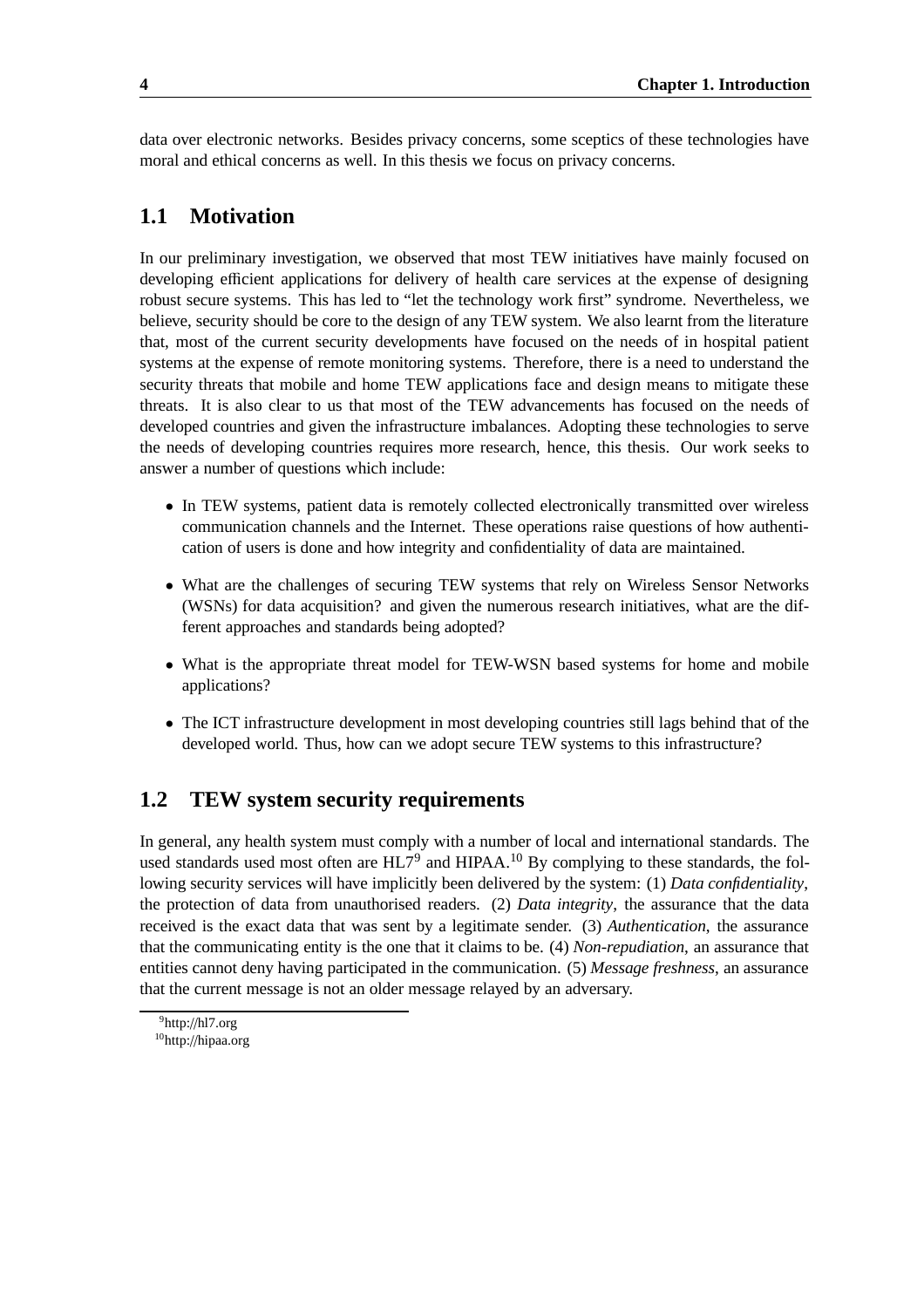#### **1.3 Typical application scenario**

In a typical TEW application scenario, a patient wears a few on-body sensors, which collect and relay their data in real time or near real time to the Personal Server (PS), which is implemented on a smart phone or Personal Digital Assistant (PDA). The PS aggregates this data and forwards it to the care provider's medical server via the Internet or a mobile communication network (e.g., GSM). The care provider accesses this data in real time using a PDA or a smart phones or off-line using normal end user terminals like a Personal Computer (PC).

This application may be extended to include a group-ware tool to enable medical personnel to consult each other or even experts in the field on the given case. The group-ware capability illustrates the exchange of data among medical personnel as another application scenario.

**Hypothetical case 1** *To put this scenario into perspective, we present a hypothetical case study of a stroke patient under rehabilitation, whom we shall call Jack. Jack is recovering from a stroke and his physician has prescribed to him a routine behaviour pattern involving moments of rest and exercises. Jack lives with his family of five people in an apartment located in a busy neighbourhood.* Jack is required to wear a few tiny sensors for at least 15 hours a day to enable his physician to receive up to the minute updates on his health via his smart phone. As part of his routine exercise, *Jack normally takes an evening walk every day around his busy neighbourhood. On weekends, Jack joins his family for weekend shopping and other family activities. At times, Jack uses public* transport to visit his friends and siblings in a nearby city on his own. Jack's mobility and public life *places his ambulatory system at risk of both logical and physical attacks.*

This research focuses on the privacy and security features of the various technologies integrated in the current TEW systems. We seek to uncover the various standards in the field and how the current TEW systems deliver the different security services i.e., authentication of users, confidentiality of patient's data, integrity of data, availability of service, and non-repudiation of users. As a contribution to the field of security in TEW systems, we define a threat model for home and mobile TEW applications and propose a polynomial based Key Management Scheme (KMS) for the TEW Wireless Sensor Network (TEW-WSN).

The rest of the work is organised as follows (Figure 1.1). In Chapter 2 we give an overview of some TEW systems in terms of their services, architecture, technologies, and security implementation. In Chapter 3, we review the current research in sensor network security and make deductions about areas that need further research. In Chapter 4, we discuss the pros and cons of the different approaches to key management in sensor networks, define an optimal threat model for our ambulatory system and discuss the application of symmetric bivariate polynomials to key management [Blundo *et al.*, 1992]. In Chapter 5, we present a theoretical analysis of the scheme in Chapter 4 and give our reflections on the application of TEW systems in both developing and developed countries, the future trends in medical sensor networks, and the challenges that lie ahead in Chapter 6.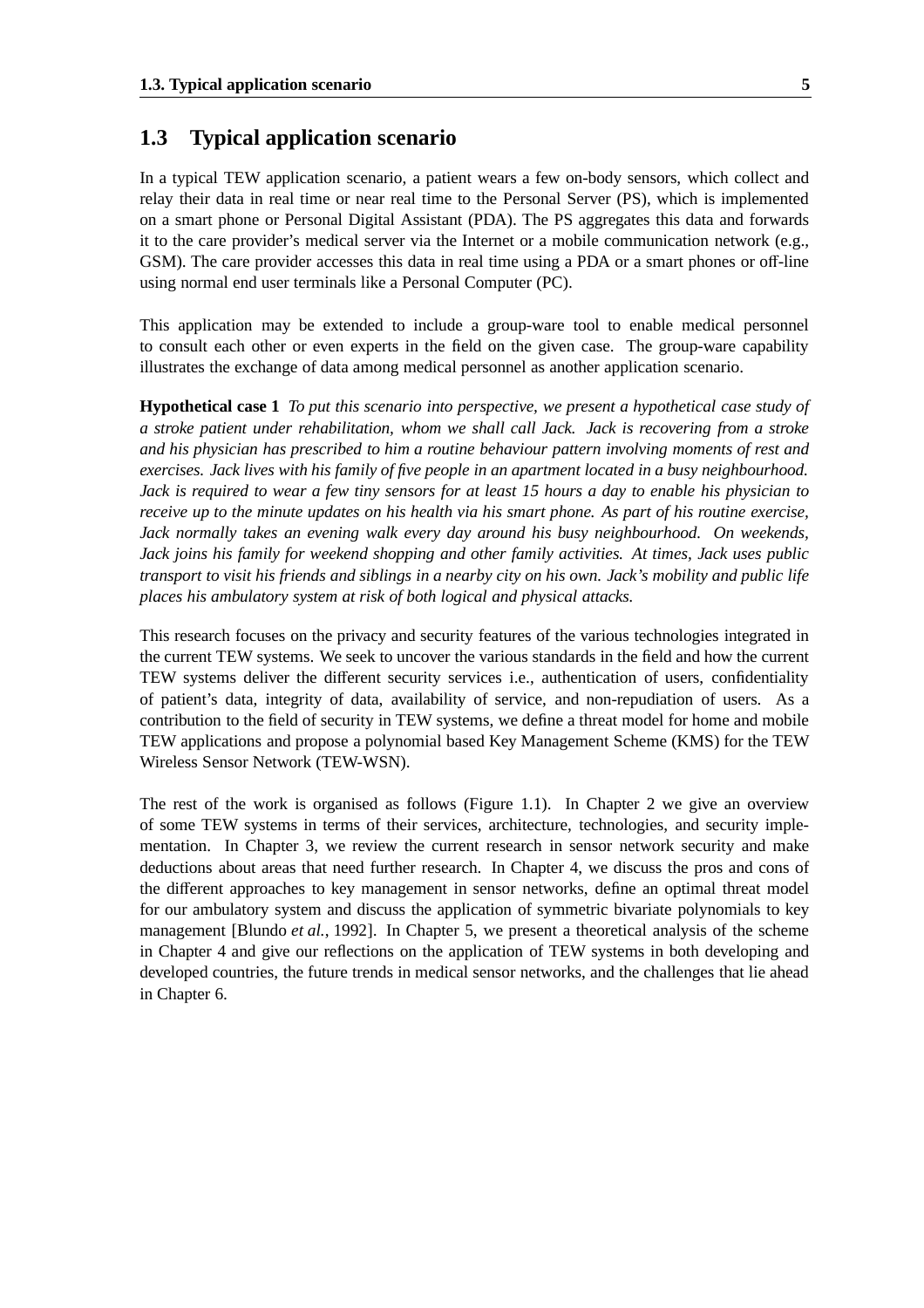

Figure 1.1: Thesis structure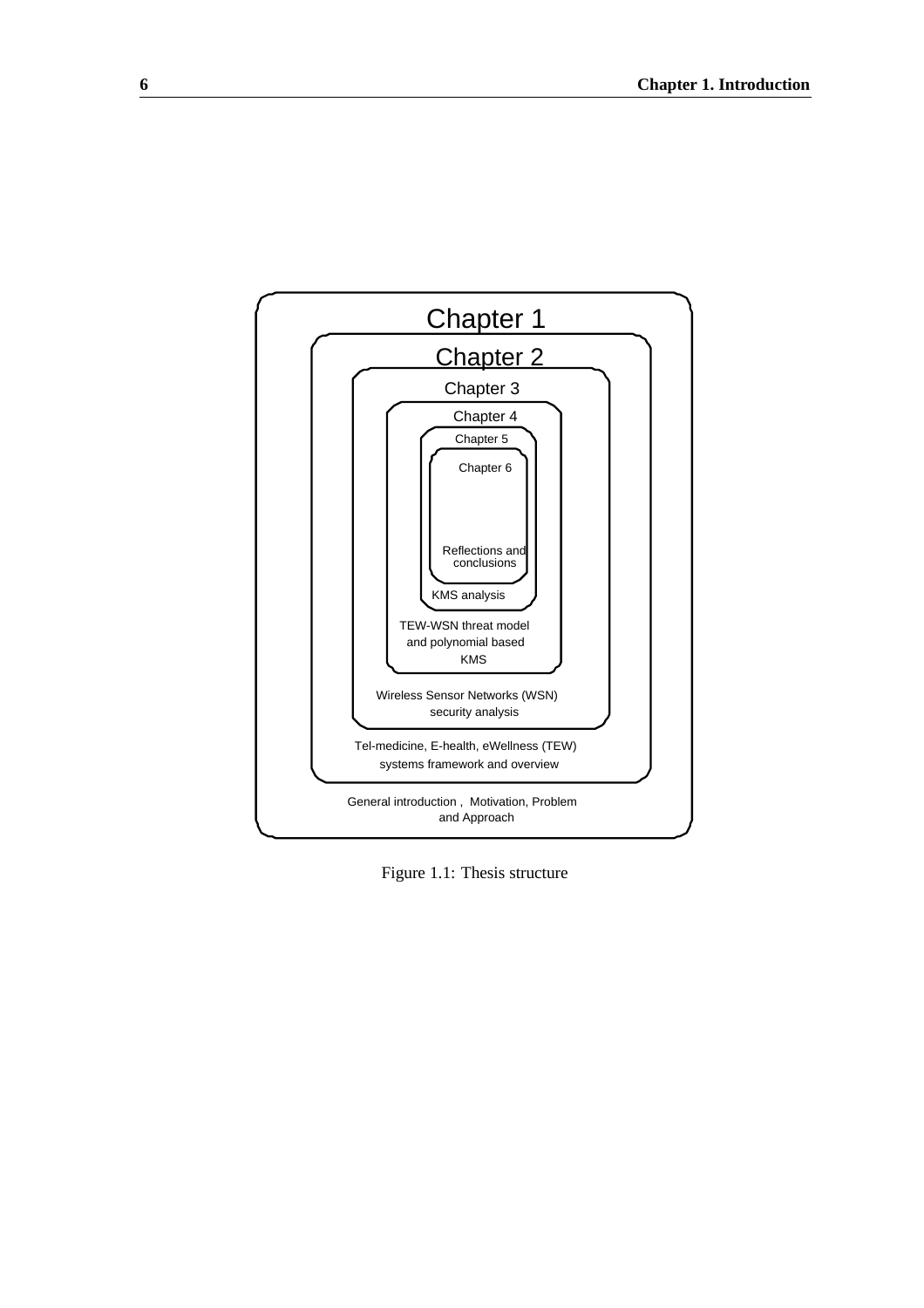# Related work 2

#### **2.1 General framework**

From our work, we assert that, any TEW system can be partly or wholly described by a three tier client-server framework. We observe that, any TEW system involves collection of data, either remotely by sensors worn by a patient or by a medical practitioner at a fixed location. The collected data is transmitted to the central server via the Internet or other communication channels available such as GSM and 2G. The transmission of data may be done in real-time or near real time. Medical personnel retrieve this data via a graphical user interface on their office terminals, mobile devices, or other supported user terminals. Figure 2.1 illustrates the general structure of this framework. Tier one encompasses a network of sensors that perform the actual sampling of signals, tier two encompasses data aggregation devices like a PDA or smart phone in patient monitoring TEW systems or local medical care provider PC in case of patient records management systems. Tier three is made up of the intergrated telemedicine centre which is the heart of the TEW system. Based on the type of service offered by a TEW system, mode of data collection, technologies integrated, deployment architecture and target user group, we categorise TEW systems into two categories: Patient Record management Systems (PRSs) and Patient Health remote monitoring Systems (PHSs).

**PHSs:** are systems that focus on convenience of service delivery to patients (i.e., patient oriented) and that deploy technologies that enable remote collection of patient data and remote delivery of health care services. The architecture of these systems spans all of the three tiers of our framework, which we refer to as a modular multi-tier client-server architecture. These systems rely on sophisticated sensor and communication technologies such as ActiS sensors, Zigbee, GPRS, Bluetooth, and smart phones to remotely collect and integrate data on the patients health status [Shnayder *et al.*, 2005, Jovanov *et al.*, 2005]. This data is transmitted in real time or near real time. The user interfaces for devices used to support human device interaction support all forms of data types as text, video, graphics, multimedia, and audio. Examples include, CodeBlue, and Medintegra Web.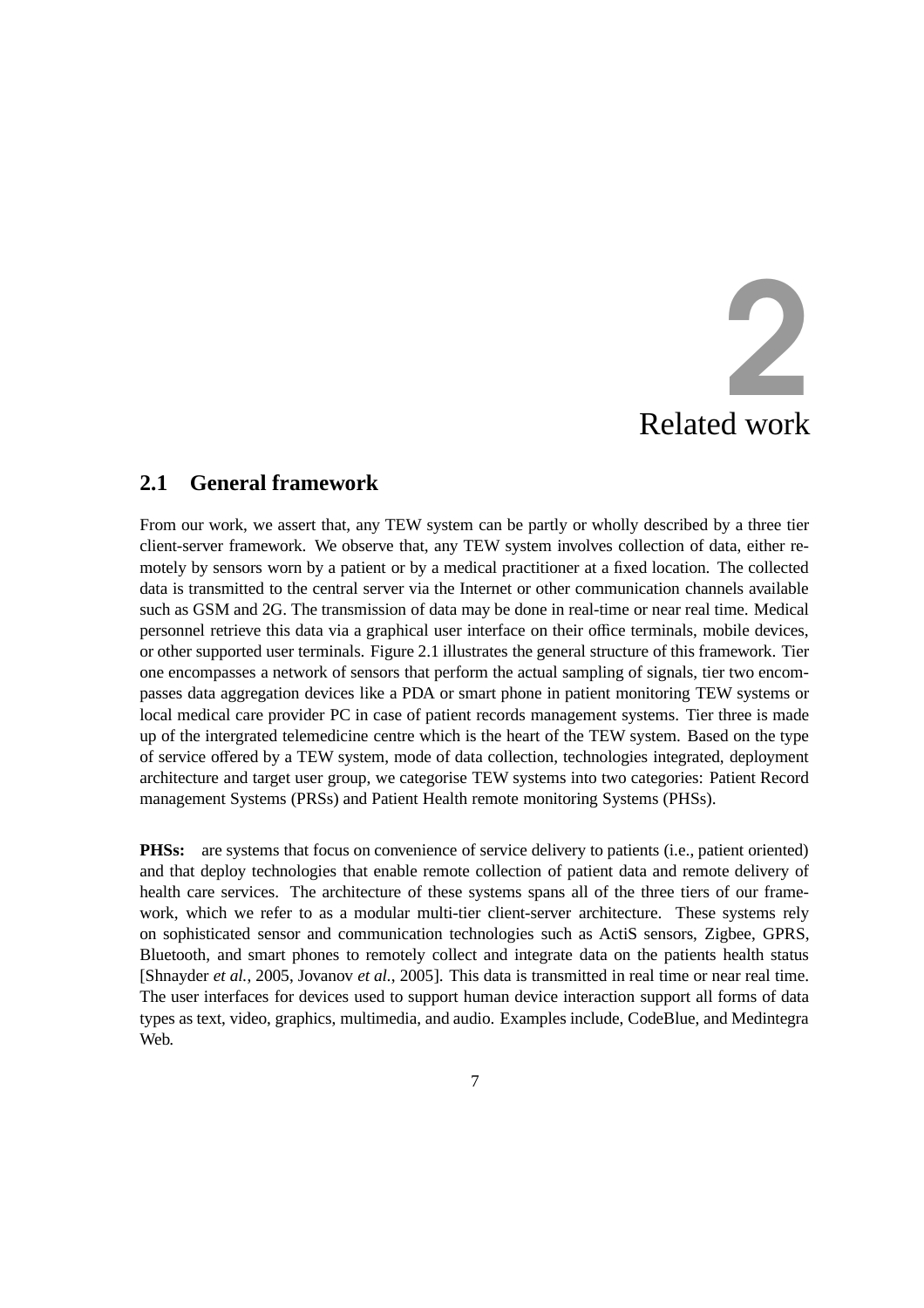

Figure 2.1: TEW system general framework

**PRSs:** are systems that focus on patient record management (i.e., on the needs of care provider) and link medical professionals to one another, but not patients to medical professionals. These systems are relatively more mature compared to PHSs since they rely on mature off-the-shelf technologies. Our claim is substantiated by rate of adoption of these systems in the field. Examples include, Ipath and OpenEMed [Brauchli *et al.*, 2005, Forslund, 2006]. We stress that PRSs can be regarded as subsystems of PHSs, since all PHSs incorporate the functionalities of PRSs.

In the following sections, we give an overview of the systems we studied leading to the framework described in Section 2.1. We describe the services, technologies, architecture, and security implementations of Ipath, OpenEMed, TeleCardio-FBC, CodeBlue, Wireless Sensor Body Area Network (WSBAN), and Medintagra Web. The selection of which system to study was based on the following guidelines:

- The availability of sufficient literature of a system. This explains why little study was done on commercial systems.
- Also our selection was guided by our bias on systems that can find application in developing countries where an ICT infrastructure is still poor compared to developed countries.
- Besides, our choice was influenced by our interests in security of wireless sensor technologies.

#### **2.2 The Ipath telemedicine platform**

Ipath is an open source telemedicine system running on six servers across the globe. The server in Norway serves a health network in Western Africa and the server in Dresden functions as a centre of field study about breast carcinoma organised by the German state of Sachen [Brauchli *et al.*, 2004]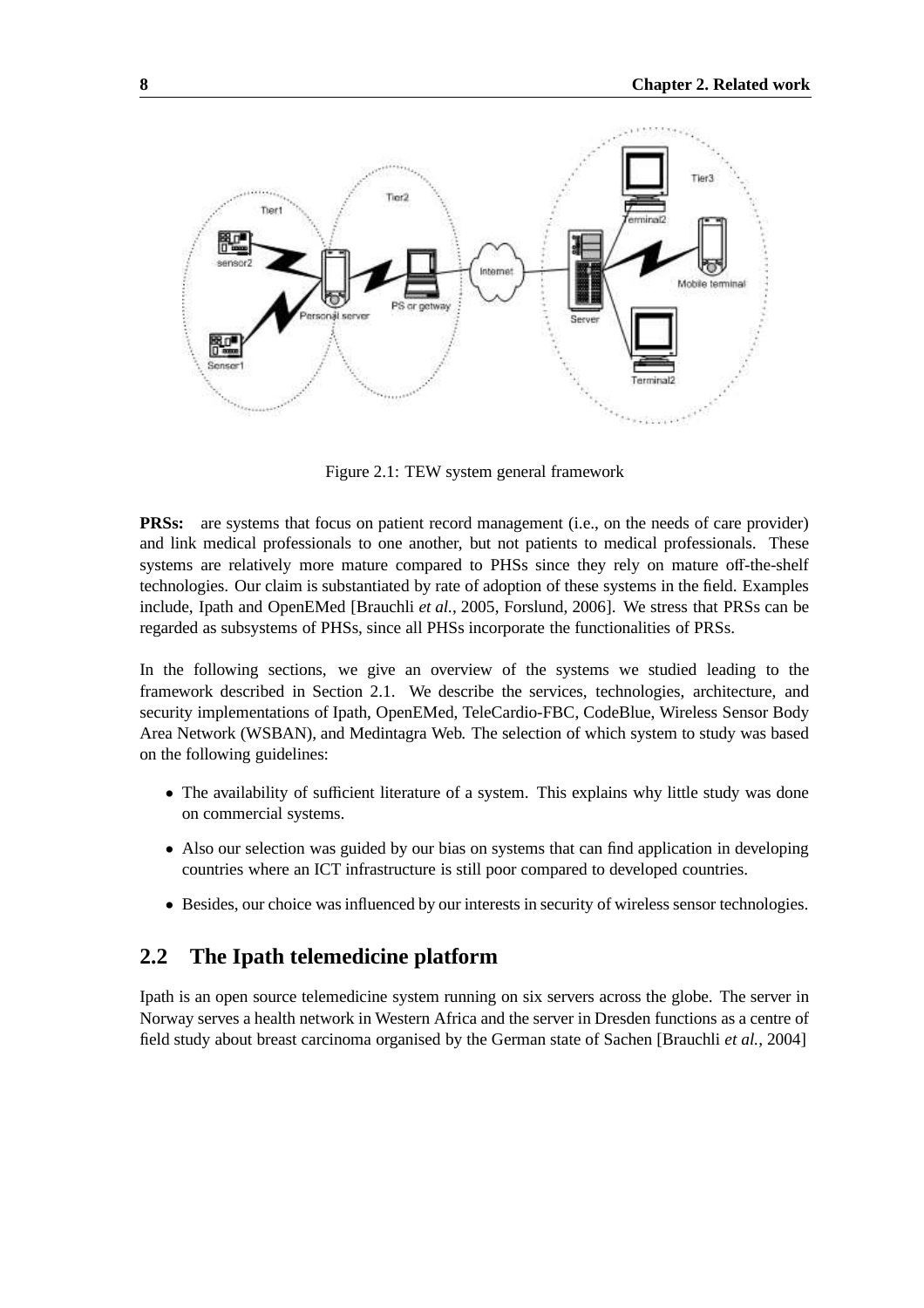Ipath development began in 1991 and was started by the department of pathology at the University of Basel, Switzerland with the objective of facilitating remote diagnosis of intraoperative frozen sections at a hospital in Samedan, Switzerland. After 10 years of development, in 2001, Ipath was rewritten and released as an open source telemedicine platform mainly supporting pathology consultation among medical practitioners. Given the 15 years of development, Ipath is relatively mature and has a higher user base than most of the telemedicine systems developed [Brauchli *et al.*, 2005, Brauchli *et al.*, 2004].

#### **2.2.1 Ipath services**

From Basel in Switzerland, to the Solomon Islands in the Pacific Ocean, Ipath has enabled remote consultations by pathologists. For example, medical personnel in the Solomon Islands can easily consult a group of distant experts through e-mail and other applications. The system also allows groups of specialists working in isolation to share knowledge and experiences with their remote colleagues. Besides enabling remote consultations, Ipath is used in academia to study the application of web technologies in the health domain of low resource communities. Besides user services, Ipath offers system services like security in order to protect the privacy of patient data.

#### **2.2.2 Architecture of Ipath**

The architecture of Ipath can be described as a multi-modular client server architecture, since it is composed of three main subsystems namely, the Ipath-server, the communication channel, and the Ipath-client. The server and client rely on the following modules to deliver their services: the database, content management, interface, web service, and security. While Ipath-client relies on the client interface and security. We observe that this architecture spans tier two and tier three of our general TEW framework.

Since the main objectives of the system is provision of reliable and user-friendly services, the Ipath-server is positioned within the Internet without access restriction from any firewall. This design is to guarantee easy access for authorised users from any location in the world at any time.

The client interface of the Ipath-client subsystem forms a client application, which can be a remote microscope session controller, a standard web browser, or simply a mail client. The security module of the Ipath-client provides secure session establishment and confidentially of the transmitted data [Brauchli *et al.*, 2004].

The Ipath-server provides system services like user authentication and authorisation, and data confidentiality by the security module, data definition by the database, data management by the content management system, and web services by the web server module.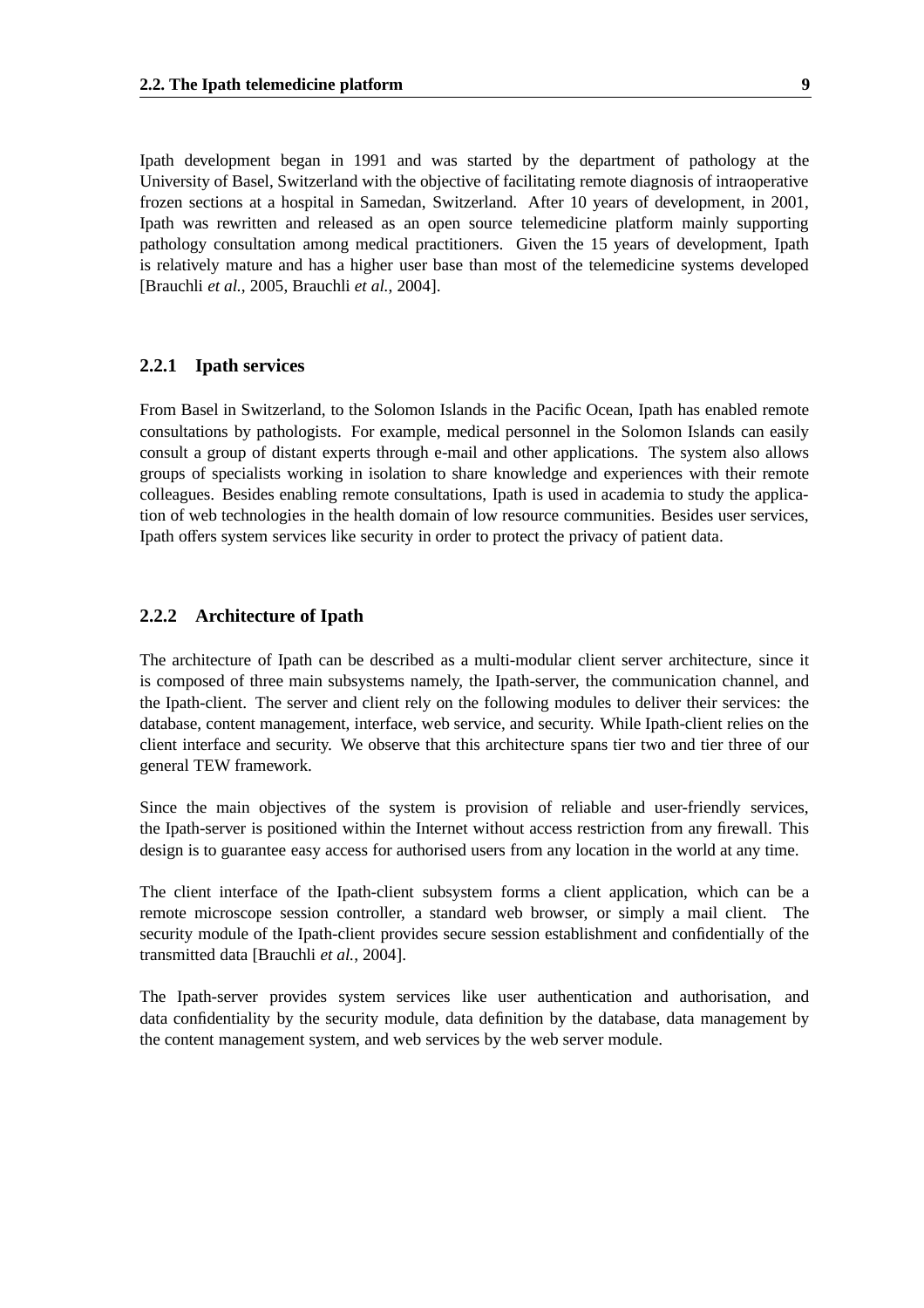

Figure 2.2: Ipath architecture

#### **2.2.3 Ipath technologies**

Technically Ipath is a web-based system developed in PHP and mySQL. The system relies mainly on Internet and Web technologies (like browsers, HTTP, HTML, SSL, etc) and high-speed communication links such as optical fibre, satellite, wireless technologies, and others to deliver its services [Brauchli *et al.*, 2005]. It also integrates advanced digital photography technologies embedded in standard digital cameras like the Nikon CoolPix 990 to take pictures of specimens.

#### **2.2.4 Ipath security implementation**

In Ipath, patient data resides on the Ipath server and on local medical personnel's personal computers. Thus, any security implementation must cover three scenarios: (1) data on users local computers, (2) data in transit, and (3) data on the central Ipath server. To access data on the Ipath server, users authenticate themselves using passwords and are authorised by the moderator of a community of a usergroup. The assumption is that patient's data on a pathologist local computer is part of the Ipath system and that the local user implements all the necessary standard security controls governing processing of medical records as required by law. Confidentiality of data in transit is maintained by end-to-end encryption provided by SSL and digital certificates for key exchange. In the current version of Ipath, integrity is through a non-edit policy, i.e., users can only comment on cases but they cannot modify the entries. In addition, patient privacy is maintained by use of pseudonyms i.e., users do not submit patient personal identifiable details to the Ipath server. We note that, the architecture of Ipath makes the system prone to denial of service attack [Brauchli *et al.*, 2005, ipath, 2006].

#### **2.3 OpenEMed telemedicine system**

OpenEMed is a modular open-source telemedicine platform with group-ware capabilities. It grew out of the Telmed system, which was initially developed by Los Alamos National Laboratory (LANL), University of California in 1994 as part of their Science Serving Society mission. In recent years, a number of telemedicine pilot projects in the US have implemented OpenEMed or integrated its functionalities into their systems. E.g., the medical surveillance system called B-SAFER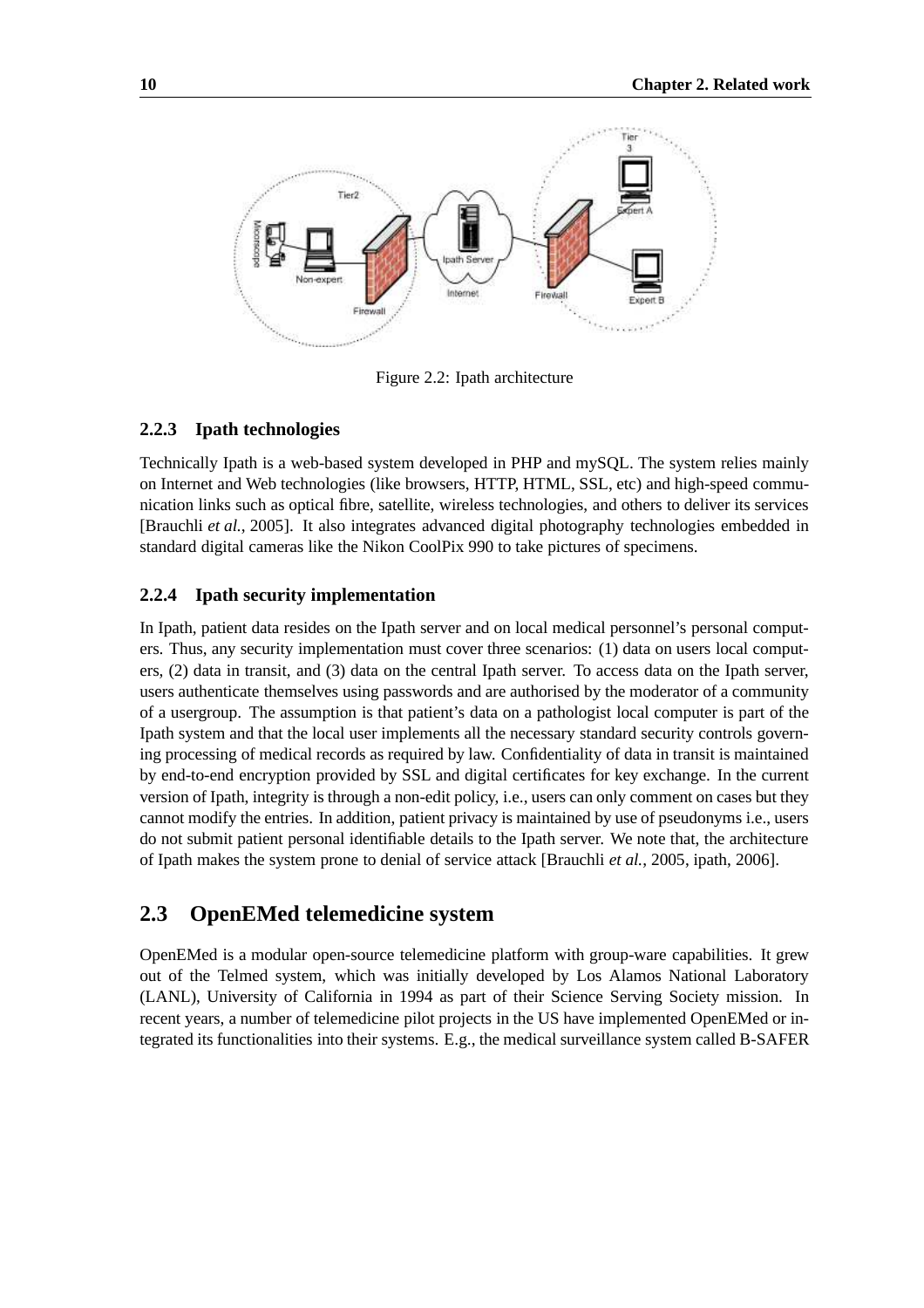[Warren *et al.*, 2005] and immunisation registry system [Forslund, 2006]. These implementations highlight the level of maturity of OpenEMed technologies and their deployment in health care systems especially in America. We note that,the system encompasses tiers one and two of our general framework (Figure 2.1).

#### **2.3.1 OpenEmed services**

As one of its services, OpenEMed integrates patient records with detailed radiographic data, and facilitates secure remote sharing of these records through its sophisticated multimedia interface. This service improves clinical diagnosis and reduces the cost of health care by eliminating the time-consuming and costly activity of data gathering.

Besides enabling the integration and exchange of patient data among medical personnel, the system facilitates research and continuing education through its virtual patient record concept implemented in the Person Identification Service (PIDS) module, which enables access to case data without the need for patient identifying details [Forslund, 2006]. Also OpenEMed is used for self-training in diagnostic techniques and physicians use it to explain to a patient the courses of their illness. Besides the user services, OpenEMed also offers system services like user authentication, data encryption, and integrity checking using off-the-shelf technologies.

#### **2.3.2 OpenEmed architecture**

OpenEMed is made of eight modules, which are the Authentication module, Patient-ID Server, Medical Data Server, Secure web server, Relational Database Management System, Java client, the communication channel and Objection-Oriented Database Management System. This architecture spans tiers two and three of our framework and can therefore be characterised as PRS.

The Authentication module provides a general authentication service to users while authorisation is performed by individual servers. The authentication module is implemented as a PIDS, which is basically an identity management service. The current implementation relies on what the user knows (e.g., Username, password) and what the user has (e.g., iBUTTONS device, PIN) to deliver this service.

The Patient ID server performs authentication, authorisations, and audit. It delivers these services relying on its subcomponents Clinical Observation Access Service (COAS) and Resource Access Decision (RADS). The RADS component is a distributed need-to-know facility that provides finer grained access control than a role based access control system. The COAS is really a content access service, which simply manages the history of information about the entities identified with PIDS.

The medical server maintains medical records and the web-server replies user queries over a secure Internet connection. The Java client module provides a user-friendly interface that enables users to interact with the system and access its services [Forslund, 2006].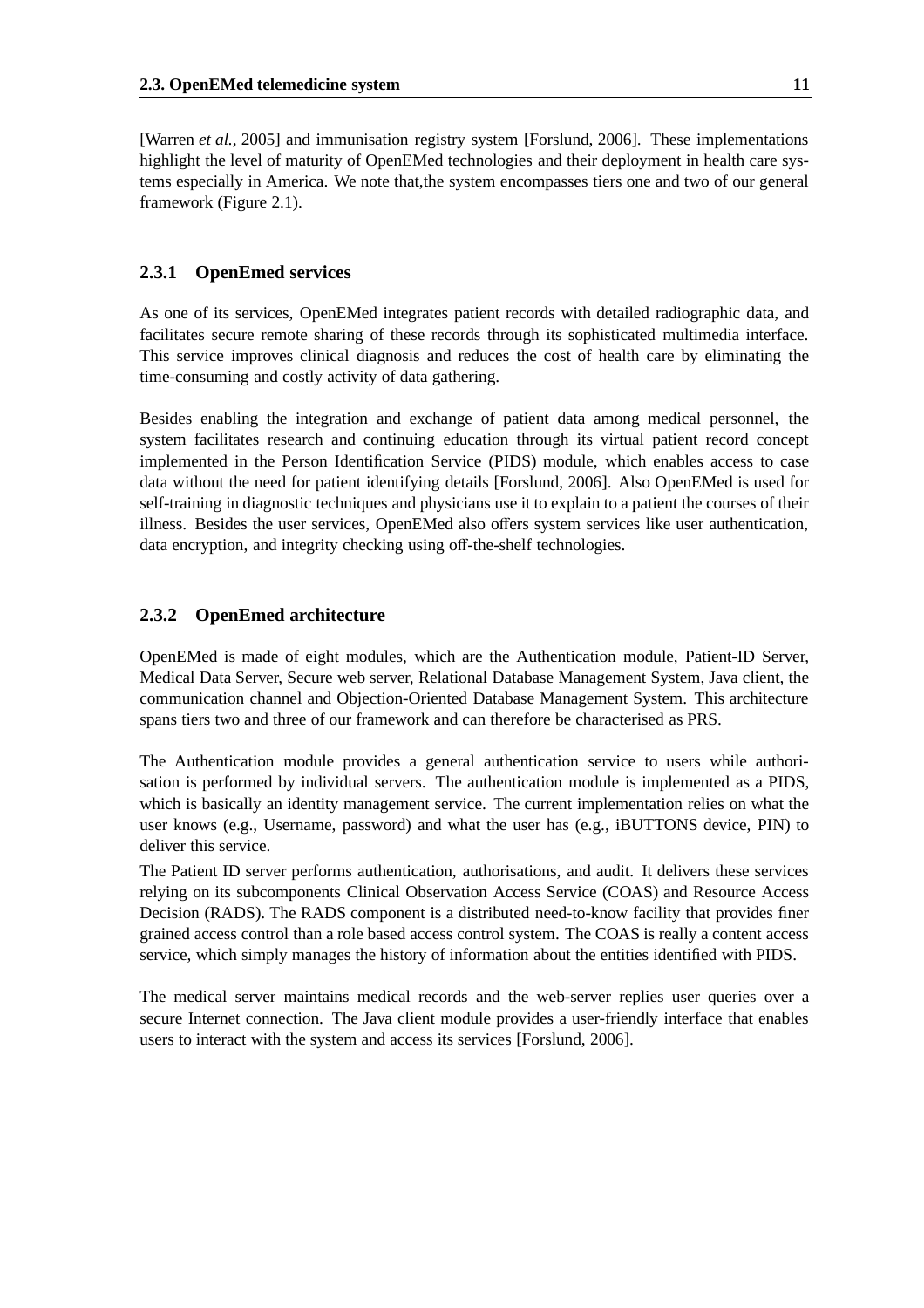

Figure 2.3: OpenEMed Architecture *(Adopted from [Forslund, 2006])*

#### **2.3.3 OpenEmed technologies**

OpenEMed is a web-based system built on the JavaTM platform and the Common Object Request Broker Architecture (CORBA). The JavaTM platform enables a single software to run on different kinds of computing platforms e.g., PC, smart phone, and Personal Digital Assistant (PDA). CORBA is used because it supports interoperability which is very important for TEW systems. Hence, these technologies come in handy in a field, where standards are still being developed and many preparatory devices exist in the market place.

Like other PRSs, OpenEMed depends on Internet and Web technologies like SSL, HTML, standard web browsers, and wireless technologies for service delivery. In order to support simultaneous access to data in the database, OpenEMed implements relational database management and object-oriented database management systems using SQL, XML, and flat files [Forslund, 2006].

#### **2.3.4 OpenEmed security implementation**

In OpenEMed, security at the server level is provided by two security modules implemented in CORBA: RADS and PIDS. RADS controls user access rights to patient information (authorisation) and PIDS, which is an identity management module, performs authentication of users. The RADS module performs authorisation after PIDS has authenticated the users.

The confidentiality of data is maintained by use of end-to-end SSL encryption using the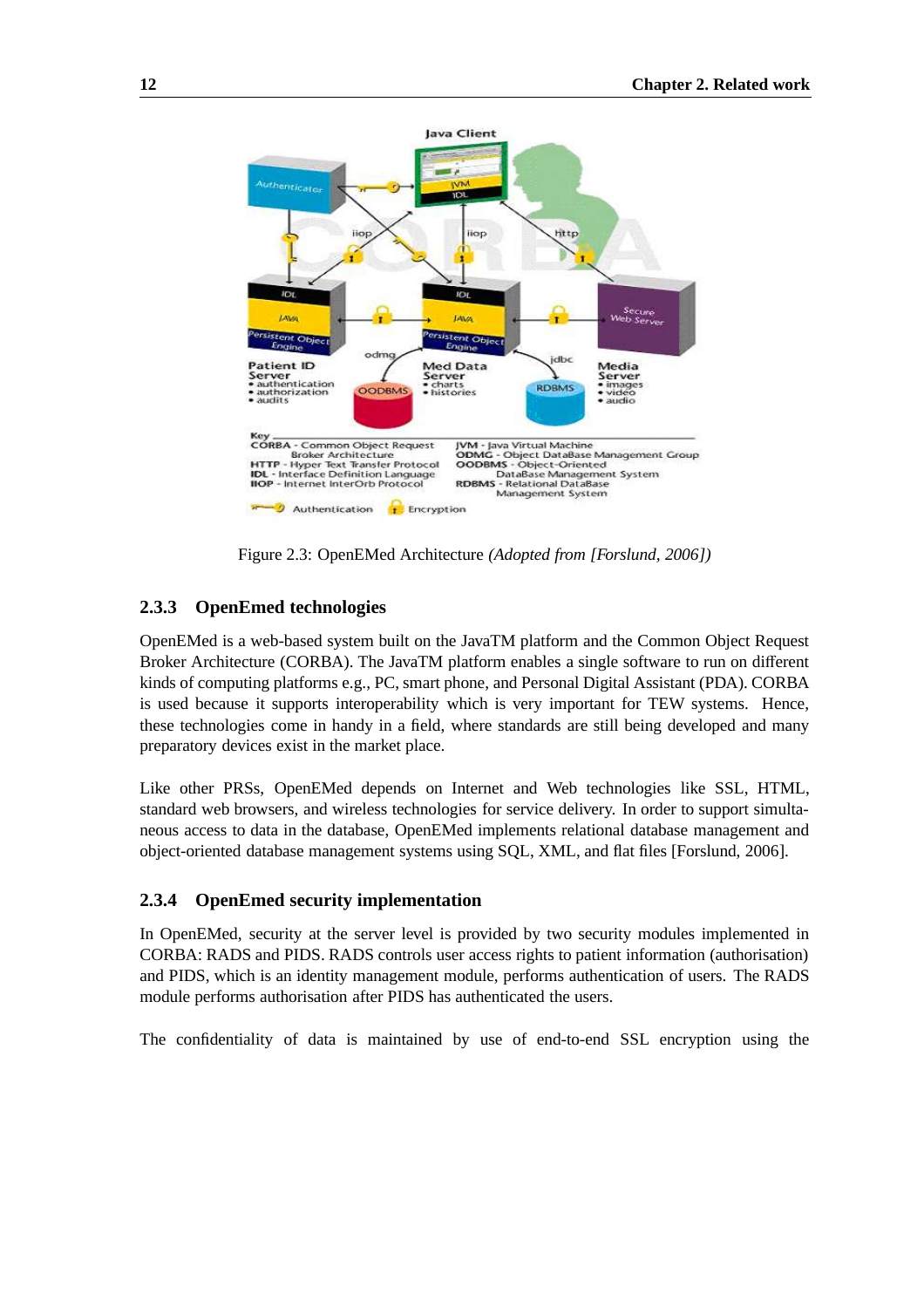RSA algorithm and digital certificates for key exchange. To enforce the non-repudiation policy and comply with HIPAA legislation, the current version of OpenEMed relies on COAS, which manages the history of information about the entities identified with PIDS (audit trails). To further enhance the privacy of patients, OpenEMed assigns patients a unique pseudonym, which enables quick and anonymous use of patient case details [Moteiv, 2006]. For example, the care provider uses RADS to control the amount and kind of patient data that can be accessed by researchers who only need datasets without the need to provide patient identifying details to complete their tasks [Forslund, 2006]. Integrity of data over the communication channels is provided by SSL.

#### **2.4 TeleCardio-FBC**

The TeleCardio-FBC telemedicine system was developed to enable cardiologists at Fundao Bahiana de Cardiologia (FBC) University Hospital in Brazil to cooperate with cardiologists and physicians in remote locations on managing cardiovascular diseases. In 2002, Bludau et al. [Bludau & Koop, 2002] proposed an extension of the system to mobile platforms hence, the Tele-Cardio Mobile project. TeleCardio Mobile consists of two platform-independent systems: M-TeleCardio and WapCardio that enables access of TeleCardio-FBC functionalities via mobile computational platforms e.g. PDAs and smart phones. The system offers services similar to Ipath and OpenEMed, although the services are specific to cardiology.

#### **2.4.1 TeleCardio-FBC architecture**

The architecture of the TeleCardio-FBC system mirrors that of Ipath (Figure 2.2) and the two systems only differ in the number of interfaces they support. For example, TeleCardio-FBC supports mobile computing platforms like cell phones while Ipath is still a fixed system relying on personal computers. We note that the system spans tiers two and three of our general framework (Figure 2.1) and can therefore be characterised as a PRS.

#### **2.4.2 TeleCardio-FBC technologies**

Like Ipath and OpenEMed, TeleCardio-FBC relies heavily on Internet and Web technologies including web browsers, HTML, TCP/IP, SSL, and HTTP for communication, interface, and security. The core system is implemented using Microsoft Active Server Pages (ASP) technology and the relational database is developed in SQL. As the system is platform dependent, it lacks interoperability capability with emerging technologies for mobile devices (e.g., 2G, 3G, Bluetooth, and GPRS) for PDAs and cell phones.

Thus, its extension to mobile devices codenamed, TeleCardio-FBC mobile, exploits these technologies together with CDMA, GSM, WAP, JavaTM Servlet and Enterprise Java Beans (EJB) [Bludau & Koop, 2002]. JavaTM Servlet and Enterprise Java Beans technologies are used because they support a component-based, platform, and server independent method of developing applications. Besides offering capabilities of platform independence, EJB specifications create an infrastructure that takes care of the system-level programming, such as security, threading, naming, object-life cycle, resource pooling, remote access, and persistence.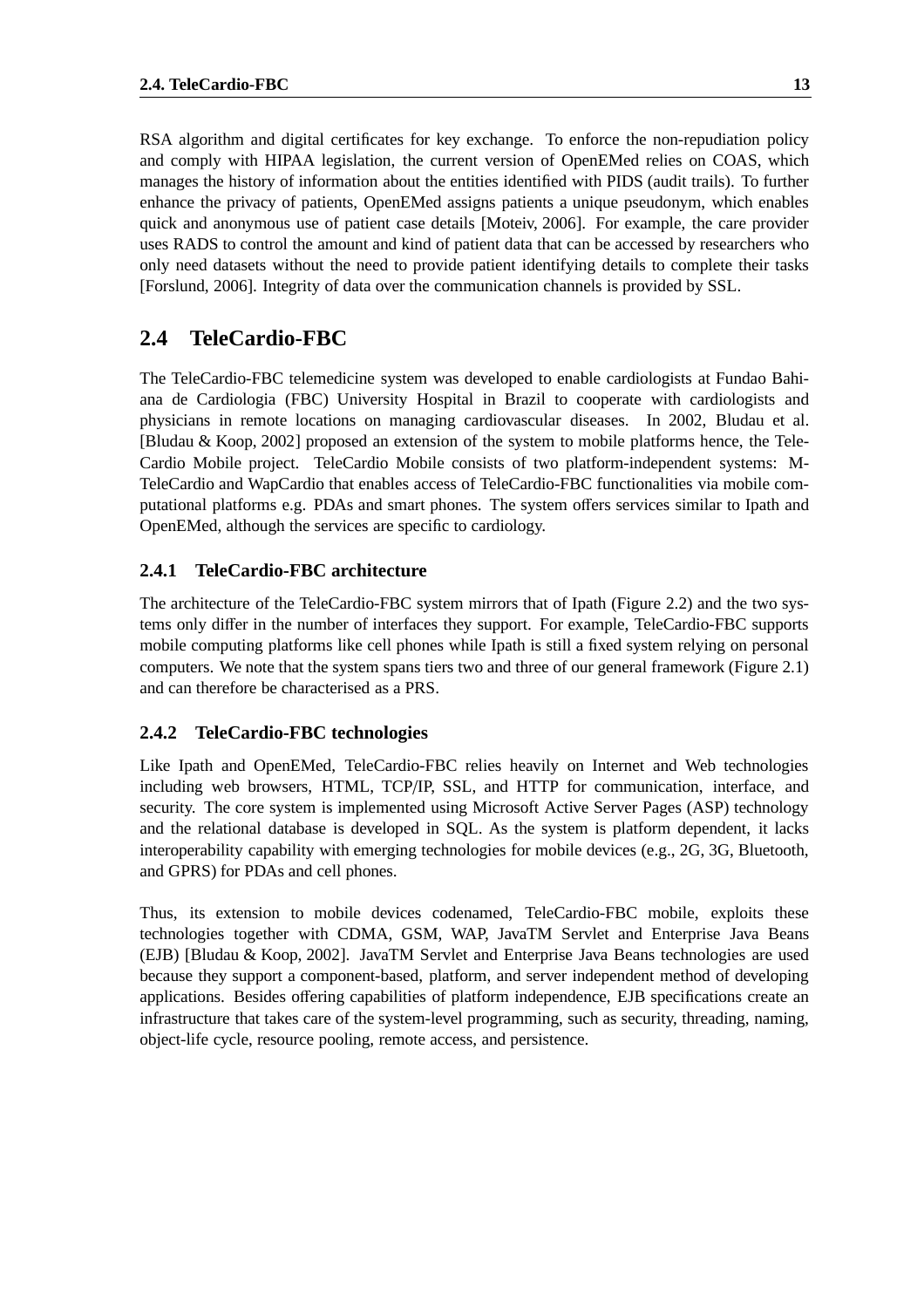#### **2.4.3 System security implementation**

We note from the available literature, that security was not one of the main design objectives of the Telecardio-FBC system which may explain why there are few published articles if any, that describe the security properties of TeleCardio-FBC. However, from our own analysis of this design, we conclude that TeleCardio-FBC relies on passwords for user authentication and authorisation while the standard Internet, Web, and wireless technologies maintain confidentiality and integrity of data over communication links.

#### **2.5 Wireless Body Area Sensor Network**

At the University of Alabama in Huntsville (UAH), Department of Electrical and Computer Engineering, researchers have implemented a fully integrated Wireless Body Area Sensor Network (WBASN) system. This system spans the entire framework of Section 2.1. The system enables remote delivery of health care services, facilitates sharing of patient records among care providers, facilitate research, and maintains privacy of patient data.

#### **2.5.1 WBASN architecture**

The system encompasses a network of sensors that connect to the PS, which in turn connects to a medical server via the Internet. Tier one is made up of a network of sensors which include: (1) Motion sensors, which monitor the patients overall activity, (2) heart rate monitor, (3) Blood pressure monitor, and (4) oxygen level monitor for on-body sensors. While the environmental sensors include: humidity, light, and temperature sensors.

Tier two encompasses the PS, which monitors the wireless sensor network and provides a graphical user interface (GUI) to support human-device interaction and links tier one devices to tier three devices. In this system, the PS is implemented on a PDA, cell phone or a PC. Connectivity between tier two and tier three is provided by the Internet, GPRS, 2G, 3G, and Wi-Fi.

Tier three encompasses a number of servers and end user terminals which enable care providers to access patients' data, consult, or deliver healthcare services like new exercise prescriptions (Figure 2.4).

#### **2.5.2 WBASN technologies**

The prototype system uses two ActiS sensors in which each sensor node includes a custom application specific board and Tmote sky platform from Moteiv [Moteiv, 2006]. Actis sensors run TinyOS, which is a middleware platform that incorporate "TinySec", a module which offers a security service enabling sensors to authenticate data requesters and to establish a secure connection with the PS [TinyOS, 2006].

The Zigbee compliant protocol provides communication between sensors and the PS, while GPRS, Bluetooth, WLAN technologies, mobile communication technologies (e.g., 2G, 3G, GSM,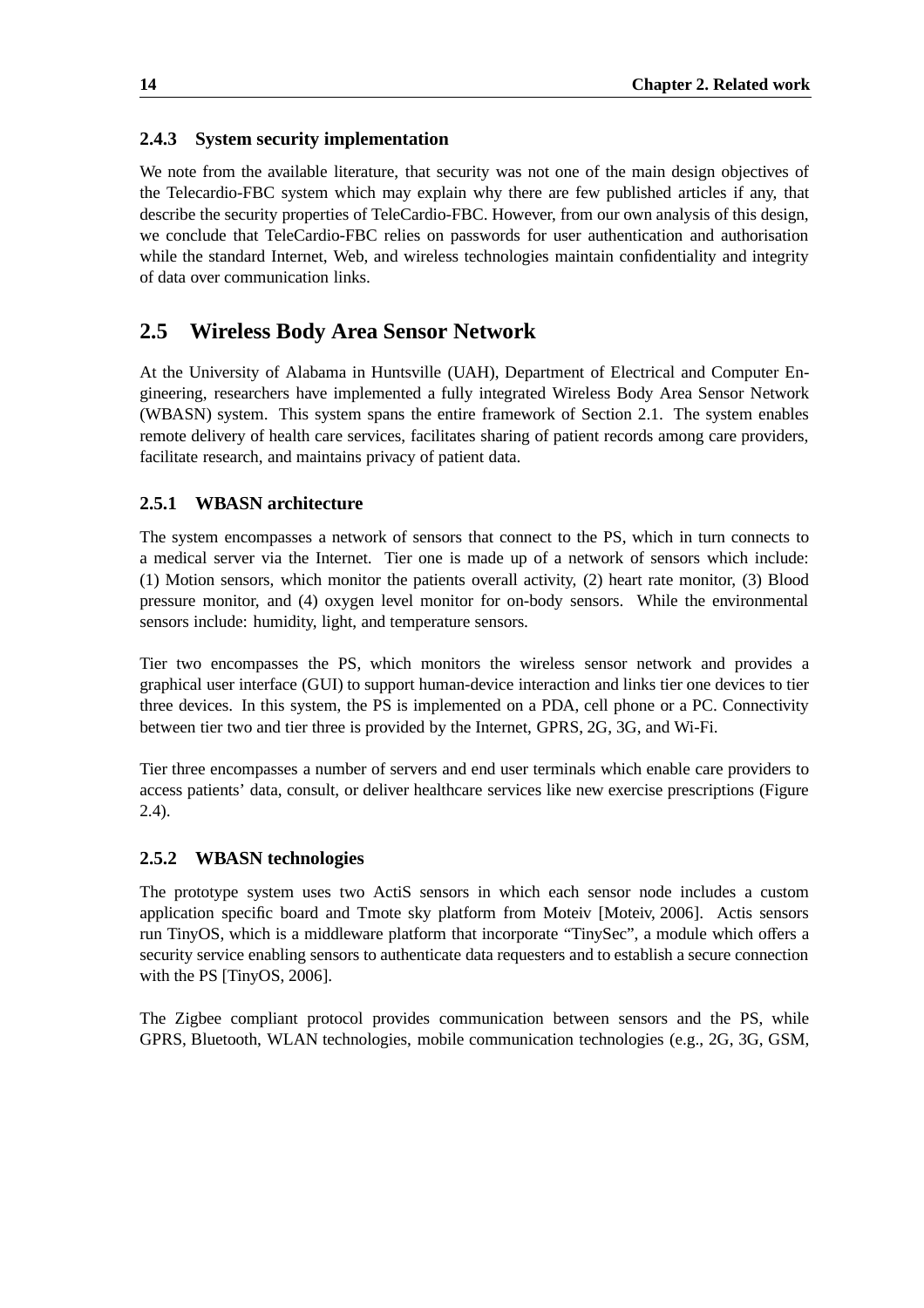

Figure 2.4: WBASN architecture *(Adopted from [Otto* et al.*, 2006])*

and VSAT), and the Internet provide the connection between the PS or/and the user's internet gateway and the care provider systems. Within the service providers infrastructure, Internet and web technologies such as HTTP, standard web browsers, HTML, and SSL are also integrated [Otto *et al.*, 2006, Warren *et al.*, 2005].

The PS used in the prototype system is a Dell AXIM X50v running on Windows CE and its applications are developed in Visual basic .NET 2003 while the local database on the PS is built in Microsoft Access.

#### **2.5.3 WBASN security**

In order to authenticate communications between sensors and the PS, sensors are uniquely associated to the PS using either sensor activity or serial numbers during initialisation. Confidentiality of data over communication channels between tiers two and three is maintained by standard encryption schemes such as SSL [Karlof *et al.*, 2004].

WBASN subscribers authenticate themselves on their PSs while the medical server performs authentication and authorisation of care provider personnel. Currently, authentication is based on passwords or biometrics. Logging of sessions is done to help audit security breaches and enforce the non-repudiation policy at all tiers [Warren *et al.*, 2005].

To further enhance privacy of patients, all records are stripped of all personal identifiable details before being integrated into the research database used by researchers. Also, the use of short-range wireless communications between the sensors and the PS also improves security of the system.

#### **2.6 CodeBlue system**

At Division of Engineering and Applied Sciences of Harvard University, researchers are exploring applications of WSN technology to a wide range of medical applications, including pre-hospital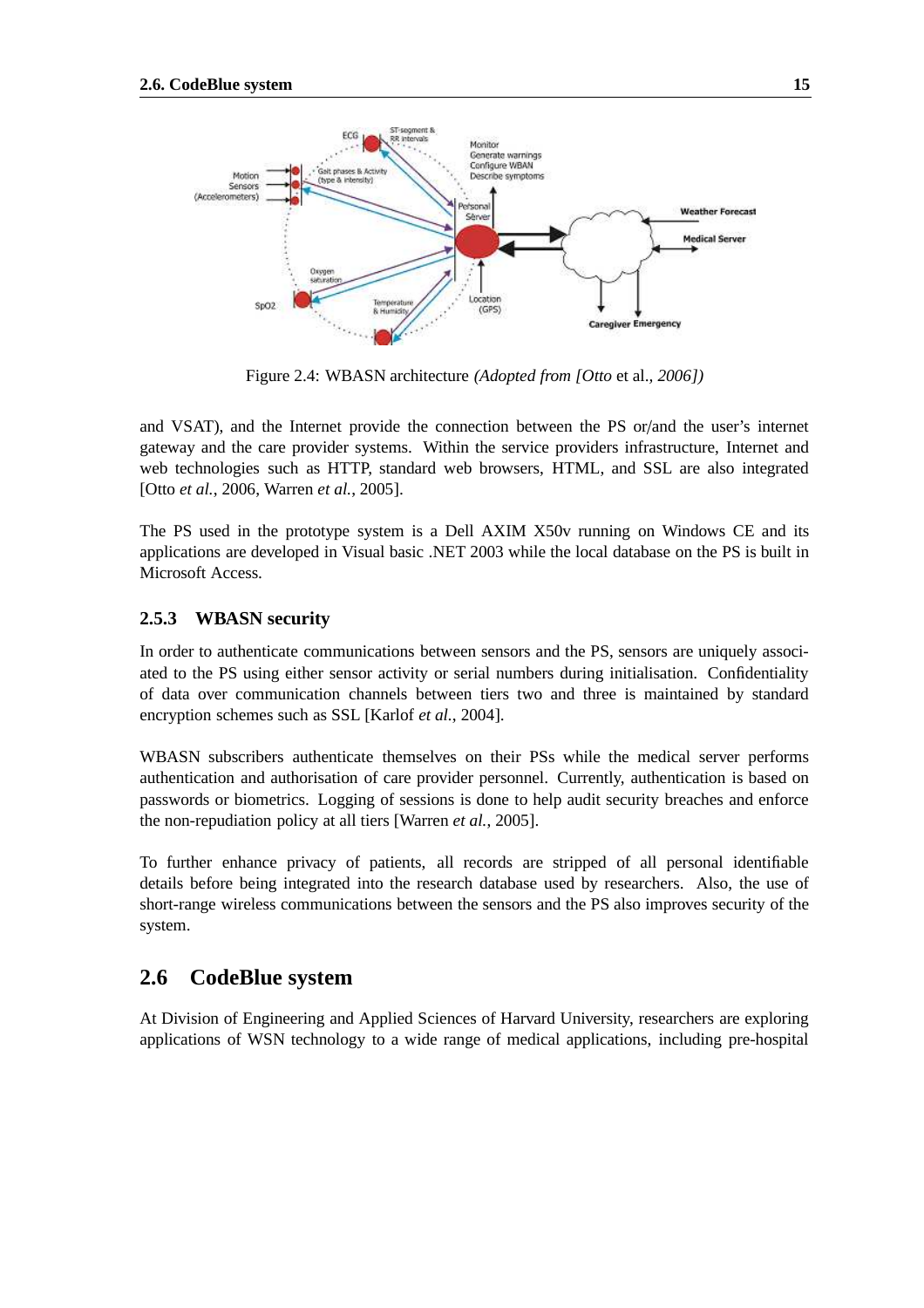and in-hospital emergency care, disaster response, and patient rehabilitation. This group has identified five critical requirements for successful deployment of medical sensor networks: Wearable sensor platforms, reliable communications, multiple receivers, device mobility, and security [Shnayder *et al.*, 2005].

CodeBlue is designed to deliver a number of services which include: Device discovery, the establishment of multihop routing protocol, maintaining privacy of data, and user-friendly access to patient data. Like other systems in the PHS category, CodeBlue enables care providers to remotely monitor the physiological and environmental status of a patient. And through its groupware facilities, CodeBlue enhances the sharing of knowledge among care providers, thereby, supporting continuous education for medical personnel. It is also being used in academic research to explore the application of new technologies in the medical field [Shnayder *et al.*, 2005, Lorincz *et al.*, 2004].

#### **2.6.1 CodeBlue architecture**

Like WBASN, the architecture of CodeBlue spans all the three tiers of our framework (Figure 2.1) and mirrors that of WBASN (Section 2.5). The current focus of the CodeBlue project is however, on tier one.

#### **2.6.2 CodeBlue technologies**

Unlike WBASN, which relies on off-the-shelf sensors, the CodeBlue system relies on proprietary sensors (*Pulse Oximeter, Electrocardiograph (ECG), and Motion sensor*). The Pulse Oximeter uses infrared and near-infrared technologies to detect the amount of light absorbed by haemoglobin in the blood. The ECG is based on the Telos Mote platform. Motion sensors integrate motion analysis technologies like accelerometers, gyroscopes, and surface electrodes [Shnayder *et al.*, 2005, Lorincz *et al.*, 2004]. These sensors run TinyOS middleware and use Zigbee compliant protocols for communication with user devices like PDAs and PCs. The graphical user interface which supports human device interaction is built in Java.

#### **2.6.3 CodeBlue security**

We observe that the current implementation of CodeBlue lacks substantial security. According to its authors, work is still ongoing to integrate a link layer security in form of TinySec [TinyOS, 2006, Karlof *et al.*, 2004]. TinySec is a security module of TinyOS, which is open-source software for embedded systems which supports end-to-end encryption using a share-key encryption and a public-key protocol for key exchange. In situations where CodeBlue deployment involves transfer of data over a public network like the Internet, standard security technologies like SSL and IPSec are recommended. The current implementation lacks reliable communication and hence the inability of the system to guarantee availability of service [Shnayder *et al.*, 2005].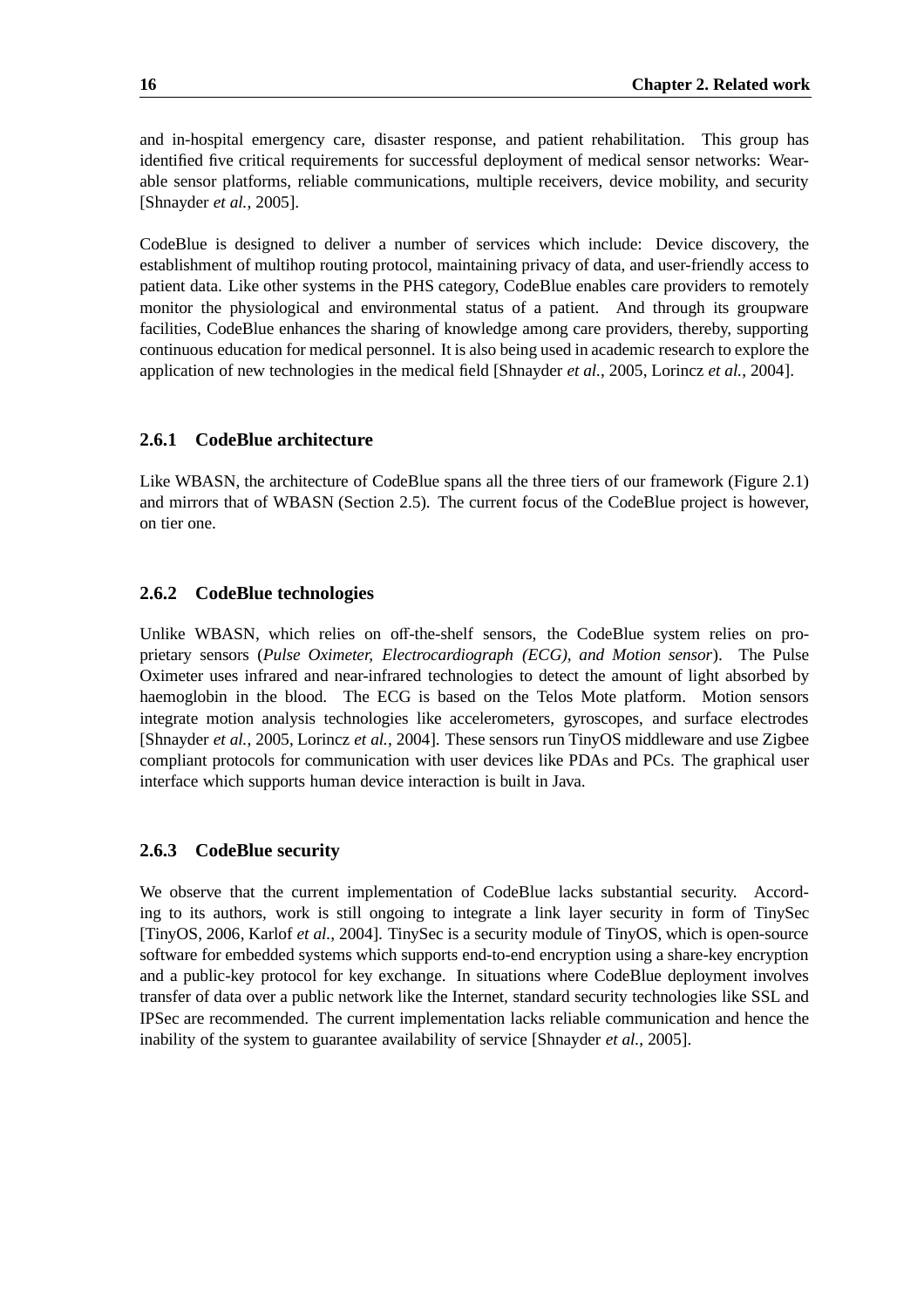#### **2.7 Medintegra Web suite**

Medintegra Web is a proprietary PHS category telemedicine system developed by the Apollo group of hospitals to offer health services to rural Indian communities. Medintegra Web has a number of telemedicine applications that ensure its adaption to different kinds and levels of medical establishments. Its services include: (1) Telemonitored surgery in which a surgeon in a rural hospital performs surgical operations with the help of a distant specialist via videoconferencing, (2) Second opinion, in which doctors in low resource settings seek opinions from specialists in other locations (e.g., through e-mail, videoconferencing) about managing a given case, (3) Disaster management and continuous medical education through mobile health and e-learning modules. However, being a proprietary system, few technical or academic literature is available about the Medintegra Web system and our analysis is based on the literature and press releases found on Apollo hospital telemedicine websites [Apollohospitals, 2006].

#### **2.7.1 Medintegra Web architecture**

We describe its architecture as multi-tier client server which is the case with most PHSs. However, the system does not monitor patients at their homes but at their local clinics and hospitals. We note that this system encompasses all the levels of our general TEW framework (Figure 2.1).

Tier one encompasses data collection medical equipment for example ultra sound, electrocardiogram (ECG), digital cameras, or digital microscope.

Tier two encompasses an on-line PC with a web based client module enabling the medical personnel to build a case description. Tier one devices are connected to tier two devices via data cables and research is still going on to explore integration of low power wireless technologies like Bluetooth and Zigbee [Apollohospitals, 2006].

Tier three, which is the most complex level of the system, encompasses the telemedicine centre infrastructure that consists of a medical server, web server, and other devices that support Medintegra mobile on a GSM network.

#### **2.7.2 Medintegra Web technologies**

Medintegra integrates a number of communication and data processing technologies in order to deliver its services. The software platform is built in Java and relies on the Internet, LAN, WAN, POTS, ISDN, DSL, VSAT, cable and and Wireless network technologies like CDMA, GSM and Wi-Fi to provide connectivity between the main telemedicine centre and the remote hospitals or clinics. Other web technologies like HTTP, SSL, and standard web browsers are also used. Digital photography and video conferencing technologies are also used in service delivery [Apollohospitals, 2006].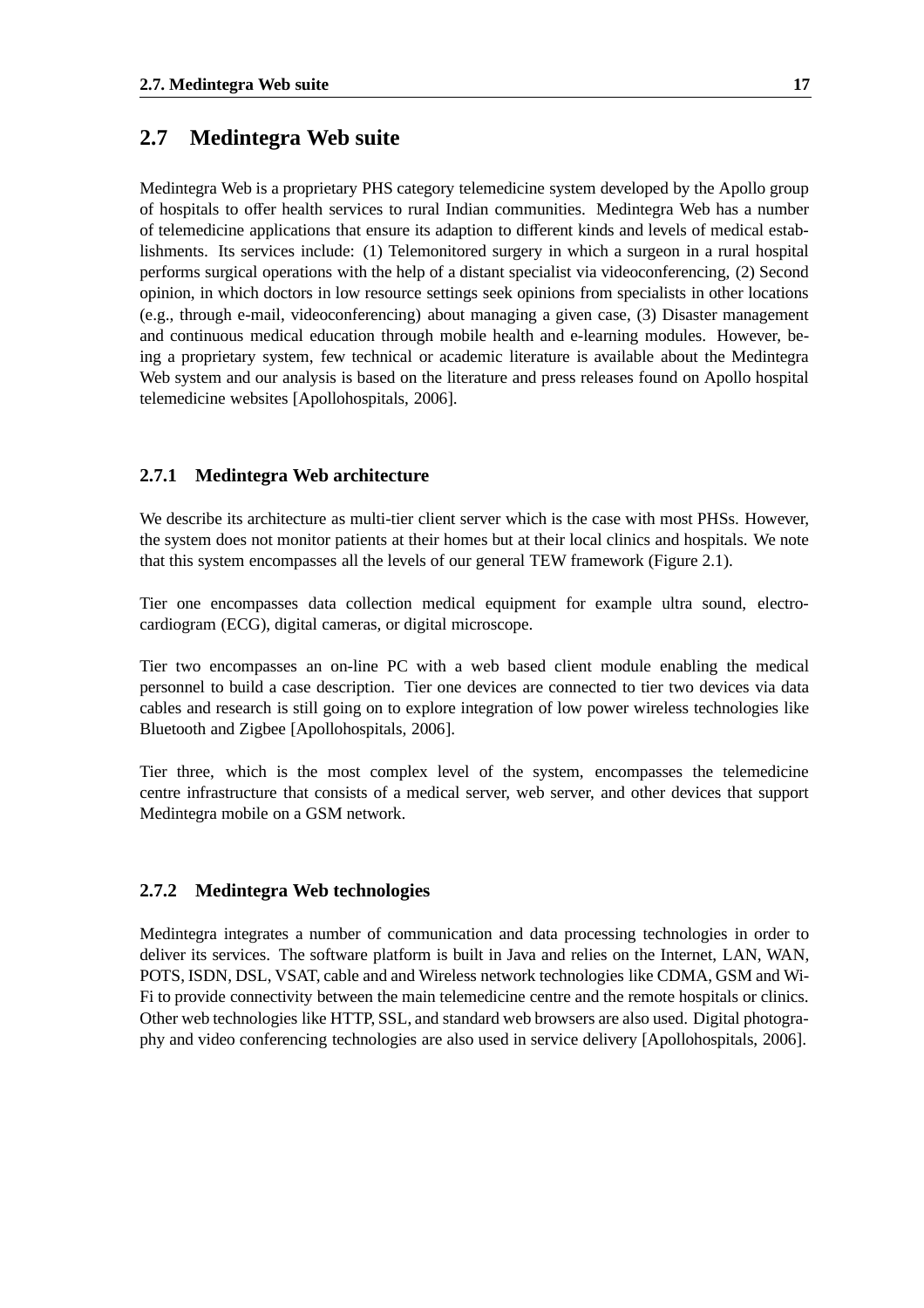#### **2.7.3 Medintegra Web security**

Medintegra is HIPAA compliant and supports both role-based access and user-based access control with user authentication based on fingerprints. To enforce the non-repudiation policy as required by the HIPAA standard, the system maintains data logs for security audits. To ensure confidentiality of data over communication lines, the system relies on 128-bit end-to-end encryption mechanism [Apollohospitals, 2006]. From the available literature, we note that, tier two and three seem to implement sound security controls. However, we are uncertain of how tier one implements security controls.

#### **2.8 Conclusions**

In this chapter, we have investigated a number of TEW systems which are mainly non-commercial because of lack of literature on commercial systems. During our study, we identified systems with similar features and services and thus we have categorised the various TEW systems into two major categories: PRSs and PHSs. *PRSs*, offer services of a content management system with group-ware capabilities. They enable medical personnel to share knowledge over the Internet and GSM network. We note that, patients do not interact with these systems directly and their data is entered into the system by medical personnel or devices like an on-line microscope in Ipath at the medical personnel's premises [Brauchli *et al.*, 2005, Forslund, 2006, Bludau & Koop, 2002].

*PHSs*, are more complex than PRSs and we refer to their architecture as modular multi-tier client-server with three levels (Section 2.1). We note that most of the PHSs are in early stages of their development and there are receiving alot of attention from researchers. Although, there are standards describing the individual components of PHSs, there is not single standard describing the entire system.

Our study has also revealed the requirements for acceptance of TEW systems. We note that, these requirements depend on the specific application and the deployment environment. However, some requirements are global to all systems. For example, all TEW systems must be reliable, user friendly, and secure.

Of all the requirements highlighted above, we note that security is the least focused on. Most developers have focused more on the engineering issues of making the technology work. Yet issues of patient protection and system availability are of equal importance in the medical domain.

We note that given the complexity of PHSs and stringent user requirements, defining and implementing robust security still remains a big challenge even though most of the technologies integrated are off-the-shelf with proven security properties. We assert that, it is the challenge of defining appropriate attack models, stringent usability requirements, and optimisation of resources (especially on sensors) that makes the design of secure PHSs a challenge. We note that even those that have implemented proven security technologies, may not have optimally modeled their threats. It is our belief that implementing strong security does not depend entirely on strong cryptographic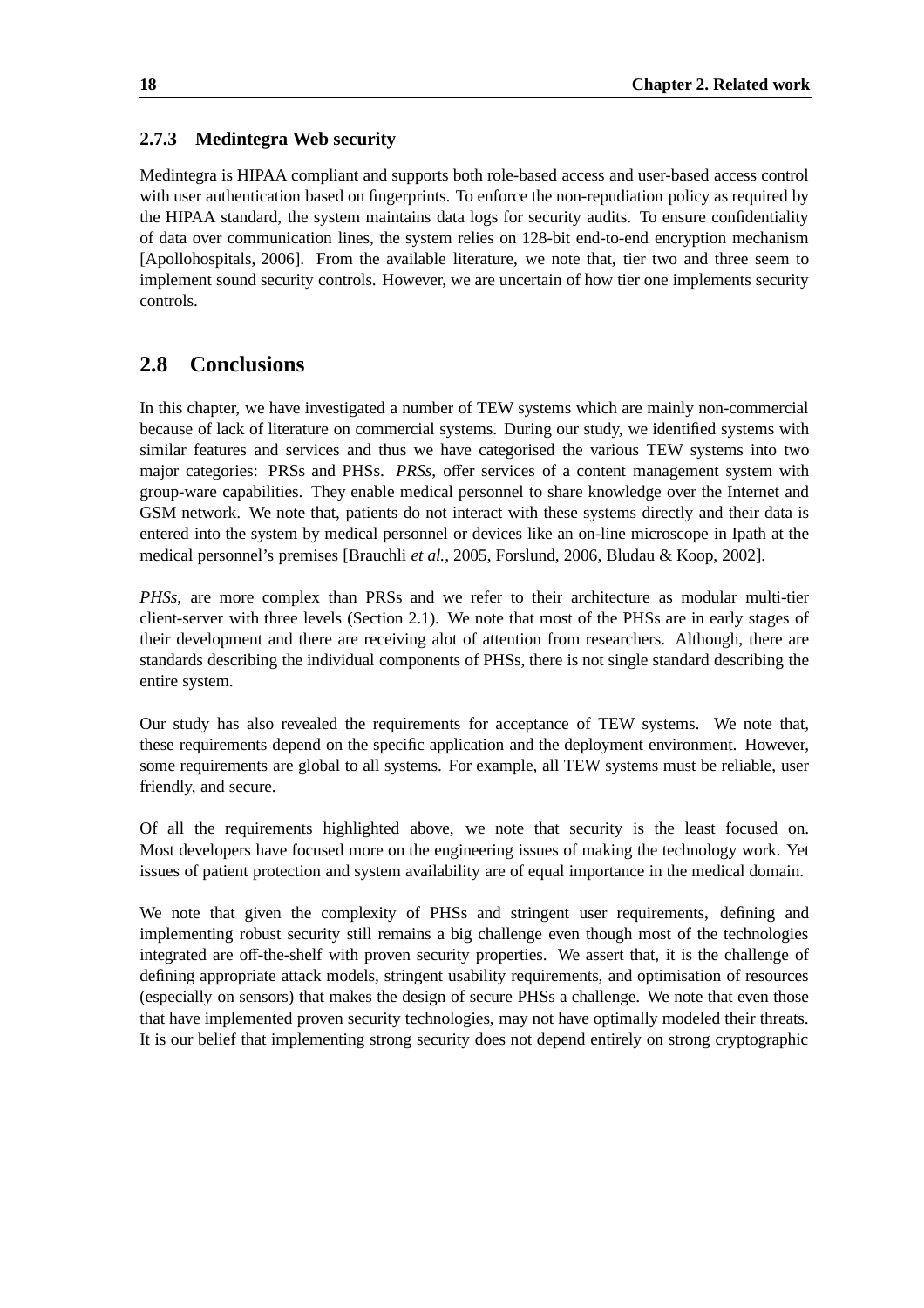primitives, but also on modelling realistic threats.

Authors of the majority of the systems we have studied highlight the need to explore ways of enhancing security of their systems especially at tier one (Figure 2.1). Issues of key distribution, channel congestion, service availability, traffic analysis, and optimal ciphers still juggle the research community. In the subsequent chapter we therefore focus on security of WSNs.

| <b>System</b>  | <b>Services</b>                                                         |
|----------------|-------------------------------------------------------------------------|
| Ipath          | Second opinion, data privacy, research and continuing education         |
| OpenEMed       | Record management, secure remote consultation, research and con-        |
|                | tinuing education                                                       |
| TeleCardio-FBC | Remote consultation, record management, and security of data            |
| <b>WBASN</b>   | Remote real time monitoring, e-prescription, data security, facilitates |
|                | data sharing, support continuing education and research                 |
| CodeBlue       | Real time monitoring, record management, education, and research.       |
| Medintegra Web | Remote consultation, record management, continuing education.           |
|                | Table 2.1: TEW systems services                                         |

| <b>System</b>  | <b>Technologies</b>                                                 |
|----------------|---------------------------------------------------------------------|
| Ipath          | PHP, mySQL, web technologies (browsers, HTTP, HTML, e.t.c), In-     |
|                | ternet technologies (TCP/IP, etc) and digital photography technolo- |
|                | gies                                                                |
| OpenEMed       | JavaTM, CORBA, Web, and Internet technologies                       |
| TeleCardio-FBC | ASP, SQL, Java Serlet, Java beans, Web, Internet, and wireless      |
|                | (GSM, Wi-Fi, WAP, CDMA, etc) technologies                           |
| <b>WBASN</b>   | Windows CE, VB .NET, Microsoft Access, Wireless, Internet, and      |
|                | Web technologies.                                                   |
| CodeBlue       | Java, Internet, Web, BlueTooth, Zigbee, Infrared, and motion (ac-   |
|                | celerometers, gyroscopes, etc) technologies.                        |
| Medintegra Web | Java, Web, Internet, and Wireless technologies                      |
|                |                                                                     |

Table 2.2: TEW Technologies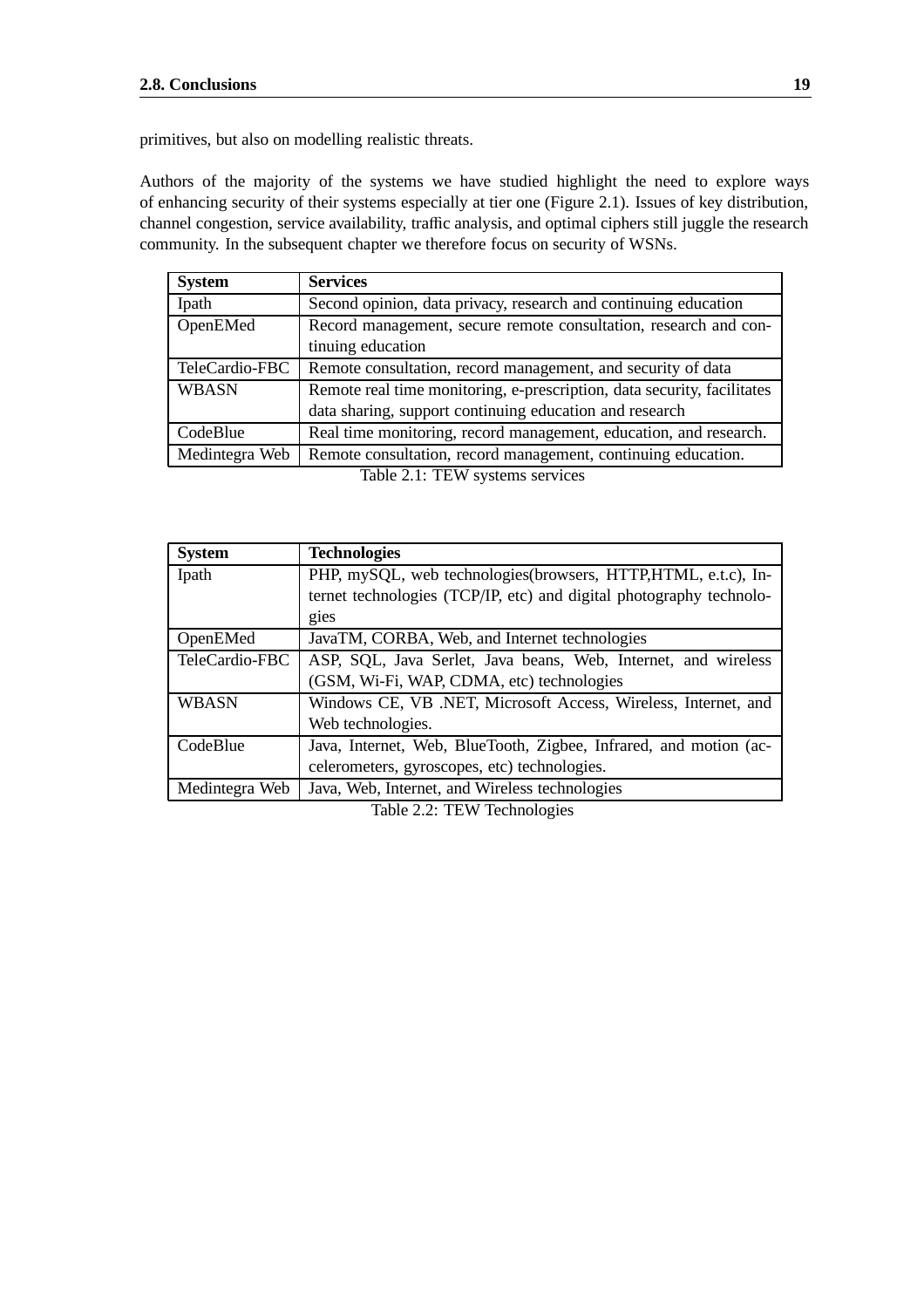| <b>System</b>  | <b>Security</b>                                                          |
|----------------|--------------------------------------------------------------------------|
| Ipath          | Standard security for local records, end-to-end encryption by SSL        |
|                | and user based authentication and authorisation                          |
| OpenEMed       | RADS for authorisation, PIDS, for authentication, COAS for security      |
|                | audit and SSL for end-to-end encryption                                  |
| TeleCardio-FBC | Standard security practises                                              |
| <b>WBASN</b>   | TinySec (for tier1), SSL (for tier 2 and 3), biometrics (authentication) |
| CodeBlue       | Standard security practises, redundant transmission, and biometrics      |
| Medintegra Web | Biometrics and passwords for authentication, SSL for end-to-end en-      |
|                | cryption and relies on both role and user based access policy            |
|                | Table 2.3: TEW systems security implementations                          |

| <b>Remarks</b>                                                       |
|----------------------------------------------------------------------|
| Mature and classified as PRS, already deployed in low resource set-  |
| tings                                                                |
| Classified as PRS, mature, and integrated in a number of health care |
| systems                                                              |
| Classified as PRS                                                    |
| Classified as PHS and in early stages of development                 |
| Still in early stages of development and classified as PHS           |
| Classified as PHS                                                    |
|                                                                      |

Table 2.4: TEW systems remarks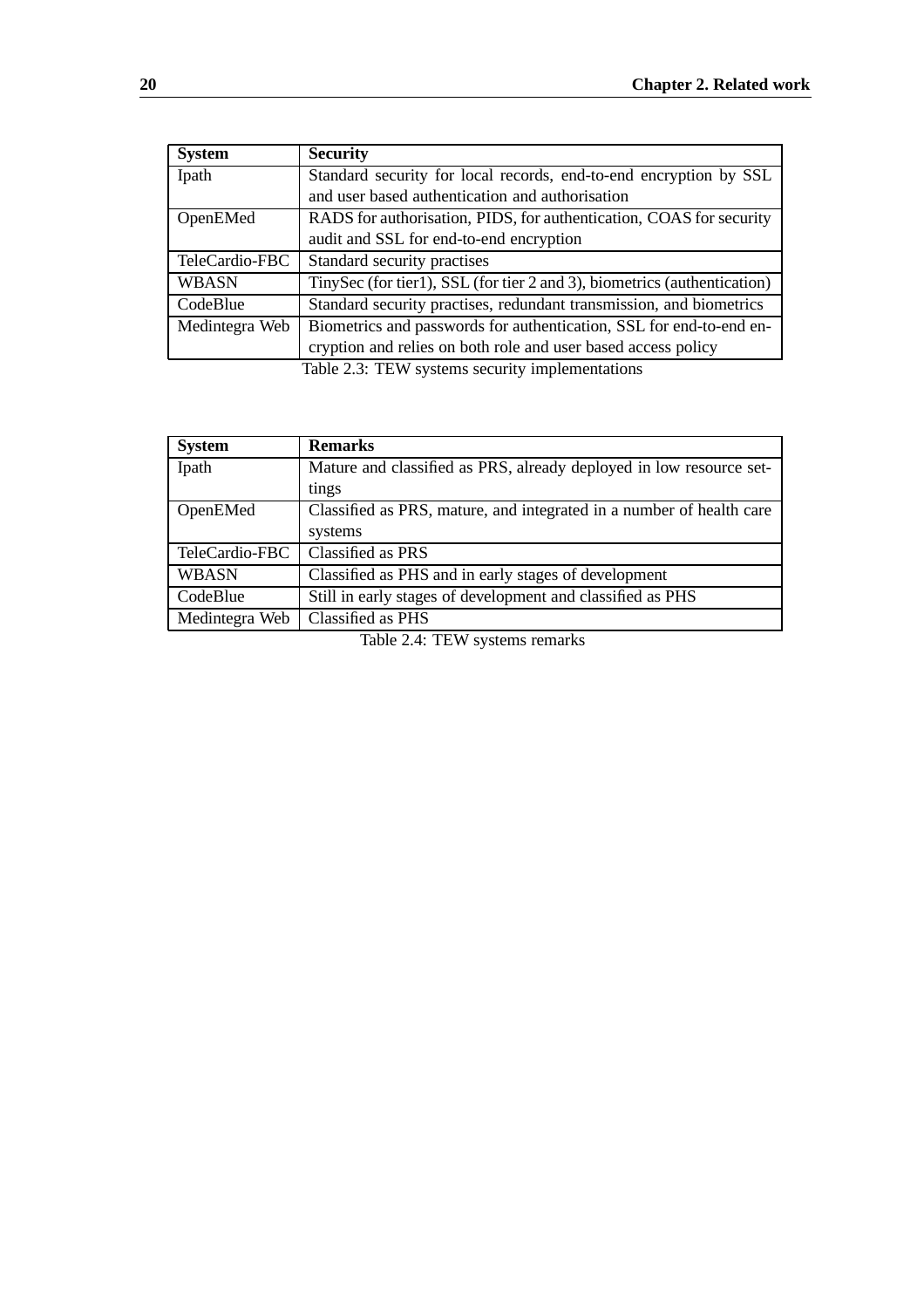# Wireless Sensor Netw orks 3

In this chapter, we focus on security properties of Wireless Sensor Networks (WSNs). We begin by giving a general introduction to WSNs in Section 3.2 highlighting their application areas, limitations, security implementations, and deployment topologies. Secondly, we review in detail the features of WBASN in Section 3.3 and CodeBlue WSN in Section 3.4 . In Section 3.5 we discuss other approaches to WSN security and conclude with a list of problems that require more research in Section 3.6.

#### **3.1 Motivation**

Our motivation to focus on WSNs was guided by the fact that PHSs hold the real promise of smart homes of the future. Also, our choice was influenced by the fluidity of standards of these systems and the availability of literature. Besides, our choice was guided by our own interests in wireless communication technologies given their unique features as described in Section 3.2.

#### **3.2 General overview**

A generic wireless sensor can be viewed as a block of 3 layers: Data acquisition, pre-processing, and communication layers. The data acquisition layer encompasses algorithms that perform the actual sampling of signals *(data acquisition)*. However, the discussion of these algorithms is beyond the scope of this research, interested readers are refereed to [Shnayder *et al.*, 2005]. The pre-processing layer performs *data structuring and filtering* while the communication layer is charged with *sending and receiving of data packets* (Figure 3.1).

WSNs have wide application areas, from battle field reconnaissance missions to process control in manufacturing and now in medical monitoring applications. Like conventional networks, these networks are made up of two types of entities: the master and the slave entity. This master-slave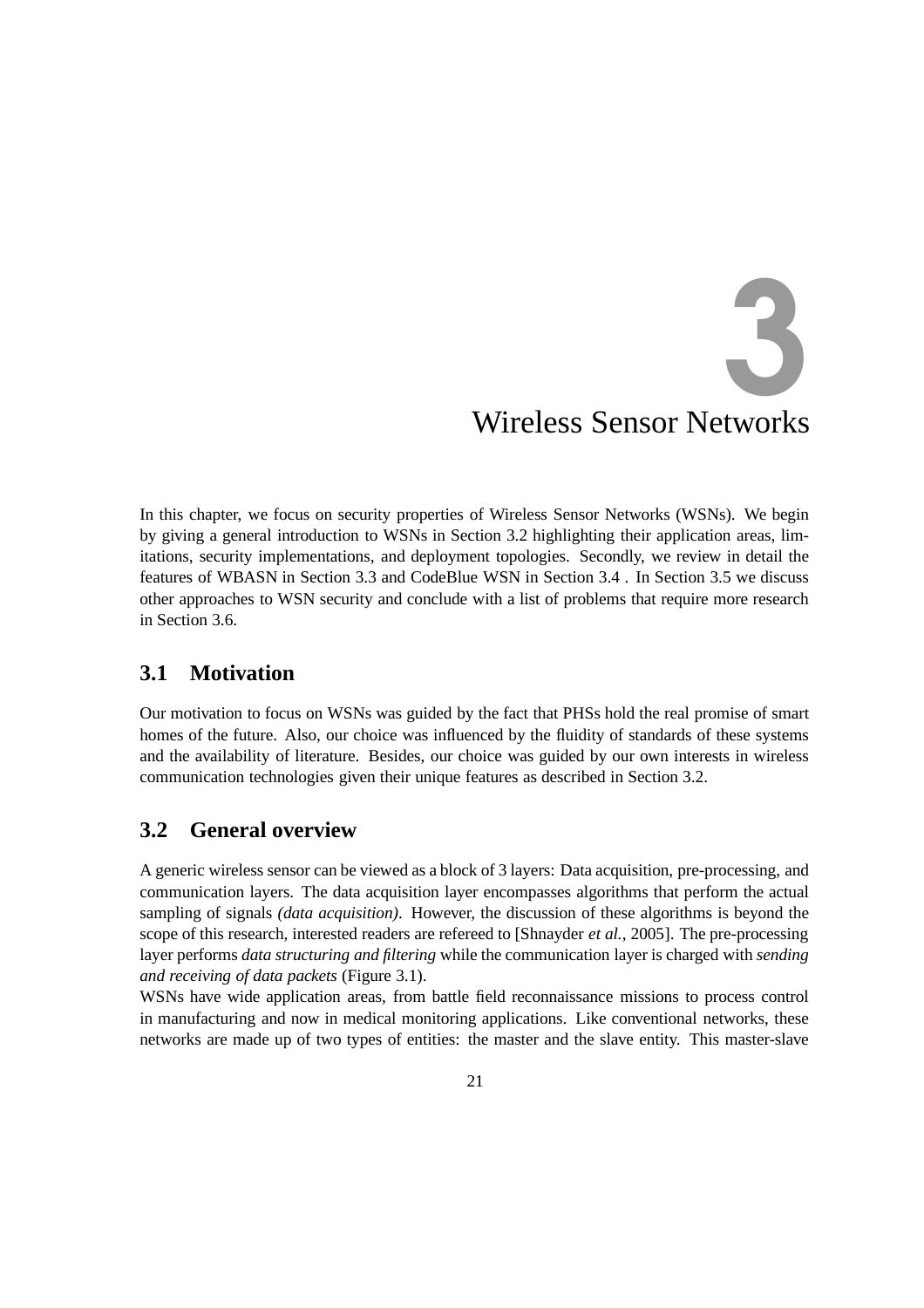

Figure 3.1: The structure of a generic sensor

relationship helps to maintain order in the network and provide secure means of communication among sensor nodes. In general, individual sensors form the untrusted part of the network (slave) while the base stations form the trusted computing base (master) upon which the security of the entire network depends (Figure 3.2). We observe that WSNs are deployed in two topologies: the flat topology which does not involve routing and the hierarchy topology with involves clustering of sensors and routing [Shnayder *et al.*, 2005, Jovanov *et al.*, 2005, Oliveira *et al.*, 2005].

Despite the promises WSNs hold, they suffer from a number of limitations which include: limited processing resources hence, implementation of the conventional cryptographic primitives becomes infeasible, hostile deployment environment and the inherited vulnerabilities of wireless communication. It is these limitation coupled with opportunities the technology can offer that has attracted our attention.



Figure 3.2: A generic wireless sensor network topology

#### **3.3 WBASN approach**

According to Otto et al. [Otto *et al.*, 2006], the WBASN prototype relies on the Zigbee compliant protocol (IEEE 802.15.4) [Zigbee-Alliance, 2006] to provide communication between individual sensors and the PS. The PS is the network controlling entity according to Figure 3.2, it aggregates and coordinates flow of data between sensors and itself. The PS establishes sessions, assigns sensor IDs, distributes keys, assigns communication slots to sensors, and manages the global time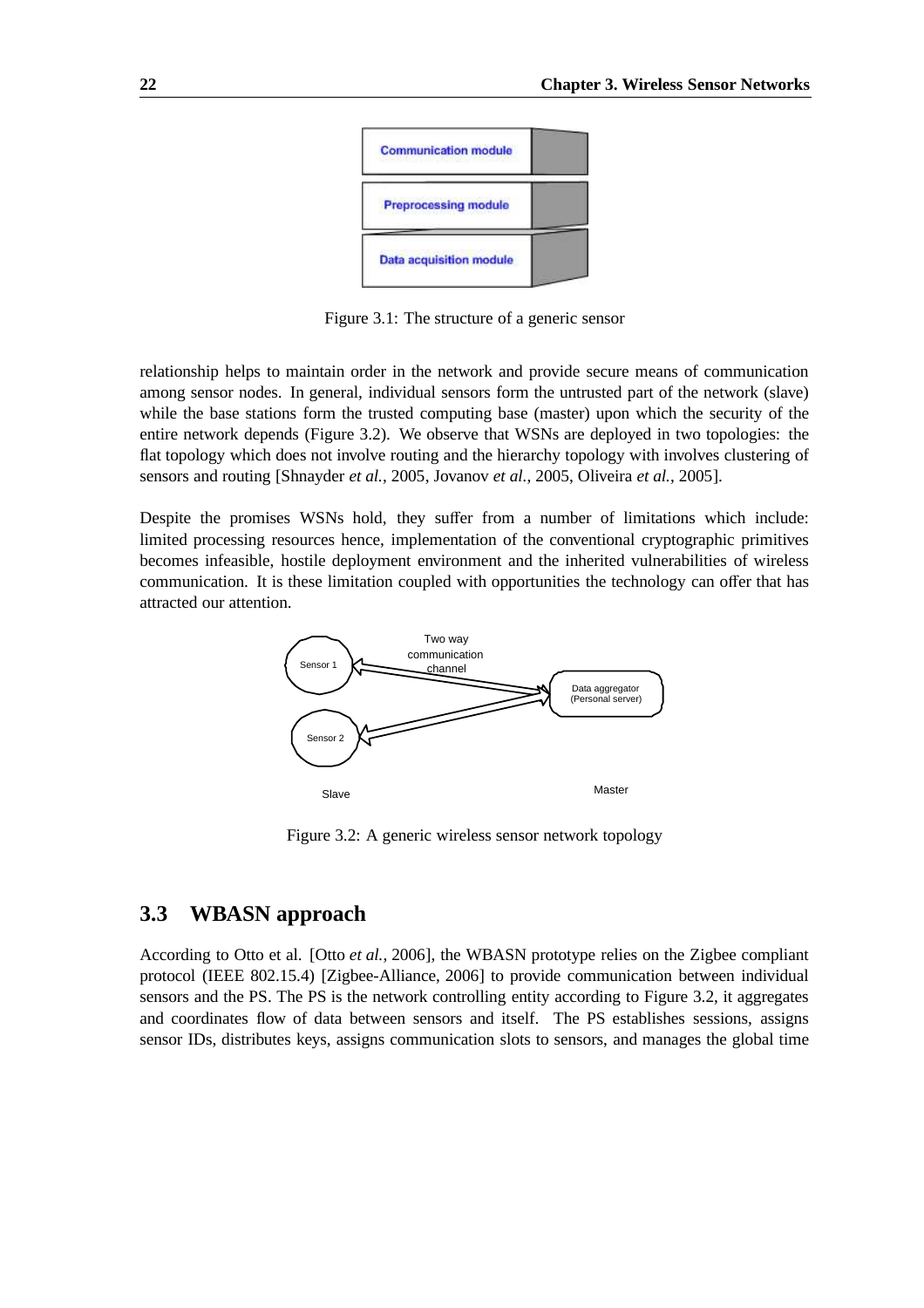synchronisation protocol. Time synchronisation in this network is crucial for message correlation in order to minimise collisions and save energy. To address this challenge, the WBASN system uses the modified version of Flooding Time SynchronisationProtocol (FTSP)[Maroti *et al.*, 2004].

We note that, WBASN sensors operate in three states: Calibration, Transmission, and Dormant or Idle. The message sequence in Figure 3.3 illustrate a typical operation of WBASN Zigbee compliant protocol.



Figure 3.3: The WBASN Zigbee compliant protocol

- During *calibration* a sensor is marked using the S-EVENT-MASKMSG message sent by the PS. This message also sets the signal processing parameters on the sensor. Two types of calibration are currently supported: Sensor and session calibration. The sensor calibration, aims at accommodating sensor-to-sensor variations and the session calibration is used to define default values for the sensor parameters, e.g., a motion sensor needs initial calibration of the default body orientation. If a sensor supports encryption, keys are exchanged between the PS and the sensors during this stage.
- The second state is the *transmission* state. In this state, the sensor is continuously sampling and transmitting its data to the PS. The data transmitted by the sensor might be processed and encrypted or simply raw waveforms, which are unencrypted.
- The third state is the *dormant*. In this state, the sensor node is inactive, i.e., its not transmitting any packets.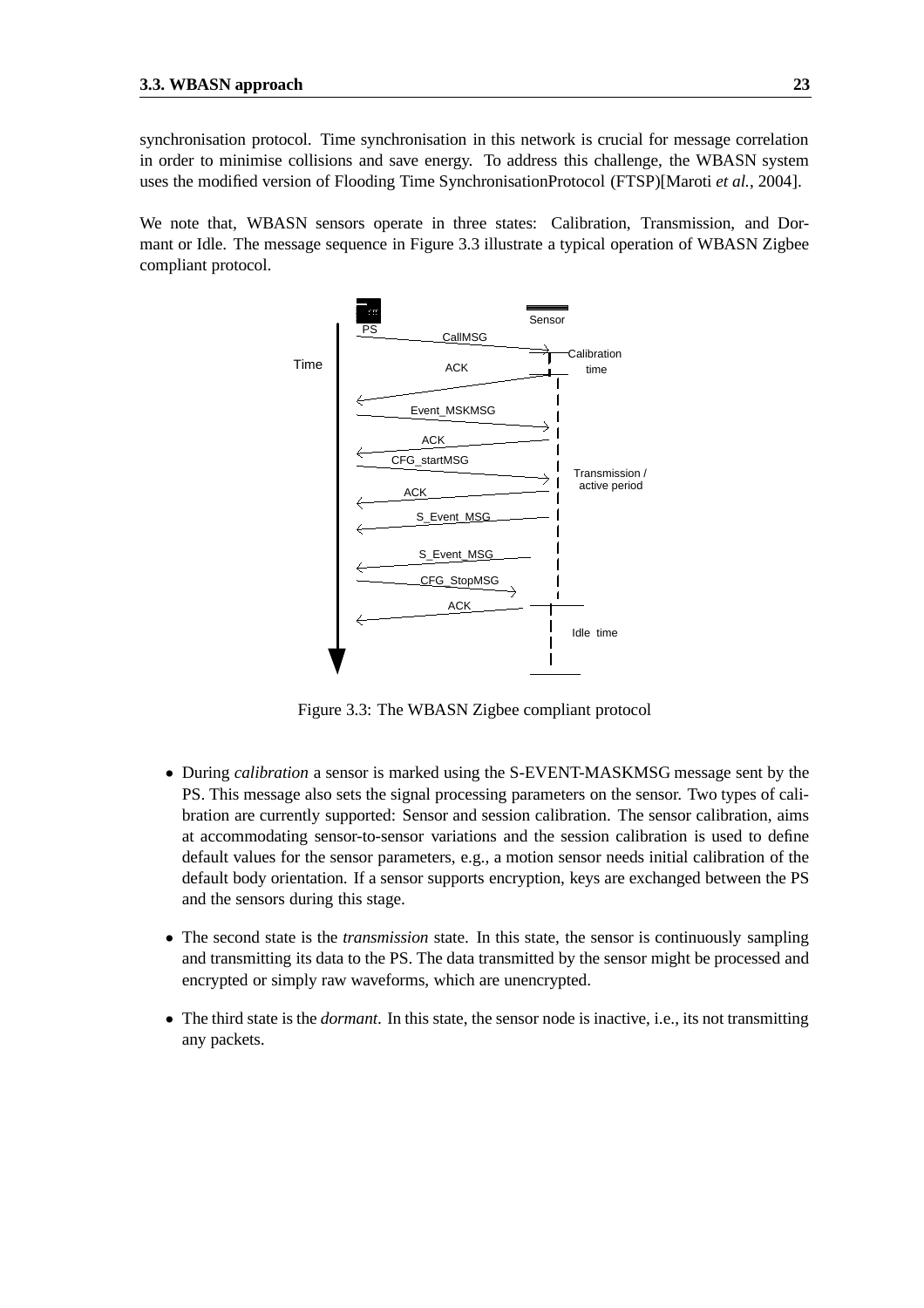We note that WBASN protocol (Figure 3.3) adopted a star topology of Zigbee standard and utilises the super frame mode of network access to eliminate collisions [Otto *et al.*, 2006, Zigbee-Alliance, 2006]. The super frame in the prototype system is of length 1 second and partitioned into 20 partitions of 50ms slots each. Sensors transmit only when their time slots are available. This is why time synchronisation is very important.

For secure communication, WBASN utilises hardware encryption supported by the ChipCon 2420 Zigbee compliant RF transceiver [Otto *et al.*, 2006, ChipCon, 2006]. The AES hardware encryption uses a 128-bit encryption key per session. We note that, the threat model of WBASN focuses on external attacks and assumed a stable deployment environment yet inside attacks in volatile environment are very much a possibility. Issues of network scalability and user friendliness do arise since the key distribution scheme requires the pre-distribution of keys before deployment. Also, relying on hardware encryption means increasing the size of the sensor which rise usability concerns. Also, little is discussed about the structure and optimality of the key material as well as mechanism of detecting compromised keys.

#### **3.4 CodeBlue approach**

CodeBlue defines a multicast routing protocol and device discovery protocol for the sensor nodes. According to Shnayder et al. [Shnayder *et al.*, 2005], the authors focused on making the technology work at the expense of security. The system relies on IEEE 802.15.4 complaint protocol to link Sensors and user devices. CodeBlue sensors can relay their data through a number of sensor nodes, hence the hierarchical topology. CodeBlue WSN was designed to cater for multiple data requests (i.e., a sensor can talk to multiple PSs) hence, the multicast routing approach. By abstracting from CodeBlue technical details, we envision CodeBlue sensor at any one time to be in one of the following state initialisation, transmission, and dormant.

In the *initialisation* state, sensors run a device discovery protocol based on Adaptive Demand-Driven Multicast Routing (ADMR) to discover identities of neighboring nodes and their capabilities. This is possible because sensors broadcast their Meta data *(details that describe a sensor in the network, e.g., serial number, functions, etc)*. Besides discovering neighbouring nodes, CodeBlue sensors build the routing tables, which are consulted when forwarding data to requester [Shnayder *et al.*, 2005].

In the *transmission* state, CodeBlue sensors are continuously transmitting data on the communication channel. This data could be sampled by the transmitting sensor or simply the sensor is relaying it from its neighbours.

In the *dormant* state, sensors are idle or inactive and this could be due to power failure, lack of data to transmit or due to out of reach radio channel. Figure 3.4 is an abstract message sequence illustrating an interaction between CodeBlue sensors and an end-user device *(PS)*.

From the published material, it is clear that CodeBlue, lacks substantial security and a sound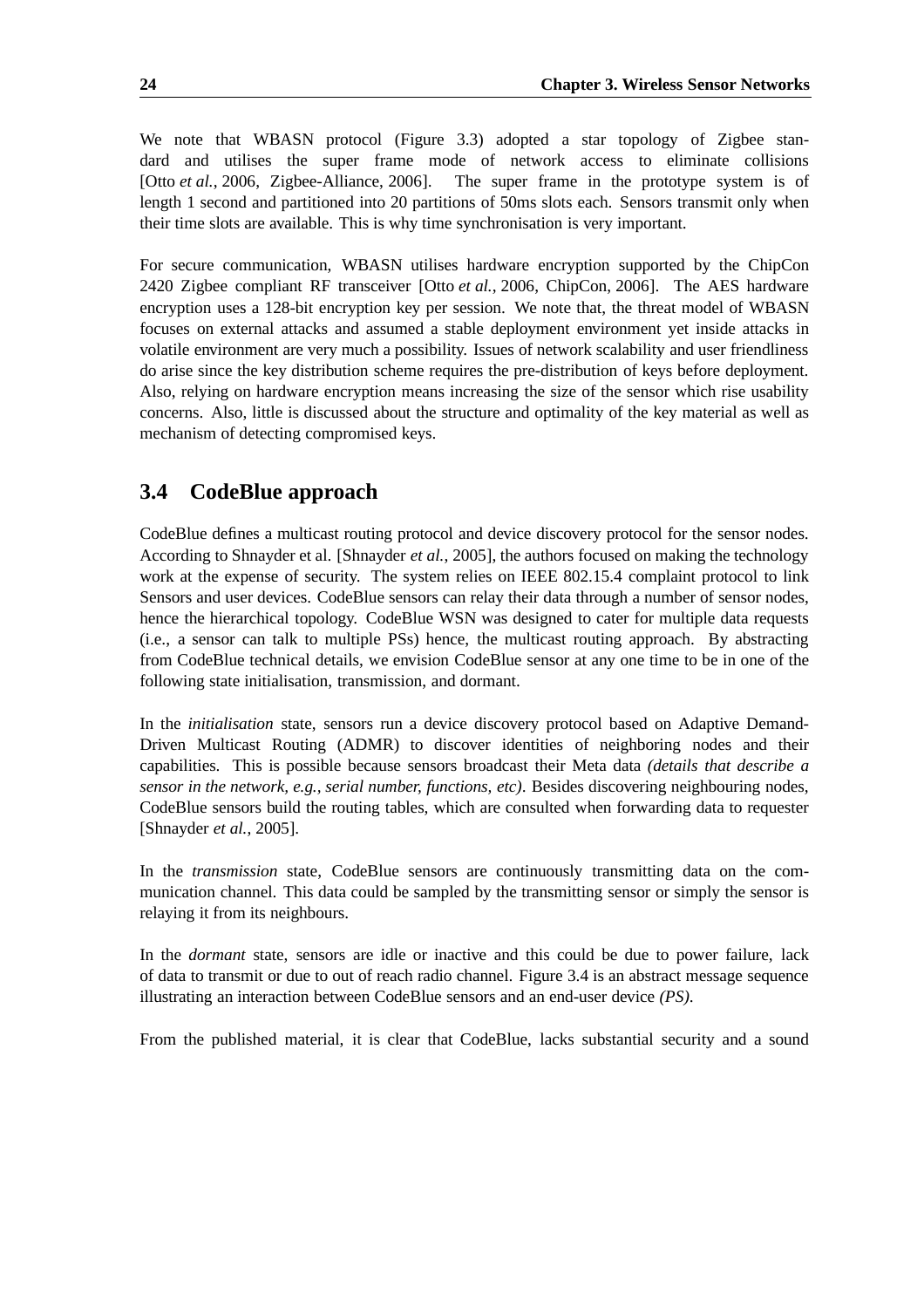

Figure 3.4: CodeBlue operation

mechanism to counter collisions in the sensor network which affects the reliability of the system. We observe that, unlike in WBASN where there is secure association of sensors to the PS, CodeBlue lacks this association and thus, it is easy for any adversary to install sensors and publish garbage data or even subscribe to download data from a legitimate sensor. Besides, no clear threat model is defined for this system, although standard security practises are recommended.

#### **3.5 General WSN security approaches**

Because of the unique features of WSNs, the design of optimal security mechanism for WSNs in general has attracted great attention as shown by the amount of published literature on the subject. In the proceeding sections, we present some of these approaches.

One of the most comprehensive approaches to WSNs security is SPINS *(Security Protocol for Sensor Networks)*, a suite of security protocols proposed by Perrig et al. [Perrig *et al.*, 2002]. SPINS offer the following security services: data confidentiality, data authentication, data integrity, and data freshness. In SPINS, base station(s) form the TCB of the network and act as a key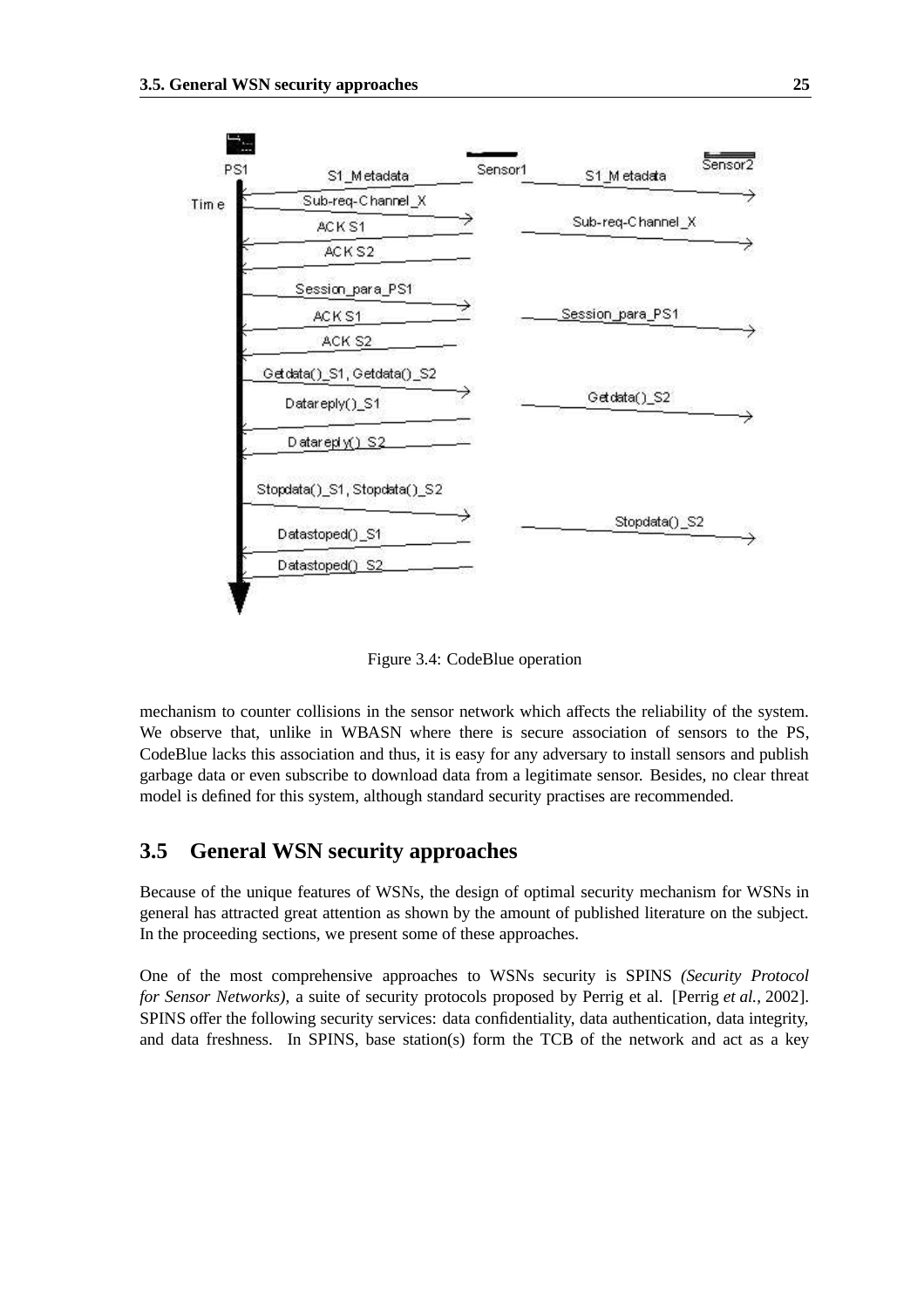distribution centre. SPINS is built from two smaller protocols: TESLA (*micro Timed, E*ffi*cient, Streaming, Loss-tolerant Authentication Protocol)*, providing authenticated streaming broadcast and SNEP *(Secure Network Encryption Protocol)* providing data confidentiality, two-party data authentication, and data freshness. TESLA and SNEP are bootstrapped with a shared secret key between sensor and the base station. SPINS uses the concept of *semantic security* (i.e., a property of an encryption scheme which ensures that an eavesdropper has no information about a plaintext even when he sees multiple encryptions of the same plaintext) instead of conventional encryption to ensure that a reoccurring message encrypted under the same key generates different ciphered data. This is made possible by maintaining a counter at both ends of the communication channel so that session keys are a concatenation of shared keys and the current counter value.

SPINS is indeed a sound security construction with greater emphasis on optimal utilisation of scarce computational and communication resources. However, the design of SPINS relies on a generic threat model and its authors ignored the dynamic nature of WSNs. Besides, the design does not address security of compromised nodes, denial of service attacks, and traffic analysis. And also, issues of scalability remain since keys has to be pre-loaded into sensors before deployment and the authors do not discuss the composition of the initial key material.

Karlof et al. [Karlof *et al.*, 2004], proposed TinySec a link layer security construction, based on the knowledge of 802.11 and GSM networks. Currently, TinySec is an integral module of the TinyOS operating system for embedded systems [TinyOS, 2006]. TinySec defines and implements protocols for access control, data confidentiality, data integrity, and replay attack protection. TinySec being based on concepts of GSM and 802.11 networks overcomes inherent initialisation vector reuse problem by use of counter values and cipher block chaining. We note that TinySec does not address the security of captured sensors and lacks a sound key distribution mechanism. The design also does not offer an end-to-end security solution.

Oliveira et al. [Oliveira *et al.*, 2005] proposed LHA-SP a suite of security protocols for ad hoc WSNs. Their approach envisioned mitigating only attacks castigated by outsiders just as in SPINS and TinySec. In this approach, the network is organised into clusters with cluster leaders performing more roles than ordinary cluster members. Their main contribution to the field of WSN security is the development of a heterogeneous hierarchical communication scheme, which uses components of SPINS as the building blocks.

Zia et al. [Zia & Zomaya, 2006], propose a framework for securing WSNs. We note that this work is much related to the work of Oliveira et al. [Oliveira *et al.*, 2005]. Zia et al. made three contributions to the field of securing WSN: defined algorithms for dynamic cluster formation, cluster leader election, and secure routing. They proposed a key distribution scheme based on concepts of SPINS. In this framework, sensors maintain three keys, two preloaded and one dynamically generated. The preloaded keys enable the sensor to maintain association with the base station (*PS in case of PHSs*) in case of failure of the cluster leader and the dynamic key used to secure communication between the sensor and a cluster leader [Zia & Zomaya, 2006]. However, we observe that, this protocol has no mechanism to mitigate traffic analysis and it is vulnerable to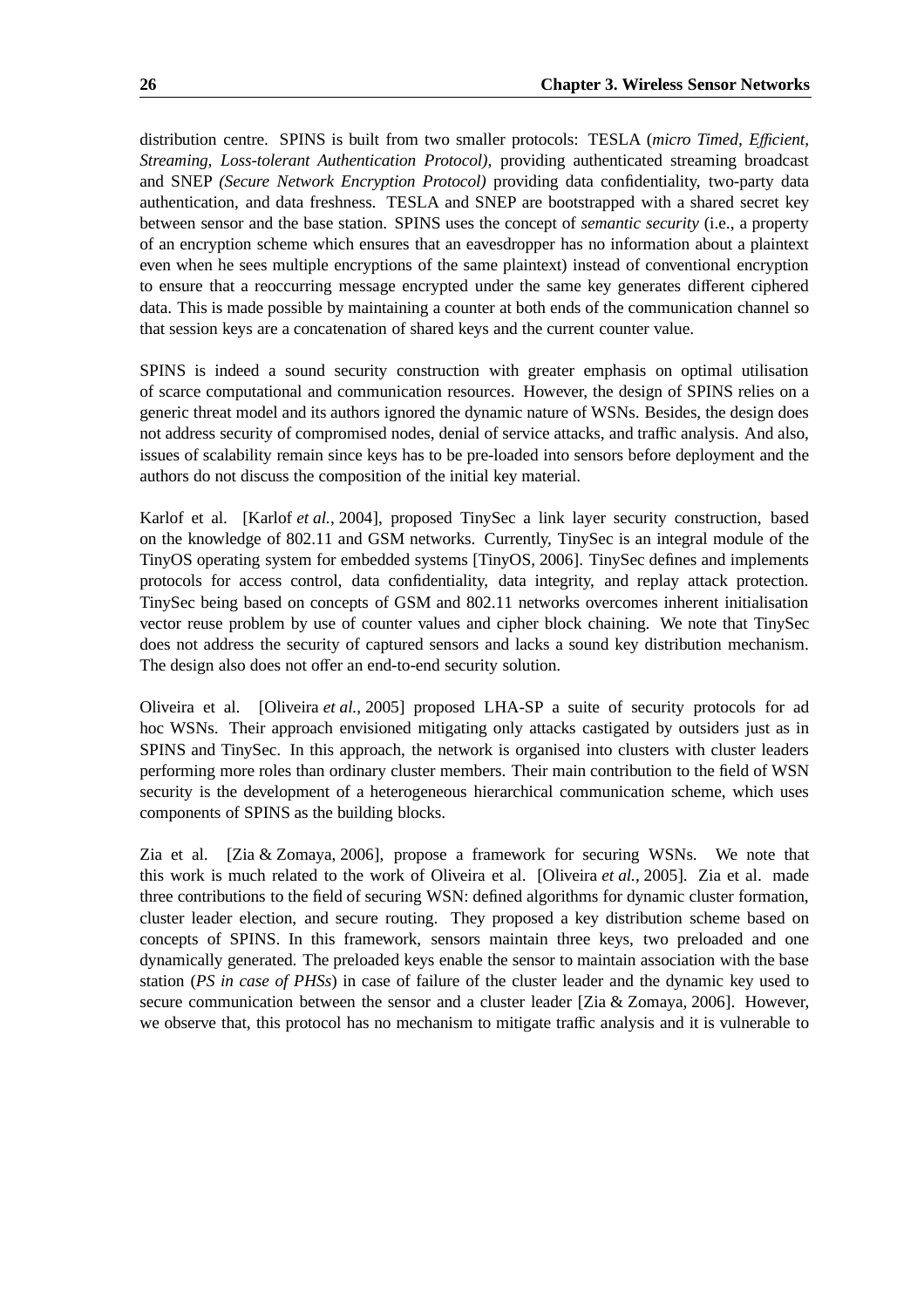inside attacks like compromised cluster leaders. Besides, the optimality of their key distribution scheme requires further research.

#### **3.6 Conclusions**

In this chapter we have presented a review of the different approaches to securing WSN both in the general context and in ambulatory WSNs in Sections 3.3 and 3.4. In general, there are standards covering individual components of the WSNs such as Bluetooth and Zigbee which define the physical layer of the Open Systems Interconnection (OSI) model *(communication channel)*, CORBA which handle object management over a networked environment<sup>1</sup> and the ISO/IEEE 11073<sup>2</sup> which defines the upper layer of the OSI application, presentation layer, and session layers. However, there is not single standard that is covering the entire WSN given the unique user requirements and deployment environment.

Despite the promise these technologies hold, wireless sensors and WSN in general have a number of limitations which include: (1) limited processing and energy resources hence, making implementation of the conventional cryptographic primitives (PKI, digital signatures, etc) infeasible, (2) hostile deployment environment, and (3) the inherited vulnerabilities of wireless communication. For medical WSNs, requirements of user-friendliness and guarantee of availability of service even in emergency situations make the problem of securing WSNs more difficult [Shnayder *et al.*, 2005]. It is these constraints coupled with opportunities the technology can offer that have attracted our attention and the attention of numerous researchers. Despite this attention, a number of security issues still need more research and below we list some.

- Central to the challenge of securing a WSN is the need to design an optimal, secure and scalable Key Management Scheme (KMS). This scheme should cover key generation, distribution, update, detection of compromised keys and their eventual revocation.
- Also, there is need to define efficient secure routing protocols that can mitigate traffic analysis and minimise the risk of denial of service attacks especially for safety critical TEW-WSNs.
- There is need to investigate which cryptographic primitive can offer greater resiliency at constrained resources, and which primitives are suitable for which application scenarios? For example is RC5 a better solution in military application than elliptic curve cryptography.
- We note that, designing resilient WSN does not depend entirely on strong cryptographic primitive but also on defining appropriate threat models. Hence, the need to model threats for different application scenarios. For example, mobile users of TEW-WSNs face different threats from stationary users (e.g., in-hospital or home monitoring).
- Besides the technical issues, their are organisational and social issues as well that have to be looked into if TEW-WSNs has to gain acceptance in society.

<sup>1</sup>http://java.sun.com/developer/onlineTraining/corba/corba.html <sup>2</sup>http://www.iso.org/iso/en/CatalogueDetailPage.CatalogueDetail?CSNUMBER=36347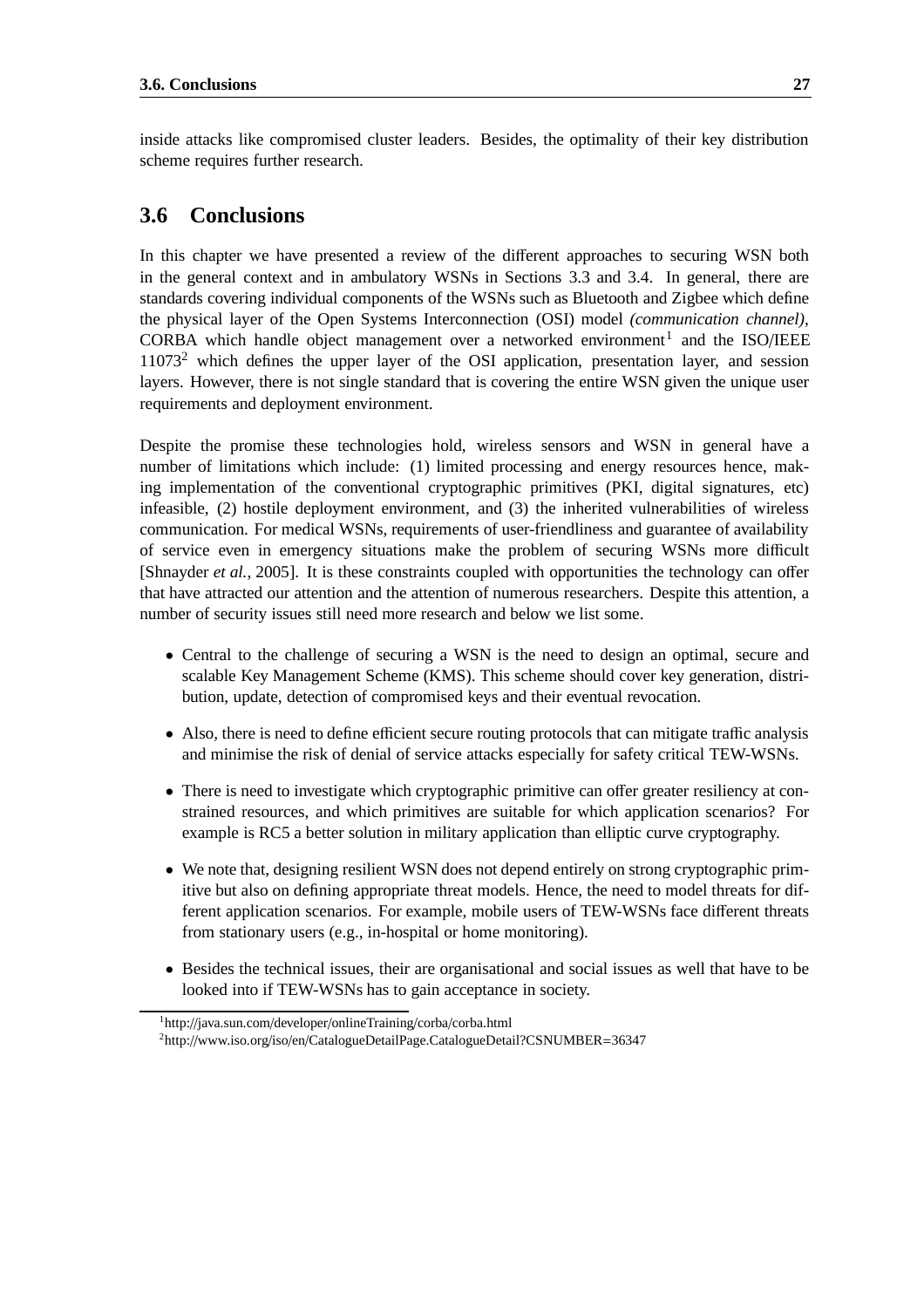Hence, in the subsequent Chapter we focus on developing a realistic threat model for TEW-WSNs incorporated in PHSs and discuss the application of polynomial based key management scheme to secure this network.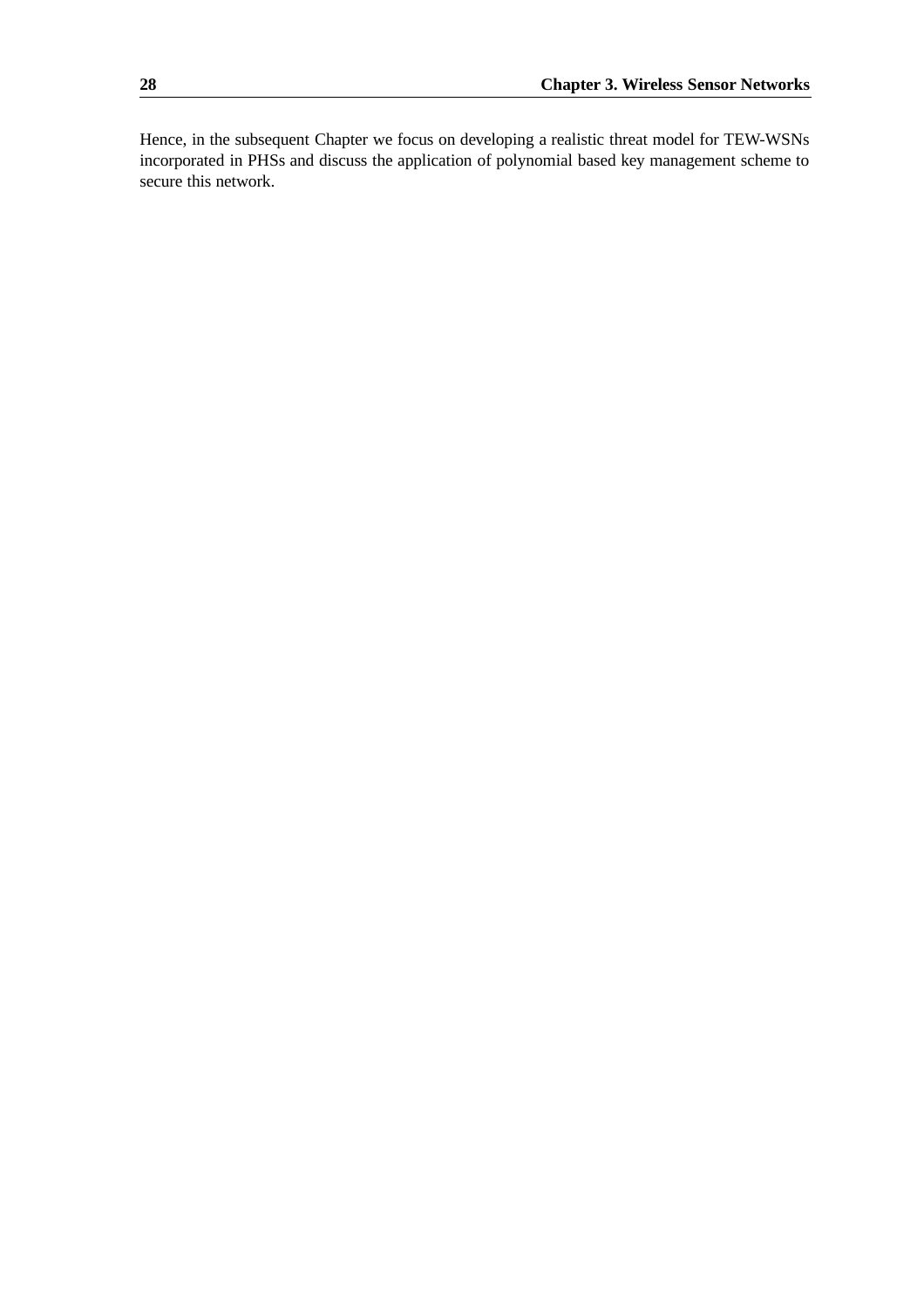# 4

# A secure and optimal KMS for TEW-WSNs

In this chapter we review some approaches to key management in WSNs in Section 4.2. In Section 4.3 we formulate a threat model for TEW-WSNs, detailing the application scenario assumptions and attacker capabilities. From the threat model, current KMSs, and TEW-WSN requirements, we present an optimal and secure polynomial based KMS in Section 4.4. Unlike most of the current proposals which give generic solutions [Eschenauer & Gligor, 2002, Perrig *et al.*, 2002], our propose takes into account the contingency factors of TEW application scenario like deployment architecture, the degree of hostility of operational environment, and usability constraints as encoded in our threat model.

#### **4.1 Motivation and problem**

As we have already mentioned in the preceding chapters, WSNs rely on secrecy of keys and sound cryptographic primitives to deliver the security services of authentication, confidentiality, integrity, and non-repudiation. However, their limited energy supply and computational resources make the implementation of robust cryptographic primitives, like the public key infrastructure and the Diffie-Hellman key exchange algorithm infeasible [Stallings, 2003].

Hence, an intriguing research question "how does one securely set up and manage secret keys among communicating sensors?". This problem is part of a wider problem which in literature is referred to as *the key agreement problem* [Stallings, 2003, Pfleeger & Pfleeger, 2003].

A number of proposals to address this problem have been published. However, most of these proposals assume generic threat models which are either too complex or unrealistic for our TEW-WSN applications. As noted earlier in Section 3.6, designing robust schemes requires the modeling of optimal threat models. Consequently, we find the existing KMSs inadequate for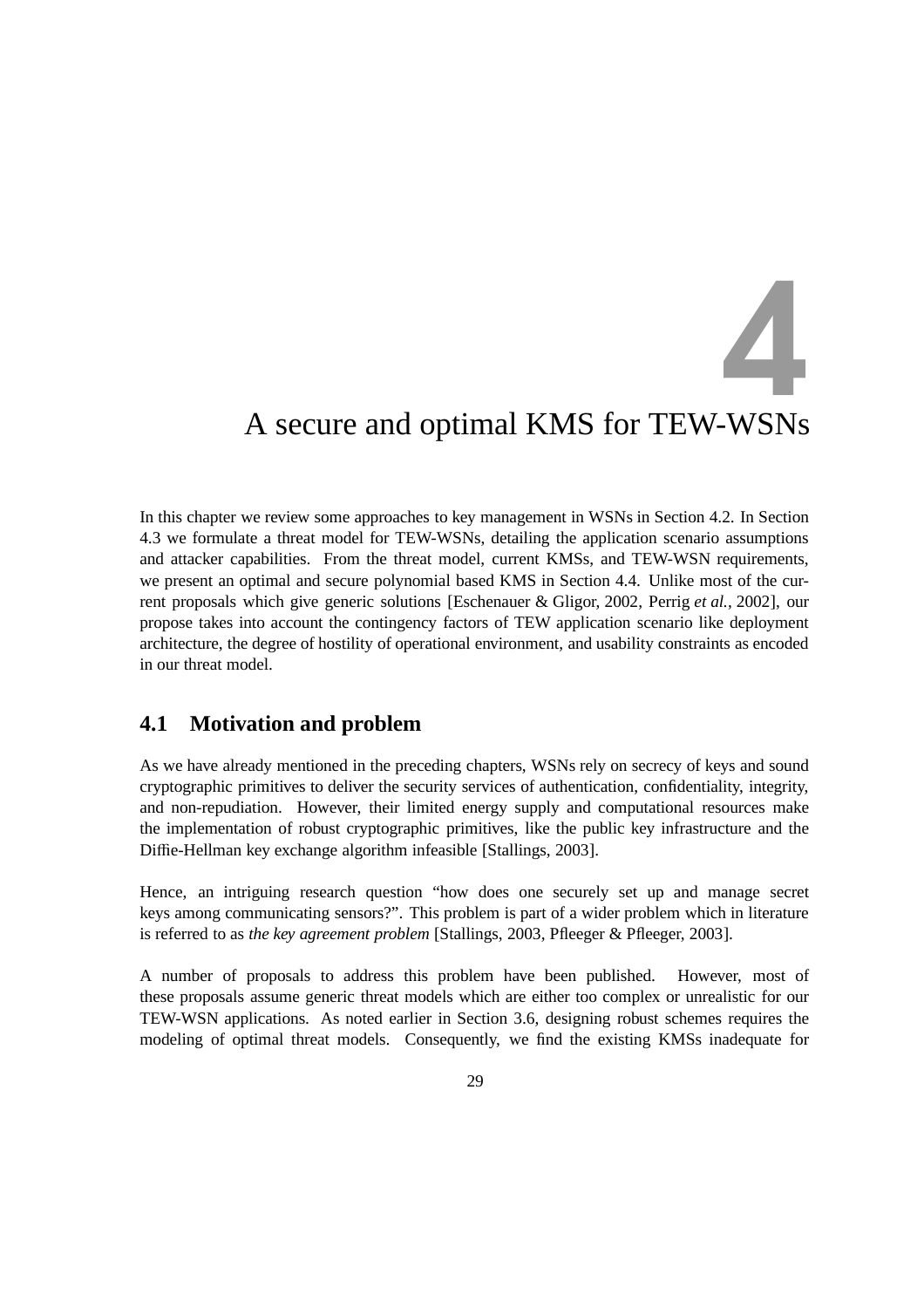our patient remote monitoring application (which we discuss in Section 4.2). Hence, the need to explore new ideas in threat modeling and the application of polynomial based KMS in TEW-WSNs since little is done in literature when compared to the probability and key bootstrapping approaches.

#### **4.2 Related work**

Three generic key agreement schemes are prevalent upon which the wider KMSs are built: the key pre-distribution, the self-enforcing, and trusted-server schemes. In the key pre-distribution scheme, keys are bootstrapped into sensors before deployment. This has an advantage of secure delivery of keys at limited energy consumption, however, it suffers from lack of scalability and user-friendliness. The self-enforcing scheme relies on asymmetric cryptography, such as the Diffie-Hellman key agreement. This is one of the most attractive options of agreeing shared keys, however, constrained computation and energy resources of sensors make this option infeasible. The trusted-third party scheme, depends on a trusted server for key agreement between communicating entities, e.g., kerberos [Stallings, 2003], which is scalable and holds the promise of a robust KMS. A number of proposals based on these generic schemes have been published, which we discuss below.

Perrig et al. [Perrig *et al.*, 2002] propose SPINS. In SPINS during network initialisation, the base station (in our case the PS) distributes a master key which it shares with the individual sensors. From this master key, other keys used during network operation are derived using a one-way function. One limitation of this scheme is that it does not enable secure sensor-to-sensor communication, hence routing may not be secure. We observe that SPINS has no mechanism of detecting compromised keys. Also, given the fact that the master key has to be bootstrapped into sensors before deployment, this rises scalability concerns.

To enable secure routing, Eschenauer et al. [Eschenauer & Gligor, 2002] propose a probabilistic key pre-distribution scheme where individual sensors receive a random ring of keys from a pool generated off-line before deployment. For two sensors to agree on a key, they have to find a common key within their individual key ring. We note that the scheme avoids having to include a central trusted base station as a single point of failure. However, this scheme has a number of shortcomings: firstly, given the memory constraints on the sensor nodes, it means the sensor can hold only a few keys, hence, for large sensor networks, this scheme lacks the scalability that is needed. Secondly, during the shared-key discovery phase, key identifiers are broadcast in clear text enabling an adversary to perform traffic analysis during the key exchange. Thirdly, sensor nodes are trusted in this approach, which in practise cannot be the case since sensors have limited processing resources to perform strong cryptographic primitives. Also the size of sensors and their and deployment environment makes trusting sensors a design flaw. Fourthly, attackers who compromise a sufficient number of nodes could also reconstruct the complete key pool and break the entire scheme.

Chan et al. [Chan *et al.*, 2003] extend the work of Eschenauer et al. by proposing three key pre-distribution schemes. In their design, they observed that sensor nodes cannot be trusted since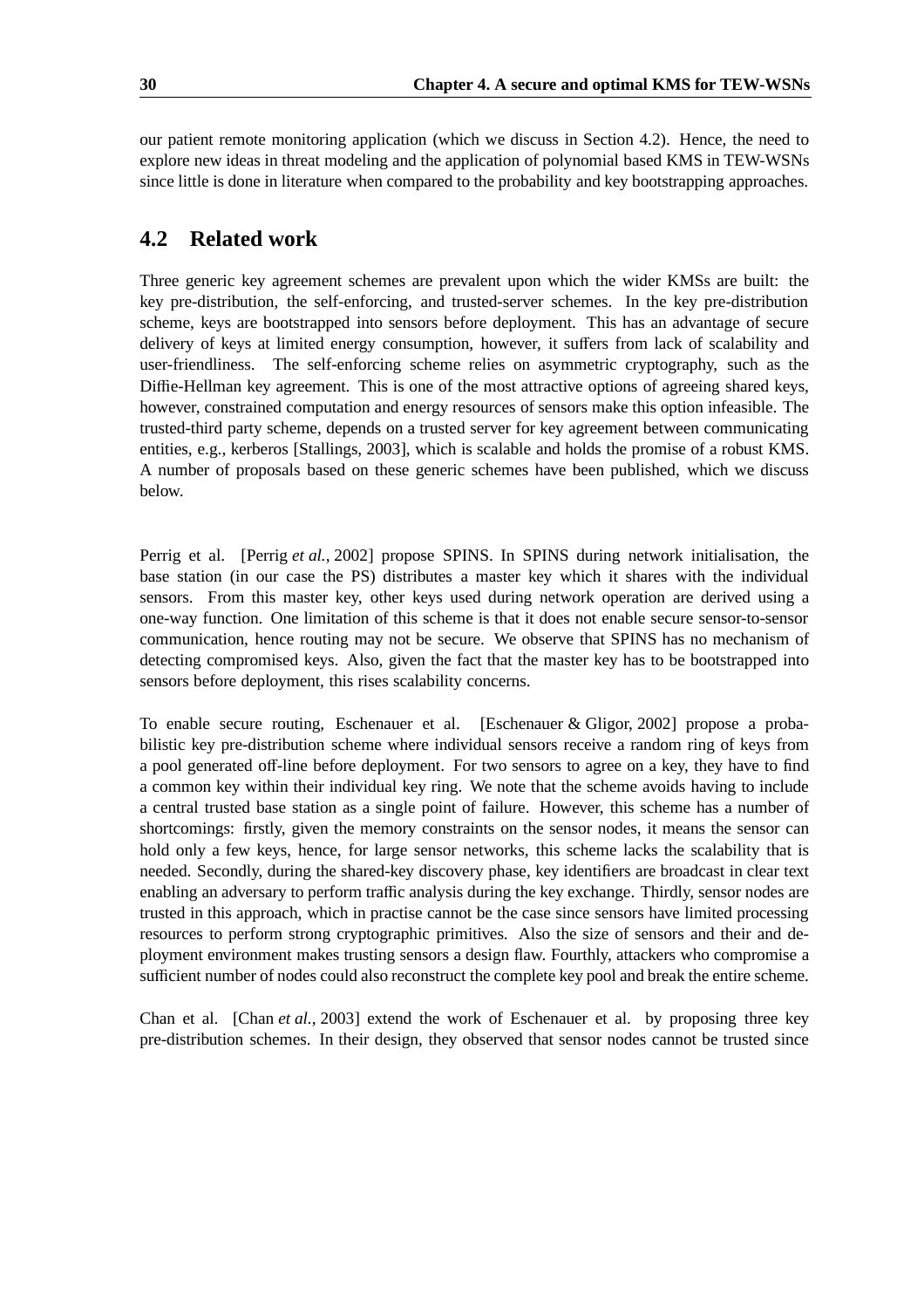they are not tamper resistant and even their deployment environment is hostile. This assumption improves the work of Eschenauer et al., which assumes that sensors trust each other not to misbehave. Chan et al. made the following contributions: firstly, they defined the *q* − *composite* random key pre-distribution, which remains secure under small scale attacks while trading off increased vulnerability in the face of a large scale physical attack on network nodes. Secondly, they defined a multi-path key reinforcement scheme, which increases the security of key setup in a sense that an attacker has to compromise a great number of nodes to gain a high probability of compromising a single communication link. Thirdly, they defined a random-pairwise keys scheme, which assures that only compromised nodes are affected while the rest of the network remains secure.

Pietro et al. [Pietro *et al.*, 2003] focused on optimisation of Eschenauer and Gilmar probability scheme. They incorporated two protocols: direct and cooperative. These protocols establish a pairwise communication link between sensors by assigning a set of random keys to individual sensors. This idea amounts to pseudo random generation of keys at minimum energy compared to the previous probabilistic based KMSs. Given the memory constraints on sensors, it means they can hold at any one time a few keys, hence, for large networks it might not be an optimal solution. Also this scheme is only *k*-secure, i.e., compromising *k* out of *n* sensors in the network, one can reconstruct pairwise keys for  $t = n - k$  non-compromised sensors. Finding the upper bound of  $k$ remains a research challenge.

Anderson et al. [Anderson *et al.*, 2004] departed from the concept of bootstrapping key material and propose a novel KMS based on a weak threat model for less critical sensor networks codenamed "key infection". In this scheme, Anderson et al. assume that the time required for key agreement during sensor initialisation is very short, hence, only adversaries with prior knowledge of sensor deployment can succeed in monitoring a small percentage  $\alpha$  of the network. In this scheme, during network initialisation, sensors listen for transmissions to discover their neighbours. After discovering neighbours, they exchange keys with each other in clear text. After the keys have been exchanged, individual nodes run the *secrecy amplification algorithm* to strengthen the security of the shared key. Their work made two main contributions to the problem of key management: firstly, it opened up a new dimension of research in key agreement which does not rely on bootstrapping secret information. Secondly, their work emphasised the idea of contingency consideration in threat modeling. However, as initial keys have to be distributed in clear text, it means that, this scheme may not be appropriate for TEW-WSNs.

In their attempt to address scalability limitations in previous KMSs in WSNs, researchers at the University of Sydney [Zia & Zomaya, 2006] have proposed a secure hierarchical key management scheme in a clustered sensor network. Their idea is to use three keys: two generated by the base station (i.e.,  $K_n$  the network key and  $K_s$  the sensor key) and one key generated by the cluster leader  $(K_c)$ . The keys generated by the base station are pre-loaded into the sensor before deployment and therefore suffers from the inherent limitations of key bootstrapping. We also note there is a potential design flaw about the deployment of the key  $K_s$  and there is no mechanism of detecting compromised keys and their eventual revocation.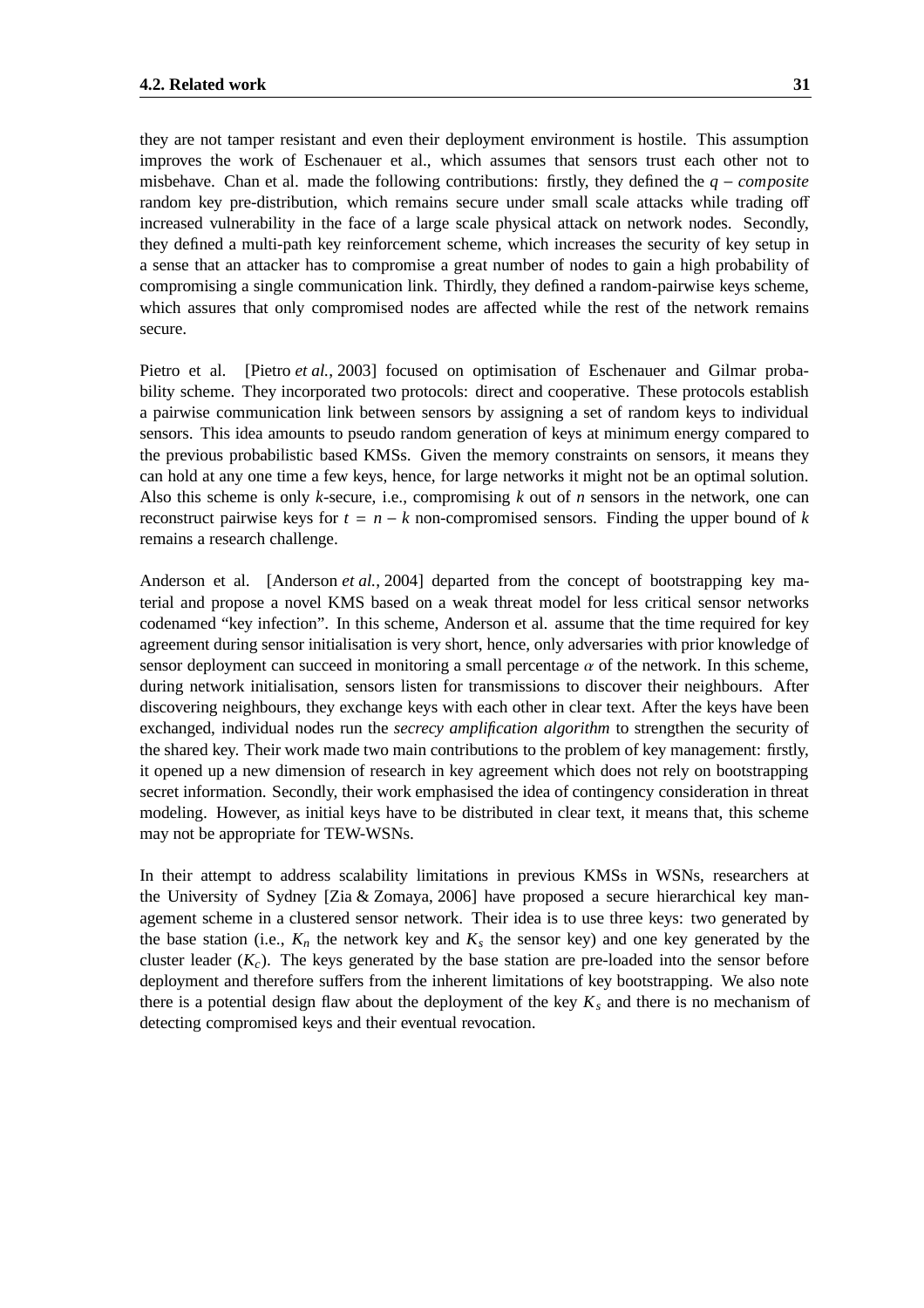Oliveira et al. [Oliveira *et al.*, 2005] focused on minimising the key agreement cost and propose a purely symmetric KMS which does not depend on probability theory. In their proposal, prior to deployment, individual sensors are preloaded with two symmetric keys, a network-wide key, and a pairwise key shared with the base station only. The network key is used to set up pairwise keys to secure links between sensors and is dropped when links are setup. The second key shared with the base station is used to adapt new sensors or authenticate rejoining ones. This scheme suffers from the inherent limitations of key bootstrapping. Also, the scheme assumes that the value of ciphered data decreases to zero as the life time of the key draws to a maximum, but the value of our medical data remains constant throughout the lifetime of a patient. This assumption introduces a potential design flaw.

Yang et al. [Yang *et al.*, 2005] observed that, node compromise is the most severe threat to sensor networks. They note that despite this threat, most of the key management proposals in literature rely on threshold schemes which remain secure if  $\tau$  or less nodes are compromised, but completely break down when more than  $\tau$  nodes are compromised, where  $\tau$  is a fixed threshold. Thus, to mitigate limitations of threshold based schemes, Yang et al. propose a new key scheme based on two location technique: *location binding keys* and *location based key assignment*. The general idea in this approach is to localise keys, so that any compromise of a node in a given locality does not spread to other regions allowing the rest of the network to function without the danger of complete breakdown.

#### **4.2.1 Conclusions**

Perrig et al. proposes a sound KMS in SPINS. However, SPINS has no mechanism of detecting compromised keys and it was designed based on a generic threat model. Thus, secure routing may not be guaranteed in TEW-WSNs. While probability based schemes [Eschenauer & Gligor, 2002, Chan *et al.*, 2003, Pietro *et al.*, 2003], which originated from the work of Eschenauer et al., have scalability limitations due to constrained storage resources on the sensors. Above all, the resiliency of these approaches depends on a threshhold value, i.e., in a network of *n* sensors, if an adversary compromises *k* sensors out of *n*, *k* sufficiently large, then an adversary can reconstruct the shared pairwise keys between the *n* − *k* non-compromised sensors. But determining the optimal size of *k* still remains a research question.

Anderson et al. [Anderson *et al.*, 2004] departed from the concept of bootstrapping key materials on sensors and propose a novel concept codenamed "the key infection" which relies on the assumption that network initialisation takes a very short time sufficient to exchange the key material in plaintext without the adversary eavesdropping. However, given the sensitivity of medical information and TEW-WSN deployment environment, we find key infection not an adequate solution.

We not that most of the previous key management proposals have a number of limitations. Firstly, there are built based on a generic threat model which does not take into account the unique requirements of TEW-WSN. Secondly, most of the proposals have no mechanism of detecting compromised keys and their eventual revocation.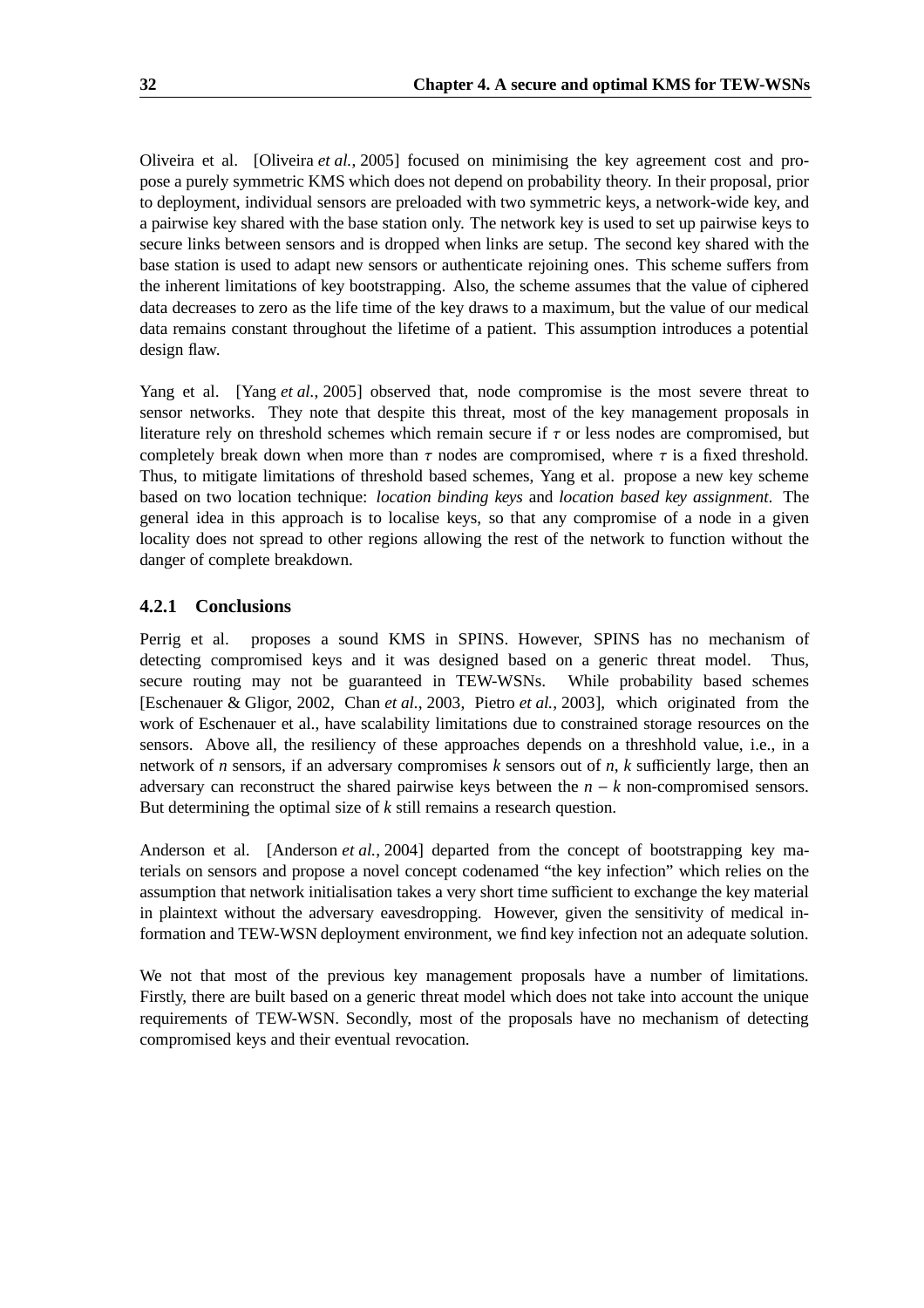#### **4.3 TEW-WSNs threat model**

In prior work, most researchers have assumed a generic threat model with a highly motivated adversary who can deploy bogus sensors to inject traffic into the network or even gain physical access to legitimate sensors. In our work, we scale down this model to reflect the contingency factors in our application scenarios. We envision two deployment scenarios: home remote monitoring and mobile remote monitoring. We observe that in both applications, the goal of attacking the KMS is to get the key used to secure the communication between sensor and the PS. Figure 4.2 illustrates the attack tree which is derived from a list of stakeholders, deployment architecture, and communication protocols.

**Stakeholders:** We observe that patients are the main stakeholders in this scheme. Their interest is to maintain individual privacy as well as the privacy of their medical data. The second group is made up of medical care providers, whose interests are system availability, ease of use, transparency to patients, and maintaining the privacy of patients' medical data as required by law. The third category encompasses the informal care providers, like relatives and friends of the patient. Although, their stakes are hard to quantify, we note that ease of use would rank top on their requirements since this reduces the amount of time they would have to spend attending to the patient (Section 4.4.1).

**Hypothetical case 1** *(continued): To put our threat model into perspective, we re-cap the hypothetical case study of a stroke patient under rehabilitation of Section 1.3. In this case, Jack initialises* his keys once a day, but he can replace malfunctioning sensors on the fly. In public and on his *own, Jack's ambulatory system is highly vulnerable to both logical and physical attack. While at home and in the company of his family, he enjoys improved physical security provided by his family, however, his curious children and neighbours pose a logical security threat. Because of the varying degrees of hostility in our deployment environments and attack advantages, we believe a single threat model may be inadequate for a design of a sound KMS. Therefore, in the Subsections 4.3.1 and 4.3.2 we give some assumptions for our threat model to hold in the two deployment scenarios.*

#### **4.3.1 Home monitoring threats**

In a home setting, the TEW-WSN is more or less static and can be highly predictable. The adversary can deploy robust computational resources since energy is not a problem. Below are some assumptions we make regarding threats from a stable environment.

- It is easy and cheap for an attacker to deploy bogus sensors and smart phones to sniff packets from WSNs.
- We assume that under some conditions, an attacker can have physical access to sensors even though they are worn by the patient as part of his cloth or jewelry or installed in their homes and offices.
- We assume that the adversary has a high probability of monitoring all communications from network initialisation to shutdown given the small number of sensors involved and the predictability of network operation.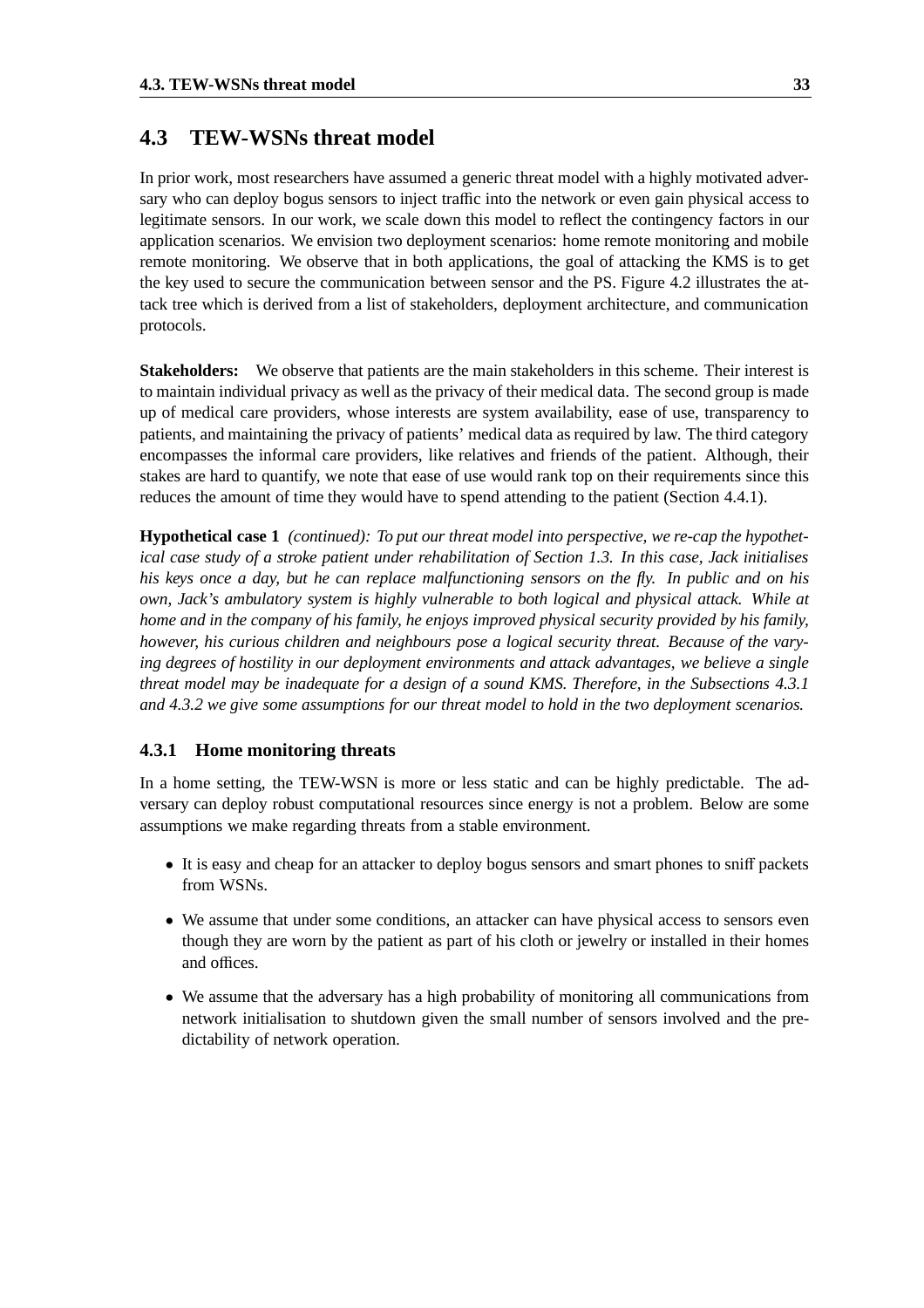- We also assume that the adversary can mount active attacks at any time during the operation of the network.
- We do not trust the informal care providers like patient relatives and friends, who can gain both physical and logical access to sensors and the personal server.

#### **4.3.2 Mobile monitoring threats**

Mobile patients face a slightly different challenge, their mobility presents new threats as well as new defence opportunities (Section 1.3).

- Because of patient's mobility, the adversary has a very low probability of monitoring the network during initialisation, but he still has opportunities of monitoring as well as injecting new traffic in the network during operation.
- In mobile situations, the attacker has limited computational resources unlike in the home monitoring application.



Figure 4.1: Attack topology

#### **4.3.3 Threat model discussion**

From a list of stakeholders (Section 4.3) and asset configuration (Sections 4.3.1 and 4.3.2), we present our threat model in the form of an attack tree (Figure 4.2). We note that a symmetric key *k* shared between a sensor and personal server at any time *t*, can be located on the sensor, personal server, or over the wireless communication channel (Figure 4.1), and any effort by an adversary to recover this key can be launched from the care provider infrastructure (*system back-end*), by compromising of user's physical security (Figure 4.1), or by exploitation of a system vulnerability (Figure 4.2).

In order to exploit a system vulnerability, the adversary has to deploy surveillance equipment within the communication range of the network and this device has to remain in place for as long as possible to obtain sufficient material to perform crypto-analysis. Although, this attack may seem to be too expensive for an adversary compared to social engineering of processed data, it is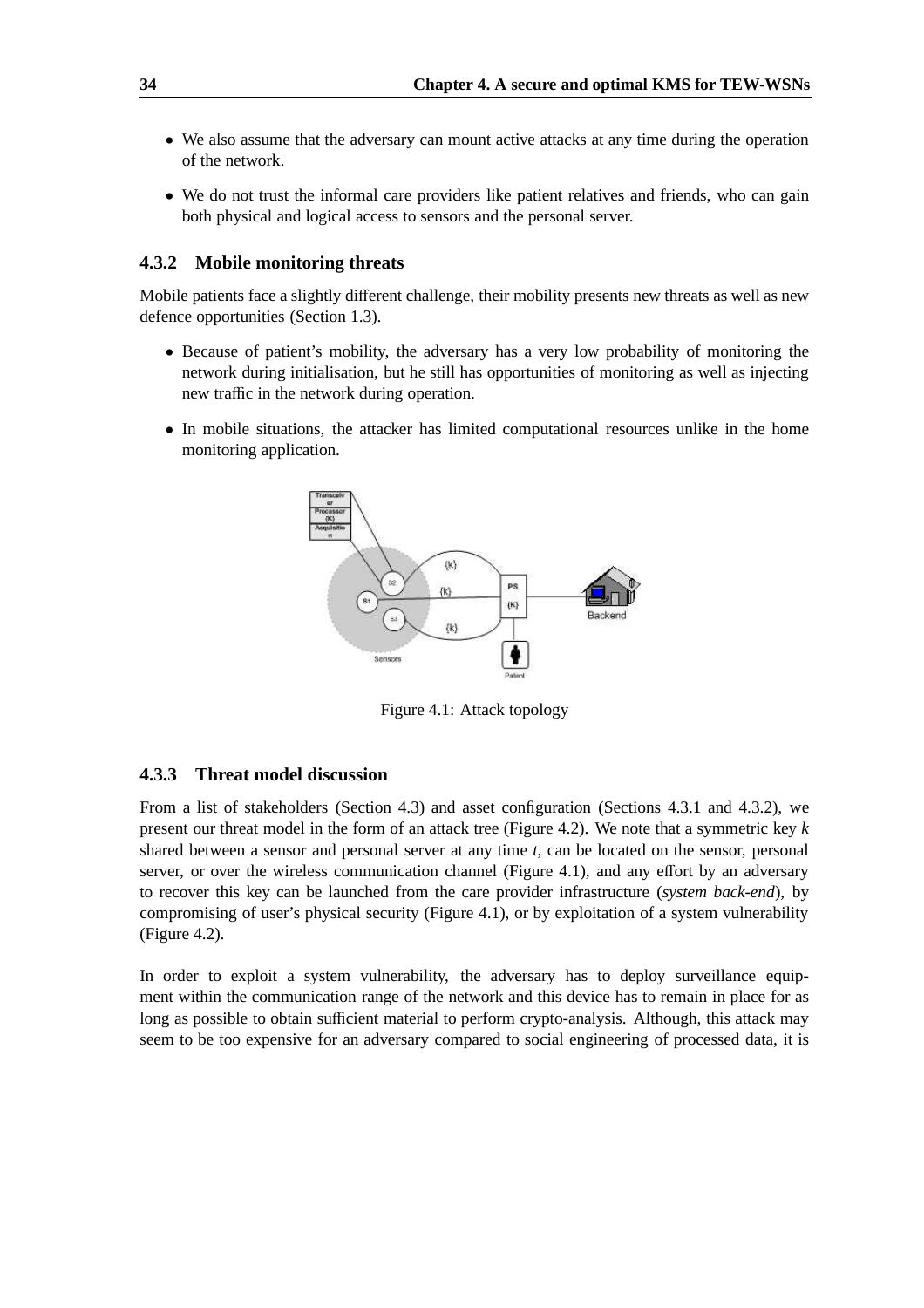

Figure 4.2: TEW-WSN KMS attack tree

imperative to take into account that, he will find motivation to mount this attack.

Alternatively, the adversary can exploit user vulnerabilities such as poor system setup and careless exposure of sensors. We present the work done by an adversary to achieve a given goal in costs and the possibility of success as *P* and *I* (with *P* implying that the attack is possible and *I* implying that the attack is impossible) (Figure 4.2). For leaf nodes, we derive their likelihood based on system deployment configuration, operational environment properties including attacker capabilities and advantages. And we estimate costs  $\eta$  of achieving these goals based on our intuitive judgement of the investment the adversary has to make in terms of time, knowledge, and tools to achieve the goal. For non-leaf nodes, their costs depends on the values of the children nodes and if the node is an AND or an OR node. If the node is an AND node, the cost is the sum of the costs of the children otherwise, the cost will be the minimum cost of the children (Equation 4.1). Also the likelihood entirely depends on the likelihood of the child nodes (Equations 4.2 and 4.3). Formalising the above, we have;

#### **Notation:**

Let *h* be a node in the tree (Figure 4.2), let  $\sigma(h)$  denote the set of all children of *h*, and let  $Cost(h)$ denote the costs for achieving the goal of node *h*, which is defined as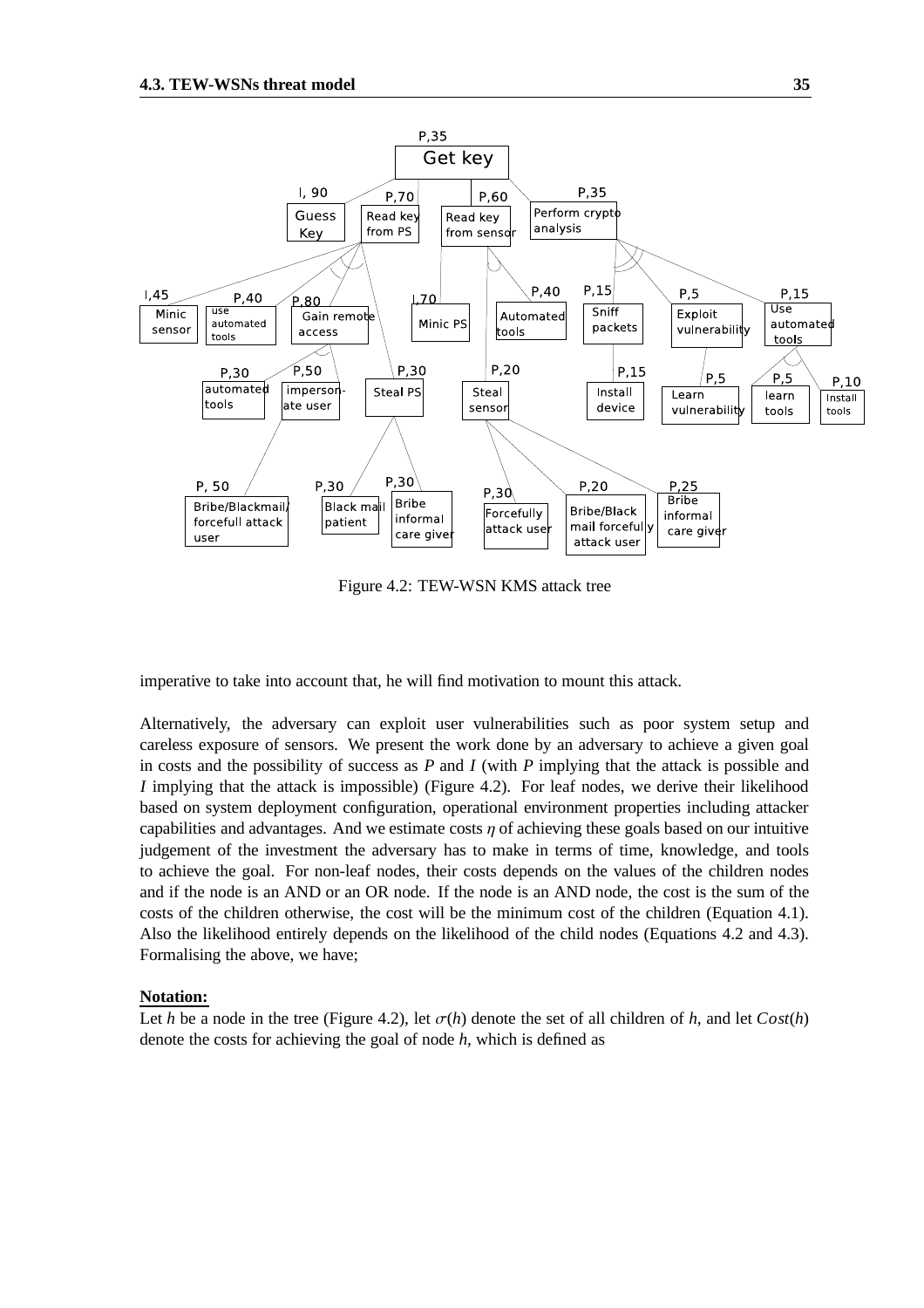$$
Cost(h) = \begin{cases} \eta_h, & \text{if } h \text{ is a leaf node} \\ \sum_{c \in \sigma(h)} Cost(c), & \text{if } h \text{ is an AND node} \\ \min_{c \in \sigma(c)} Cost(c), & \text{if } h \text{ is an OR node} \end{cases} \tag{4.1}
$$

Note:  $\eta$  is a factor representing inherent costs per node based on our own judgement. While the likelihood of *h* when *h* is an AND node is defined as,

$$
Likeli(h) = \begin{cases} P, & Likeli(\sigma(h)) = P \\ I, &otherwise \end{cases}
$$
 (4.2)

And when *h* is an OR node, the likelihood is defined as

$$
Likeli(h) = \begin{cases} I, & Likeli(\sigma(h)) = I \\ P, &otherwise \end{cases}
$$
 (4.3)

From our attack model (Figure 4.2), we conclude that, the most likely attack is the exploitation of system vulnerability, hence affirming our claim that more efforts are needed to design a robust KMS for TEW applications.

#### **4.4 Proposed TEW-WSNs KMS**

We begin by giving the requirements of TEW-KMS, assumptions, and justification why a polynomial based key agreement scheme is a good option for TEW-WSN. Lastly we discuss the overall KMS operation including generation of session keys and their revocation.

#### **4.4.1 TEW-WSN KMS requirements**

We categorise these requirements into: User, Functional, and Performance requirements.

**User requirements:** The scheme must be easy to use, easy to learn, transparent to users, and consistent with their life style. It should support plug and play operation enabling users with often little technical knowledge to assemble and disassemble the system on the fly.

Besides ease of use, the scheme must guarantee secrecy of keys since it is the basis of maintaining privacy of patients and their data as mandated by the various privacy legislation's. i.e., in the US, Health Insurance Portability and Accountability Act (HIPAA) and the European Directive 95/46 in Europe among others.

**Functional and performance requirements:** Under *performance requirements*, we note that, the scheme should be low resource-intensive in terms of computation power, bandwidth utilisation, and memory overheads. While under *Functional requirements*, we note the following deliverables: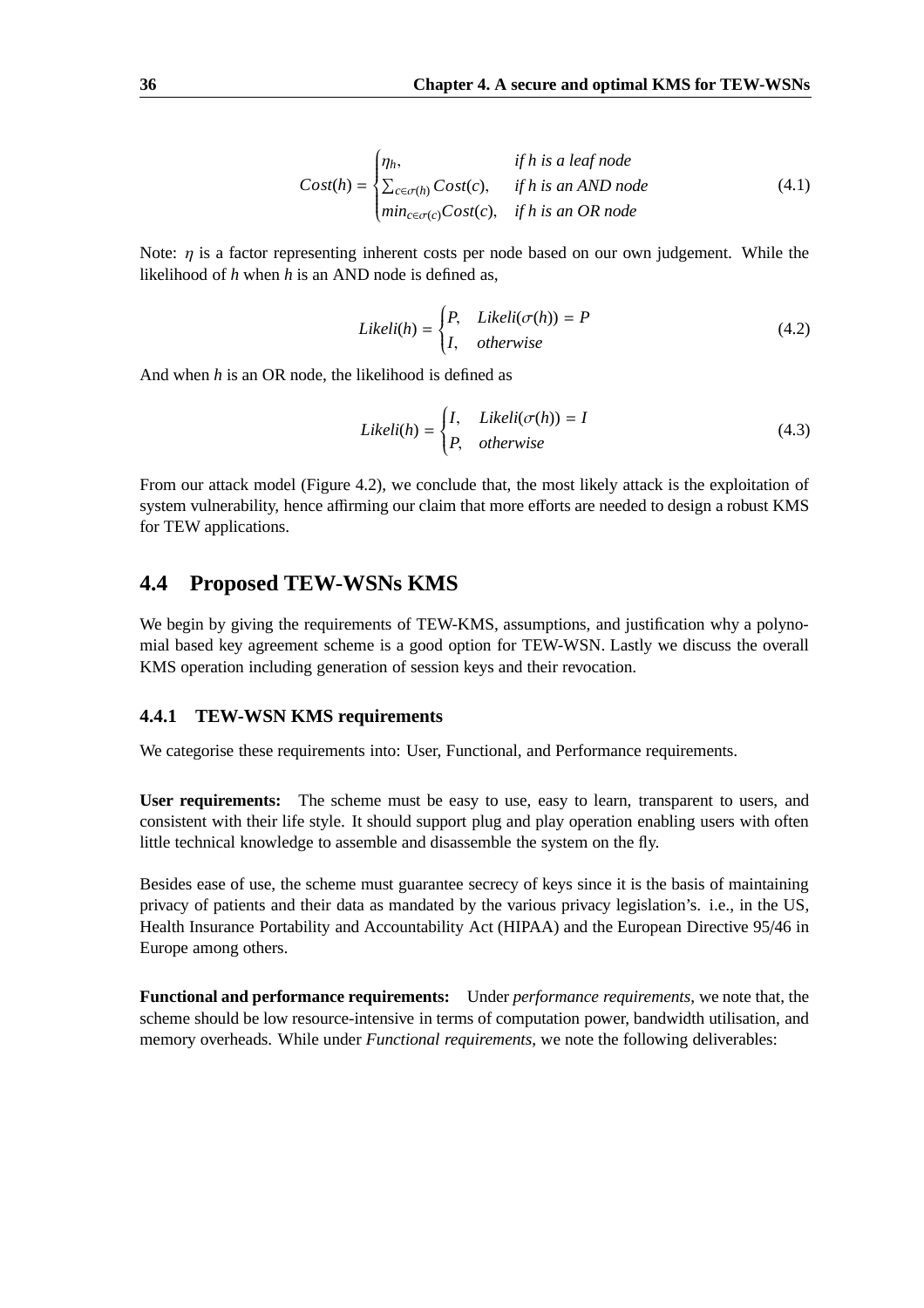- The scheme should generate strong keys, *i.e.*, keys which cannot easily be recovered by bruteforce or other means during their lifetime (*maintain secrecy of keys*).
- The scheme should be flexible and scalable allowing transparent renewal of keys and revocation of compromised ones.
- We also note that, the key management scheme should guarantee availability of service, since it is serving a mission critical application especially during emergencies.

#### **Assumptions**

- The personal server is the trusted computing base for the system.
- Every sensor is associated with a unique identity (ID), which is encoded with information about the polynomial index the sensor holds.
- The network is composed of heterogeneous sensors which include: On-body sensors that communicate with other sensors and only one personal server, and Environmental sensors that can communicate with multiple PDAs and other sensors.
- Sensors when powered on, begin transmitting their ID at low power settings and gradually increase their range until they detect another device. This is all done very fast.
- Ideally, our sensor uses three keys, the univariate polynomial for authentication, the agreed on key as master for integrity, and the session key for encryption.
- We note that although our scheme supports routing, given the communication range of most sensors and the nature of TEW systems, only a few sensors would have to relay their data via intermediaries. Otherwise, most sensors in the network are able to establish direct links with the personal server.

#### **4.4.2 Polynomial solution justification**

Symmetric polynomials have nice properties that make their application in key agreement for ad hoc sensor network a wise option which include the following;

- The symmetric property of symmetric bivariate polynomials (i.e.,  $f(X, Y) = f(Y, X)$ ) enables two arbitrary sensors to compute their common key after one round of communication. This property is optimal in communication resources and is scalable [Sanchez  $\&$  Baldus, 2005].
- The degree of the polynomial ( $\beta$ ) defines the resiliency factor  $\psi = \beta + 1$  of the scheme, *(the number of sensor nodes an adversary has to compromise in-order to recover the key of non-compromised nodes)*, hence, a scheme based on bivariate polynomials achieves graceful degradiation. i.e., degradation of a system in such a manner that it continues to operate, but provides a reduced level of service rather than failing completely. Also, this property enables the estimation of security guarantee level delivered by the scheme more accurately.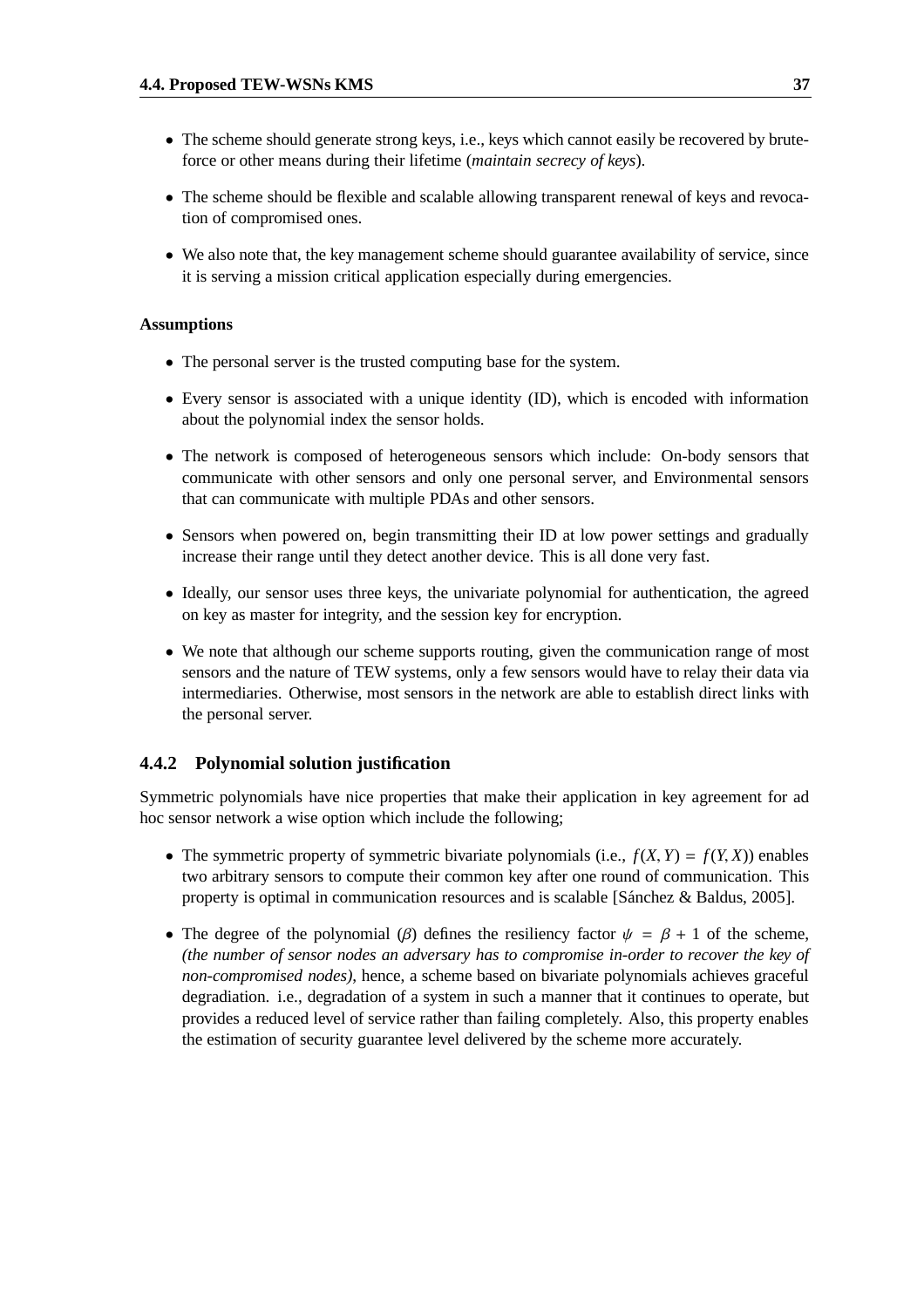• Bivariate polynomials can be optimised for different kinds of sensor platforms without lowering the resiliency factor. For example, by varying the length in bits of coefficients of a β-degree bivariate polynomial to *q*, *q* = 2*k* + 1 for *k* the size of CPU register in bits, the scheme can be optimised for different sensor platforms [Sánchez  $&$  Baldus, 2005].

#### **4.4.3 Key material**

Our key material *(i.e., piece of information from which keys are derived)* is based on the work of Blundo et al. [Blundo *et al.*, 1992], who proposed a bivariate polynomial scheme of establishing a shared key between two communicating entities. Before deployment, the PS generates a pool of bivariate polynomials of order  $\beta$  based on user authentication data, time, sensor serial numbers, and other ambiguous data over a finite field  $F_q$  with  $q$  being a prime number, which is sufficiently large for containing keys. The polynomial is of the form,

$$
f(x, y) = \sum_{i, j=0}^{\beta - 1} a_{i, j} x^i y^j, ([a_{i, j} = a_{j, i}][i + j \le \beta])
$$
 (4.4)

As always with symmetric key schemes, before deployment individual sensors are loaded with a unique key material and in our case it is a univariate polynomial of the form  $f(X) = f(ID_{s_i}, X)$ where  $ID_{s_i}$  is the identity of sensor  $S_i$ .

#### **4.4.4 Key agreement and distribution**

After deployment, a sensor broadcasts its identity say  $ID_{s_i}$ , also the personal server transmits its identity which is unique  $(ID_{ps}^i)$  using the concept of selective broadcast. *Selective broadcast* refers to point-to-multiple point transmission of identical information to several selected users. The goal is to minimise total transmit power while satisfying minimum received signal-to-noise ratio (SNR) requirements. When the sensor and the personal server have received the identities of their respective communication partner, each can compute a shared master key  $K_{mk}$ ,  $K_{mk} = f(ID_{ps}^{i}$ ,  $ID_{sj}$ ). This amounts to evaluating the bivariate polynomial at a given point. For example, let the personal server generate a bivariate polynomial (Equation 4.5).

$$
f(x, y) = x^2y^2 + 3xy + 2
$$
\n(4.5)

Then let sensor  $S_x$  be given a share

$$
f(y)_{S_x} = f(S_x, y) = S_x^2 y^2 + 3S_x y + 2
$$
\n(4.6)

and sensor or personal server *PS* be given the share

$$
f(x)_{PS} = f(x, PS) = x^2 PS^2 + 3xPS + 2
$$
\n(4.7)

If the identities of  $S_x$  and  $PS$  are integers 3 and 2 respectively, then finding  $K_{mk}$  amounts to evaluating  $f(S_x, PS)$  at  $S_x = 3$  and  $PS = 2$ . Then we can verify that, the Equation 4.8 holds.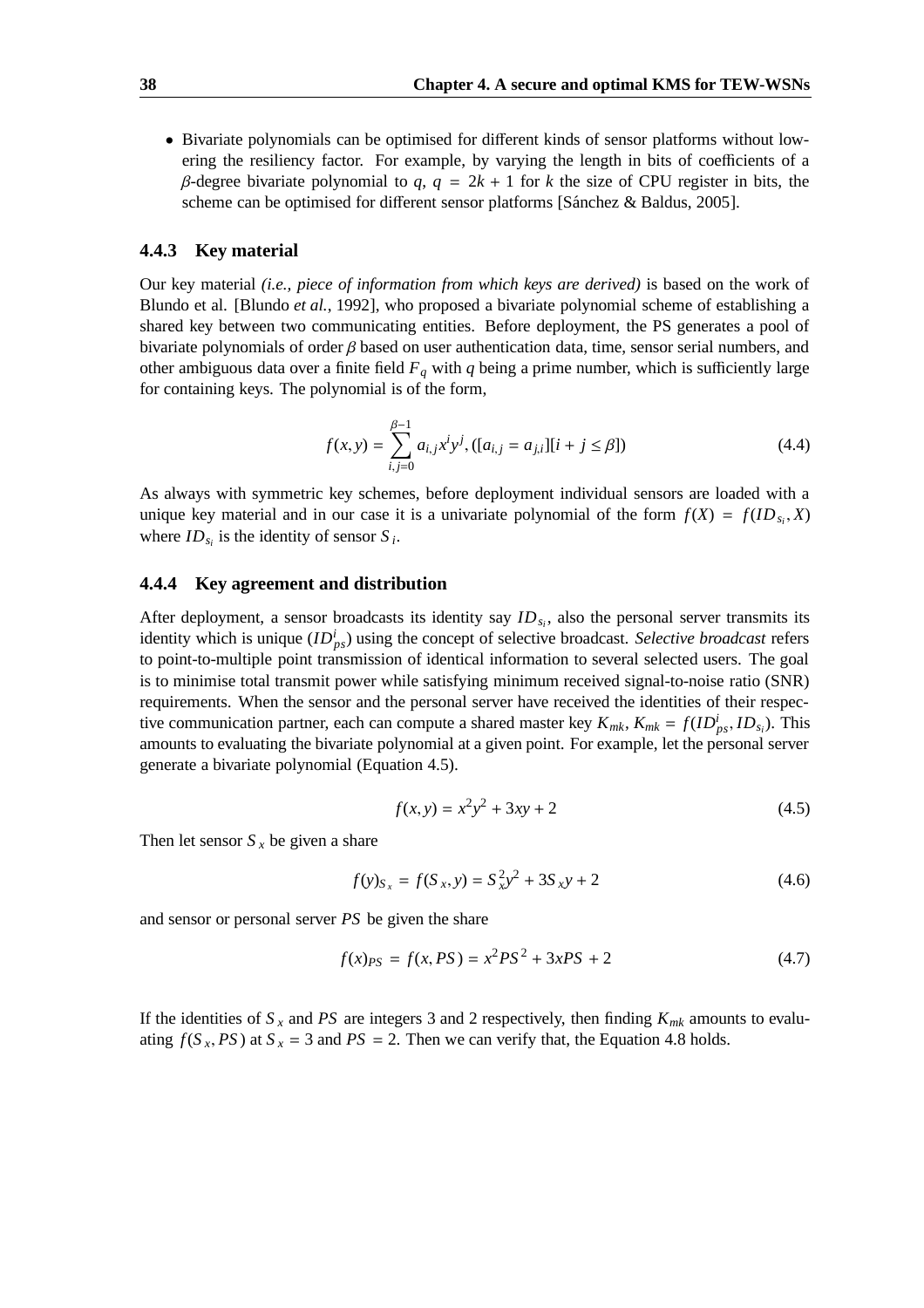$$
f(S_x, PS) = f(PS, S_x)
$$
\n(4.8)

i.e., Equation 4.6 becomes

$$
f_{S_x}(3,2) = 3^2 \times 2^2 + 3 \times 3 \times 2 + 2 = 56
$$
 (4.9)

Also Equation 4.7 becomes

$$
f_{PS}(2,3) = 2^2 \times 3^2 + 2 \times 3 \times 2 + 2 = 56
$$
 (4.10)

Thus, Equation 4.8 is true

From the master key we generate a chain of session keys using a one-way function. Our aim is to achieve *semantic security* by use of delayed disclosure of symmetric session keys. If *Kmk* is a master key for sensor *S<sub>x</sub>*, then the first session key  $K_{ses}$  is got by the relation  $K_{ses} = F(K_{mk})$  for which  $F$  is a publically known one-way hash function like MD5 [Stallings, 2003]. For simplicity, below we describe the key establishment protocol between a sensor and the PS based on concepts discussed above.

#### **Notation:**

Let  $S_i$  denote a sensor *i*, *PS* denote the personal server,  $K_{mk}$  be the shared master key,  $K_{ses}$  be the link session key, *T* be the current time stamp, and *F* denote a public known one-way function.

 $PS \longrightarrow S_i$ ; *hello*  $S_i \longrightarrow PS : S_i$  $PS \longrightarrow S_i : PS_{s_i}, S_i$ 

During the network initialisation, the PS broadcasts a hello message to request sensors in its transmission range to transmit their IDs. When a sensor receives the hello message, it replies the message by transmitting its ID to the PS. On receiving this ID, the PS transmitts it ID to all sensors that did reply its hello message. At the end of this protocol, the *PS* will have the identity of sensor  $S_i$  also,  $S_i$  will have acquired the identity of *PS*. Hence, the two parties can compute the shared master key as follows.

At the *PS* we have  $K_{mk} = f(PS_{s_i}, S_i)$ At  $S_i$  we have  $K_{mk} = f(S_i, PS_{s_i})$ 

From the above master  $K_{mk}$  the sensor  $S_i$  can now compute a chain of session keys with the first one being  $K_{\text{ses}_0} = F(K_{mk})$ . It is clear to us that implementing security for CodeBlue based on this scheme is feasible since our protocol above forms part of the CodeBlue initialisation phase (Figure 3.4).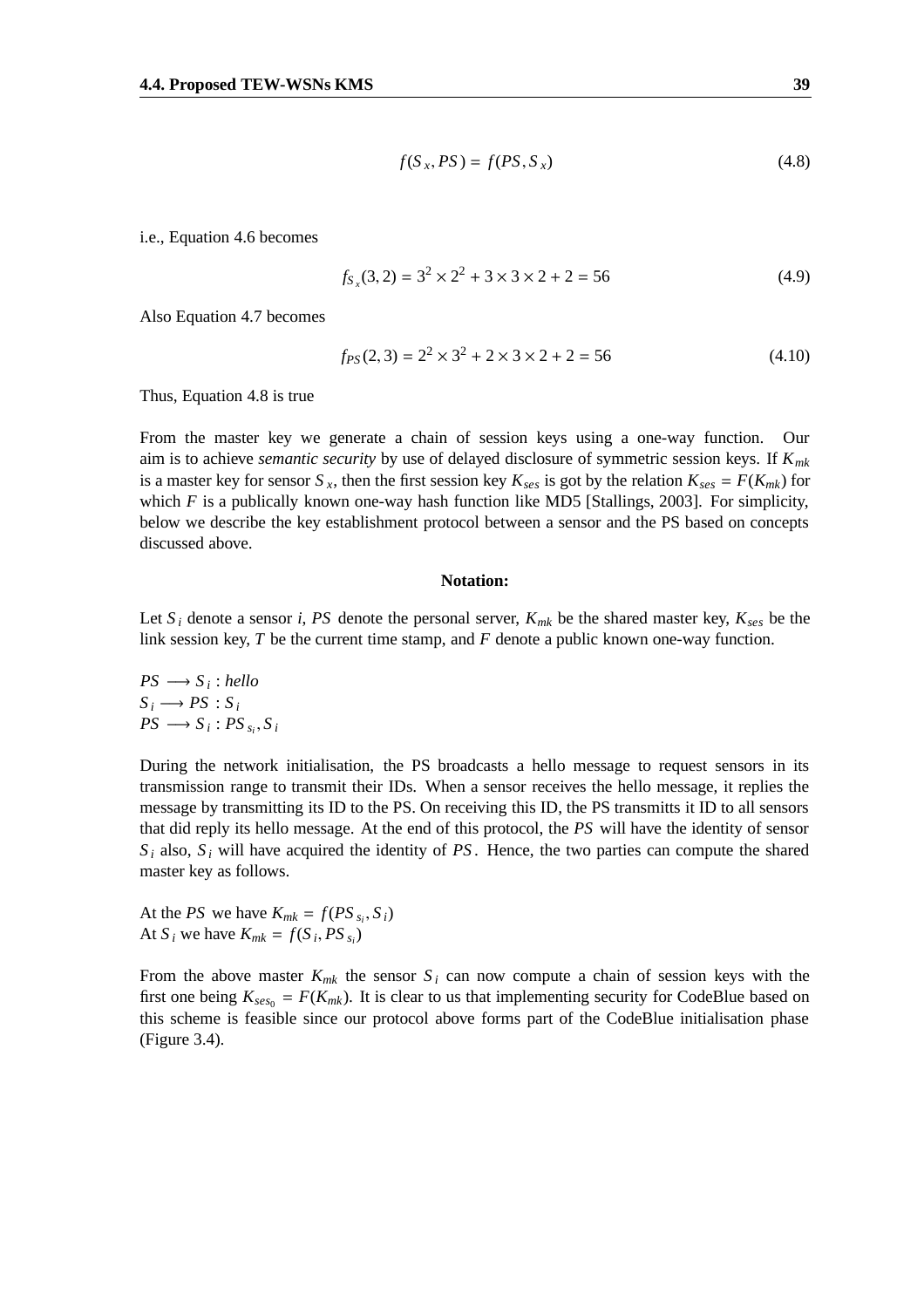**Adding new sensors:** Ideally adding new sensors to the network amounts to running the protocol of partner discovery described in Section 4.4.4. No extra overheads are incurred since the user is given a finite set of on-body sensors which he can pre-load with the key material at once. Environmental sensors, which have to establish connections in different TEW-WSNs, have to be loaded with multiple sets of polynomials. This is done by electromagnetic induction with a short range of magnetic field in a secure environment.

#### **4.4.5 Key revocation**

In order to revoke compromised keys we need a mechanism of detecting corrupted keys, we propose a simple reputation scheme. The idea is to let sensors keep a small table on the abnormal behaviour (e.g., number of corrupt messages, long periods of inactivity, and faint signals) of their neighbours. Every sensor allocates two bytes of memory to keep reputation flags of each neighbour. The personal server also keeps a table of reputation of a sensor and its dependants using the same parameters. To get the reputation values from sensors, the personal server periodically polls a random set of sensors requesting them to send their reputation tables during their next transmission slot. Given our application scenarios (home and Mobile TEW), we anticipate the systems to encompass a few tens of sensors instead of hundred and thousands as the case with military applications. Thus, the size of a reputation table is indeed small. Below we define a simple reputation function.

Let the network consist of a set *X* of *n* sensors,  $X = (S_0, S_1, \dots, S_{n-1})$ . Let  $\phi$  denote a reputation threshold, let *C* denote the number of corrupt messages received from a sensor or its dependants, let *D* denote the number of delayed transmissions, let *f* denote the frequency of corrupted messages, and let  $\text{Re}pu(S_i)$  denote a reputation of a sensor  $S_i$ .

Then, a sensor  $S_i$  in the network computes the reputation of its neighbour  $S_k$  as follows.

$$
Repu_{S_i}(S_k) = \sum_{t=1}^{r} C_t + D_t
$$
\n(4.11)

Where  $C_t$  and  $D_t$  are the number of corrupt messages and number of delayed transmissions during the transmission slot *t* for sensor  $S_k$  respectively. While *r* is number of transmission slots currently logged. The size of *r* is determined by the amount of memory allocated for reputation tables and in our case its two bytes.

The personal server also computes the reputation of a sensor  $S_k$  as the average reputation from  $m$  – *neighbours* of  $S_k$  plus the independent reputation  $\mu$  the PS calculates basing on the same parameters in Equation 4.11, and the factor *f* .

$$
Rep u_{PS}(S_k) = \frac{\sum_{i=1}^{m} Rep u_{S_i}}{m} + \mu
$$
\n(4.12)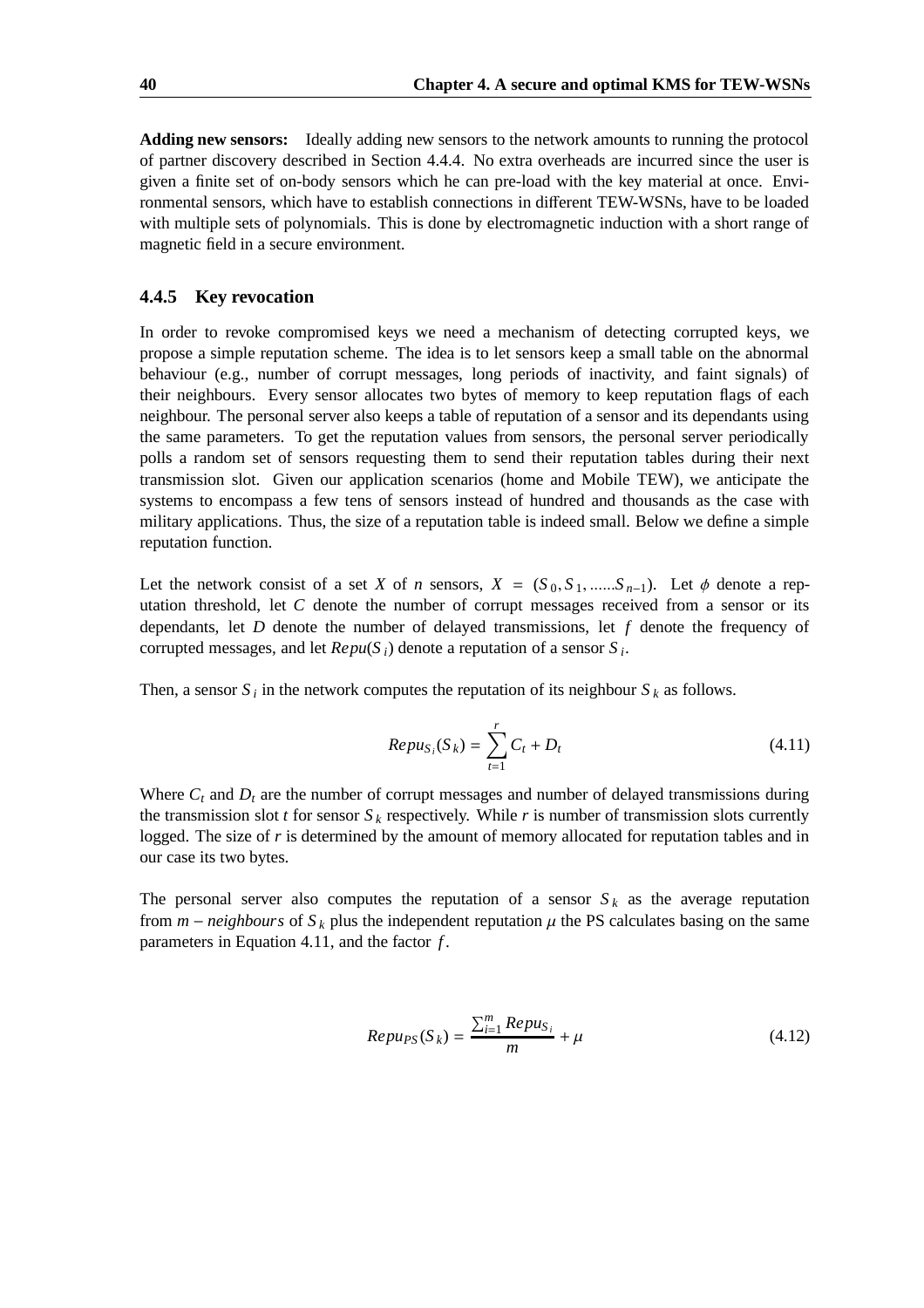$$
Repu_{PS}(S_k) < \phi \tag{4.13}
$$

If Equation 4.13 is true, a warning message is displayed on the users screen to check if the sensor is compromised and take appropriate action. Otherwise, the personal server allocates the sensor an infinite wait time until the user re-initialises the sensor.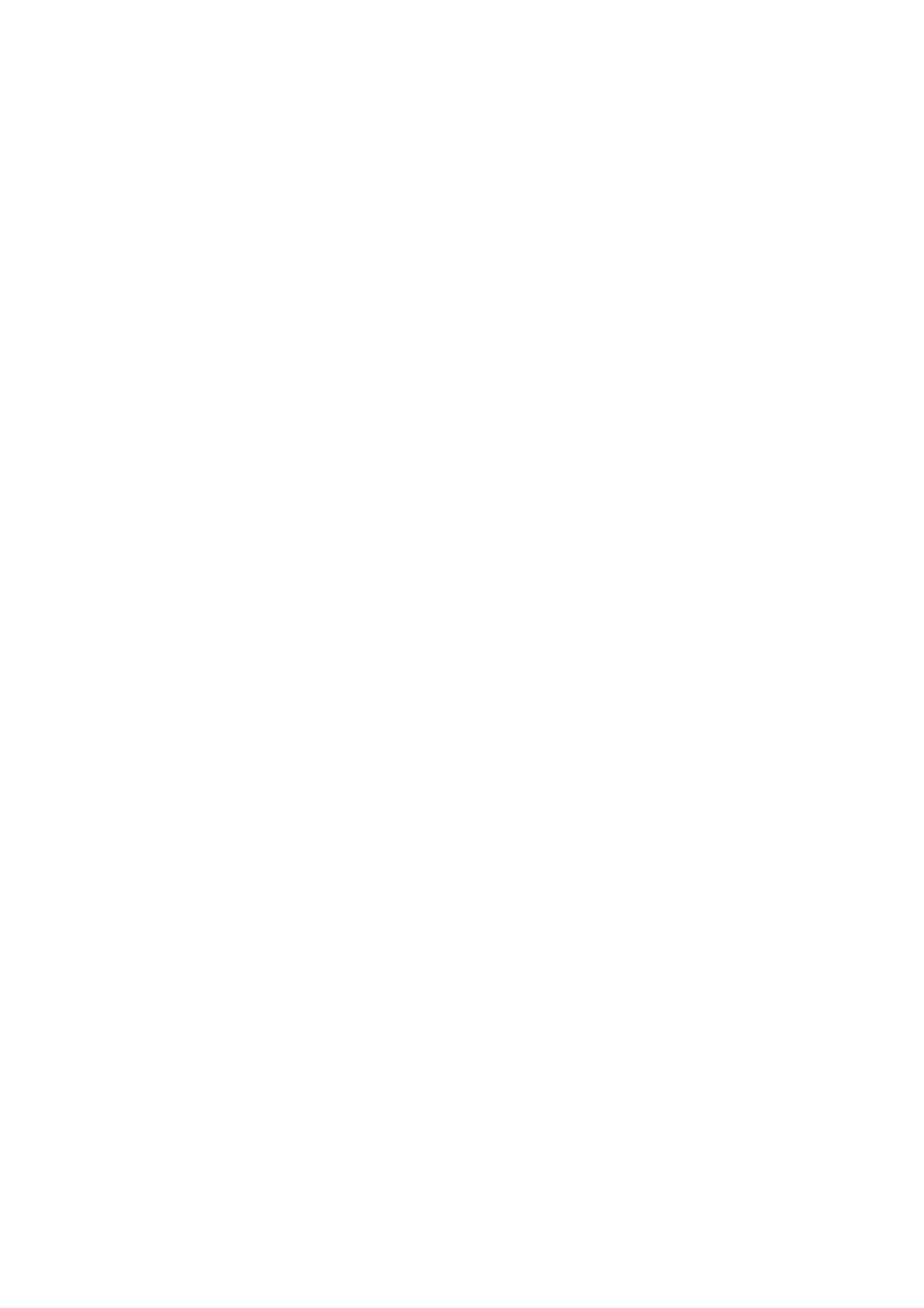5

# Theoretical performance estimates

In this chapter we present in Section 5.1 theoretical security guarantee of our proposed KMS based on Shannon's mutual information theory [Tilborg, 2003] and the earlier work of Blundo et al. [Blundo *et al.*, 1992]. In Section 5.2 we discuss performance estimates of our scheme in terms of storage, computational, and communication resource requirements.

#### **5.1 Theoretical resiliency estimates**

Blundo el at. [Blundo *et al.*, 1992] already carried out an extensive theoretical analysis of a polynomial based KMS for dynamic conferences. Sánchez et al. [Sánchez  $\&$  Baldus, 2005] extended this work to combinatorial to enable secure communication in a clustered network. The main question here is how secure are polynomial based schemes and in particular our scheme. We begin by giving a review of Blundo et al. security evaluations in Section 5.1.1, then we discuss the resiliency of and security guarantee of our scheme in Section 5.1.2.

#### **5.1.1 Related work**

By abstracting from the technical details of Blundo's et al. scheme, we note that for a group of users  $(U_0, \ldots, U_{k-1})$  to compute a shared key, each user is preloaded with a secret piece of information β and a publically known derivation function f. Therefore, if user  $U_i$  wants to compute a common key for the set *S*, he computes  $f(U_i, \beta, S)$ . Based on Shannon's theory of mutual information [Tilborg, 2003], Blundo et al. proved that this scheme is secure against *k* colluding users, for  $k < n$  in their attempt to recover keys shared between the  $t = n - k$  users (*n* set of all users in the network) [Blundo *et al.*, 1992]. Therefore, the adversary needs to control  $k = \alpha$ sensors,  $\alpha$  being the degree of the polynomial in order to generate pairwise keys for the *n*−*k* sensors.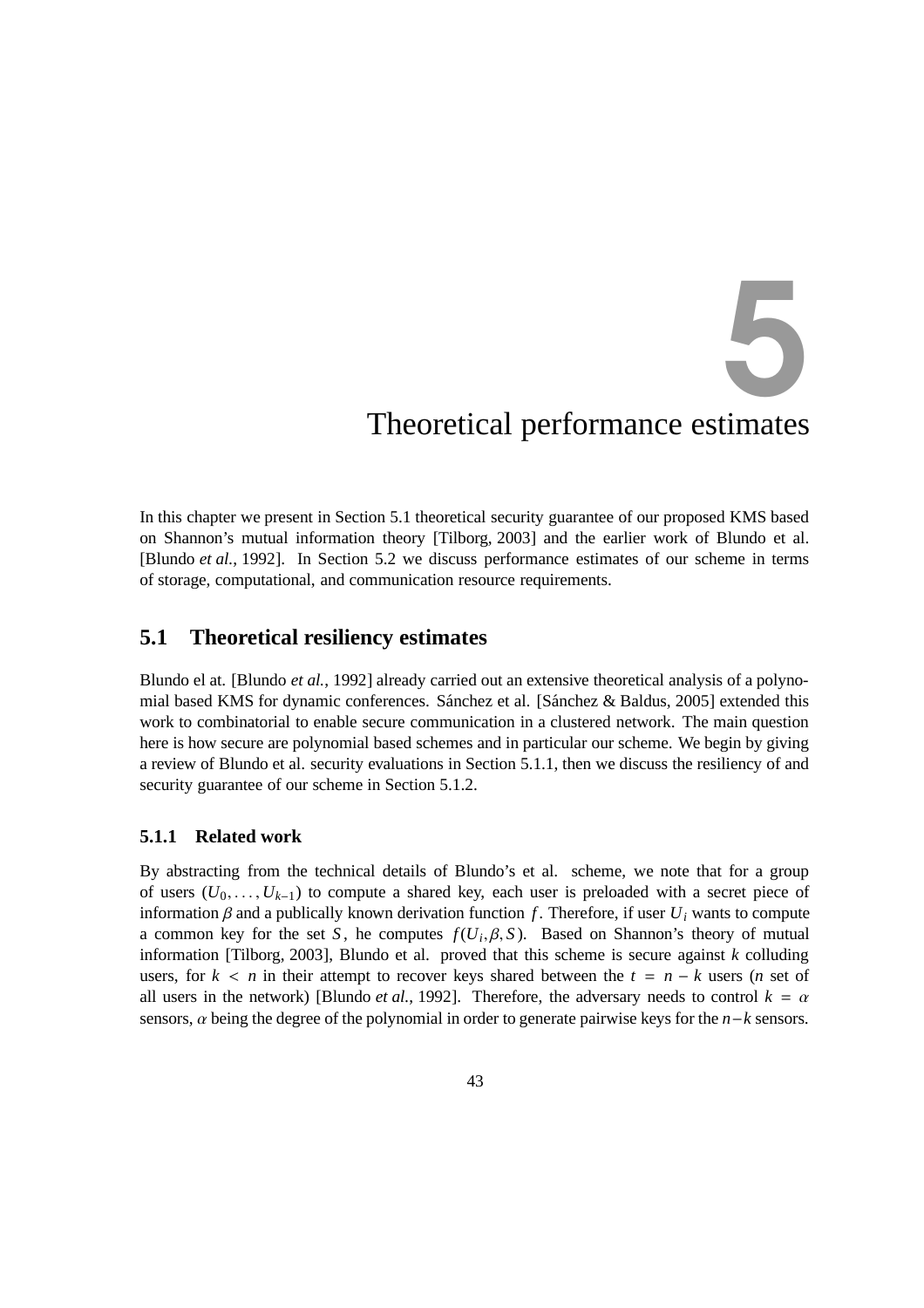From the concepts in Appendix A, it is easy to show that the mutual information given out by a set of colluding users about the non-compromised users is zero. i.e., let *k* and *t* be as defined above, then information leakage about the *t* given a set *k* of colluding sensors is define as

$$
I(t:k) = H(t) + H(k) - H(t,k)
$$
\n(5.1)

but

$$
H(t,k) = H(t) + H(k) \tag{5.2}
$$

since two sets of users are mutually exclusive [Tilborg, 2003]. Then, Equation 5.1 becomes.

$$
I(t:k) = H(t) + H(k) - H(t) - H(k) = 0
$$
\n(5.3)

Hence, the scheme is secure against *k* colluding sensors in the network. i.e., an adversary cannot retrieve enough useful information from *k* sensors so as to derive shared keys among the *n*−*k* sensors. For details, the interested reader is referred to the paper of Blundo et al. [Blundo *et al.*, 1992].

#### **5.1.2 TEW-WSNs KMS resiliency estimates**

Since our shared master keys are generated based on Blundo's el al. theory, then, the resiliency factor of the master keys equals that of Blundo et al. (i.e., colluding *k*-sensors in the network of *n*-sensors can not retrieve the pairwise master keys shared among the *t*-non-colluding sensors (for  $t = n - k$ )). Besides protection against colluding neighbours, our scheme achieves greater resilience against crypto-analysis by using three keys for different security services instead of one, i.e., the bootstrapped polynomial share for authentication, shared master key for integrity and derived session keys for encryption. Thus, learning the session key through crypto-analysis does not enable the adversary to construct valid messages, though he can generate forward session keys and read future transmissions. But, the number of future transmissions the adversary can eavesdrop is limited by the exposure he can gain from the system given the deployment architecture and transmission ranges. Hence, our scheme achieves graceful degradation, and offers improved security against crypto-analysis.

However, our scheme is not secure against physical attacks like magnetic induction since sensors are not tamper resistant. But, we make a bold assumption, that such attacks has a low probability of success since sensors are deployed in a relatively secure environment and any non-compliance to specification can easily be detected by the user. For example, a sensor which goes off-line abruptly and frequently triggers a warning message on the PS for the user to take action.

#### **5.2 Resource requirement estimates**

In this section we give theoretical estimates of memory requirements, computational, and communication costs of our scheme. Costs in our case refer to the energy in joules. We use the specifications of a generic sensor platform of 4kB of RAM, 128kB of program memory, 4kB of flash memory,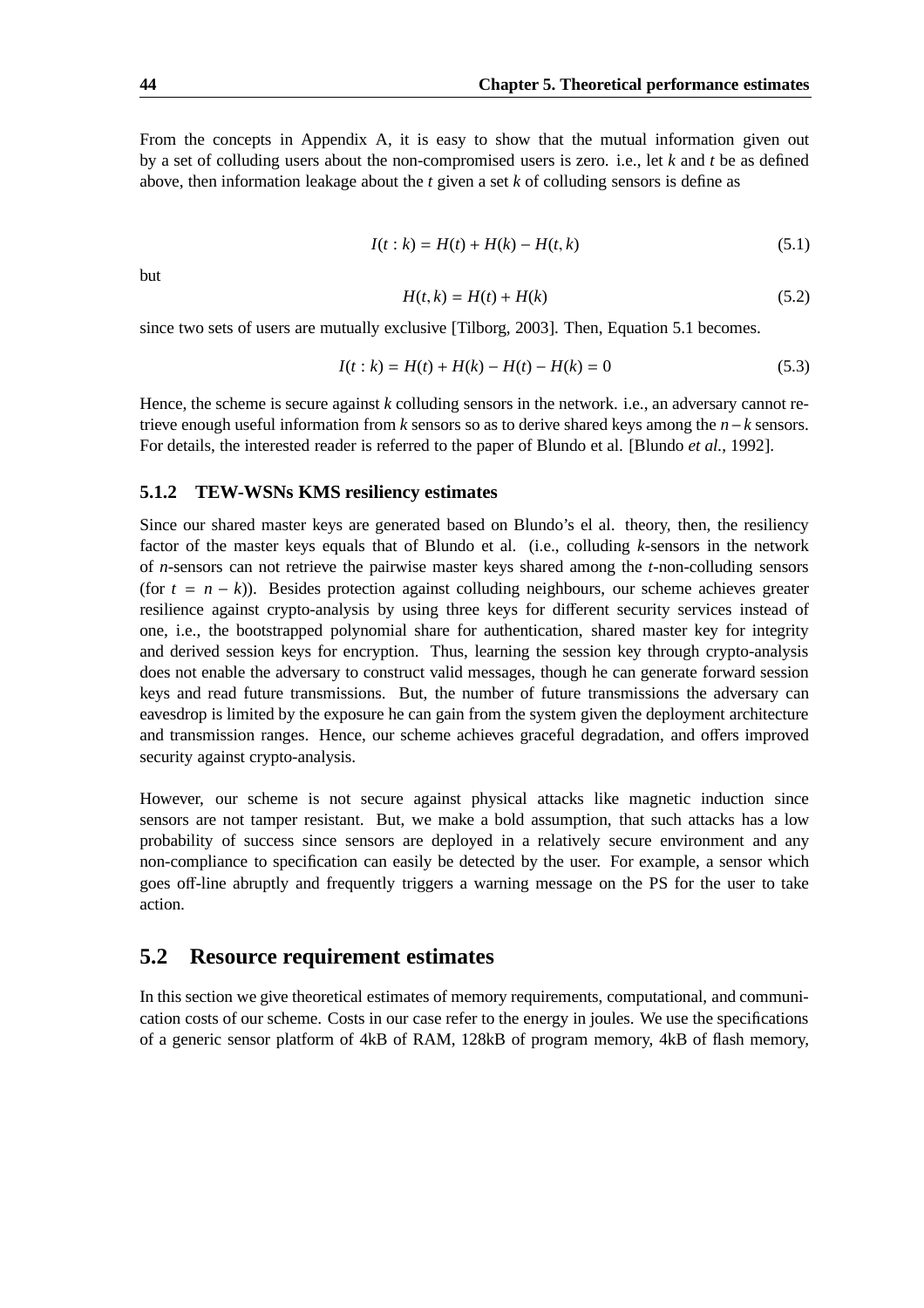20kbps bandwith, and maximum packet size of 44 bytes i.e., the European Zigbee compliant wireless sensor. 1

#### **5.2.1 Memory requirement estimates**

The sensor maintains a polynomial share, a master key, a session key, a routing table, and a reputation table. We allocate the reputation table for each neighbour *r* bytes (for  $r = 3$  in our case), two bytes for the identity of the sensor, and one byte for the reputation value. If we consider the number of corrupt packets for a European standard Zigbee wireless sensor only (i.e. of bandwidth of 20kbps), then, the question is how many corrupt packets need to be counted to fill the one byte memory? We know that 20*kbps* = 20.000*bps* which is 2.500 bytes per second. But each packet is of size 44 bytes (Figure 5.1), hence, in one second the sensor can receive up to 56 packets of data. If we use a 1 second superframe with 20 time slots of 50ms each [Otto *et al.*, 2006], then during a given 50ms transmission slot a sensor can count a maximum of 3 packets as corrupt. Therefore, a sensor has to transmit at least 85 times before it can use up the available memory for the reputation table. For a small network like our TEW-WSN, this is sufficient for the PS to have downloaded the reputation values. Additionally, each sensor has to maintain a small routing table of three columns in which each row occupies *k*bytes  $(k = 6)$ . Storage of a single univariate polynomial share of degree β,

$$
f(x) = p(x, a_0, a_1, \dots, a_{n-1}) = \sum_{i=1}^{\beta} a_i x^i
$$
 (5.4)

amounts to storing *n* coefficients of *b* bits and in our case  $b = 64$ bits, i.e., the size of the identical key. But *n* is dependant on  $\beta$ , i.e.,  $n = \beta + 1$  (in our case  $\beta = 3$ ) and a variable *x* of size *l*. But the size of *l* is the size of the identity of the sensor in bytes, which in our case is 2bytes. The sensor generates session keys and a master key as well of size 64*bits*. Let a sensor have *t* neighbours, then, the total memory requirement  $S_i(m)$  for sensor  $S_i$  is estimated to be

$$
S_i(m) = t \times (r + k + 16) + l + \frac{n \times b}{8} bytes
$$
\n(5.5)

But as noted earlier *t* is small at any one time, since the WSN consists of a small number of sensors and besides, most sensors in the network establish direct links with the PS, hence,  $S_i(m)$  takes a small fraction of the memory available on the sensor.

| 1 byte | 1 byte             | 1 byte        | 2 bytes                      | 2 bytes           | $0.31$ bytes | 4 bytes |
|--------|--------------------|---------------|------------------------------|-------------------|--------------|---------|
|        | Preamble Delimiter | Time<br>stamp | Destina  <br>tion<br>address | Source<br>address | Data         | MAC     |

Figure 5.1: Zigbee compliant packet structure

<sup>1</sup>http://www.techonline.com/community/ed-resource/feature-article/36561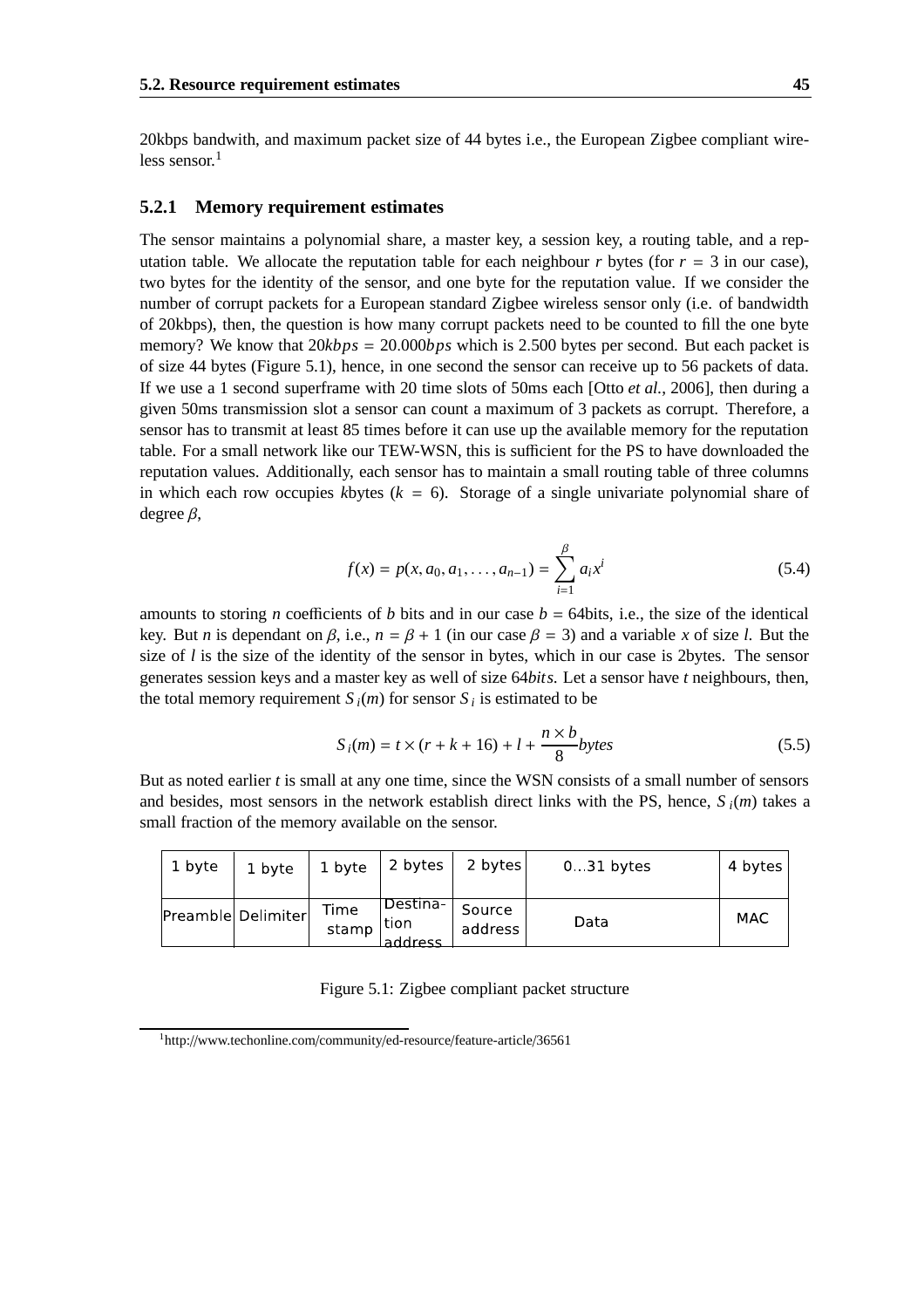#### **5.2.2 Computational estimates**

Each sensor has to perform a number of security related operations which include:

- 1. Master key agreement and session key generation
- 2. Message Authentication Code (MAC) computation
- 3. Data encryption
- 4. Neighbour reputation computation

**Master and session key agreement computational estimates:** As noted earlier, agreeing a master key between two communicating parties amounts to evaluating the  $\beta$  degree bivariate polynomial at the two points represented by the identities of the parties, refer to Section 4.4.4. This costs  $\beta$  multiplications and  $\beta$  modular additions. Let these operations consume  $\eta$  joules.

**Session key generation:** The cost  $\theta$  of generating a session key depends on the size of the input buffer and the number and type of operations in the one-way function. In our case the input is an integer *n* of *b* bits (where *n* is the master key and  $b = 64$ ).

**Data encryption** and **MAC** cost **estimates:** Let  $\kappa$  be the costs of calculating the MAC and  $\gamma$  for encryption, by using the standard consumption rates 15µJ [Xbow, 2006, Oliveira *et al.*, 2005] for Mica2 for encrypting or decrypting 8 bytes of data using RC5. We note that, encryption of 32 bytes in our packet costs  $60\mu J$  ( $\gamma = 60$ ).

**Neighbour reputation costs:** The cost of computing the neighbour reputation (denoted as  $\omega$ ) is equal to the cost of computing MAC for each packet plus the additional cost of counting their number and the number of delayed transmissions. Therefore the total computational costs  $Comp<sub>S<sub>i</sub></sub>(Costs)$  for sensor  $S<sub>i</sub>$  are given by,

$$
CompSi(Costs) = (\eta + \theta + \kappa + \gamma + \omega) joules
$$
 (5.6)

#### **5.2.3 Communication estimates**

A Mica2 sensor, consumes 16.25µJ/byte and 12.25 µJ/byte for each transmission and reception respectively [Xbow, 2006, Oliveira *et al.*, 2005]. But additional communication costs because of security in our scheme are negligible since the signed and encrypted packet has the same size as the standard plaintext Zigbee compliant packet (i.e., 44 bytes). This is achieved by reducing the number of bytes in the data field and allocating them to the added security fields [ChipCon, 2006]. Hence, establishing the master key costs a sensor *S <sup>i</sup>* .

$$
Comm_{S_i}(costs) = 44 \times (16.25 + 12.25) \mu Joules
$$
\n(5.7)

Which is the transmission and reception of a single packet. If a sensor has to communicate with *n* entities, then the total energy requirement for establishing master keys is given by Equation 5.8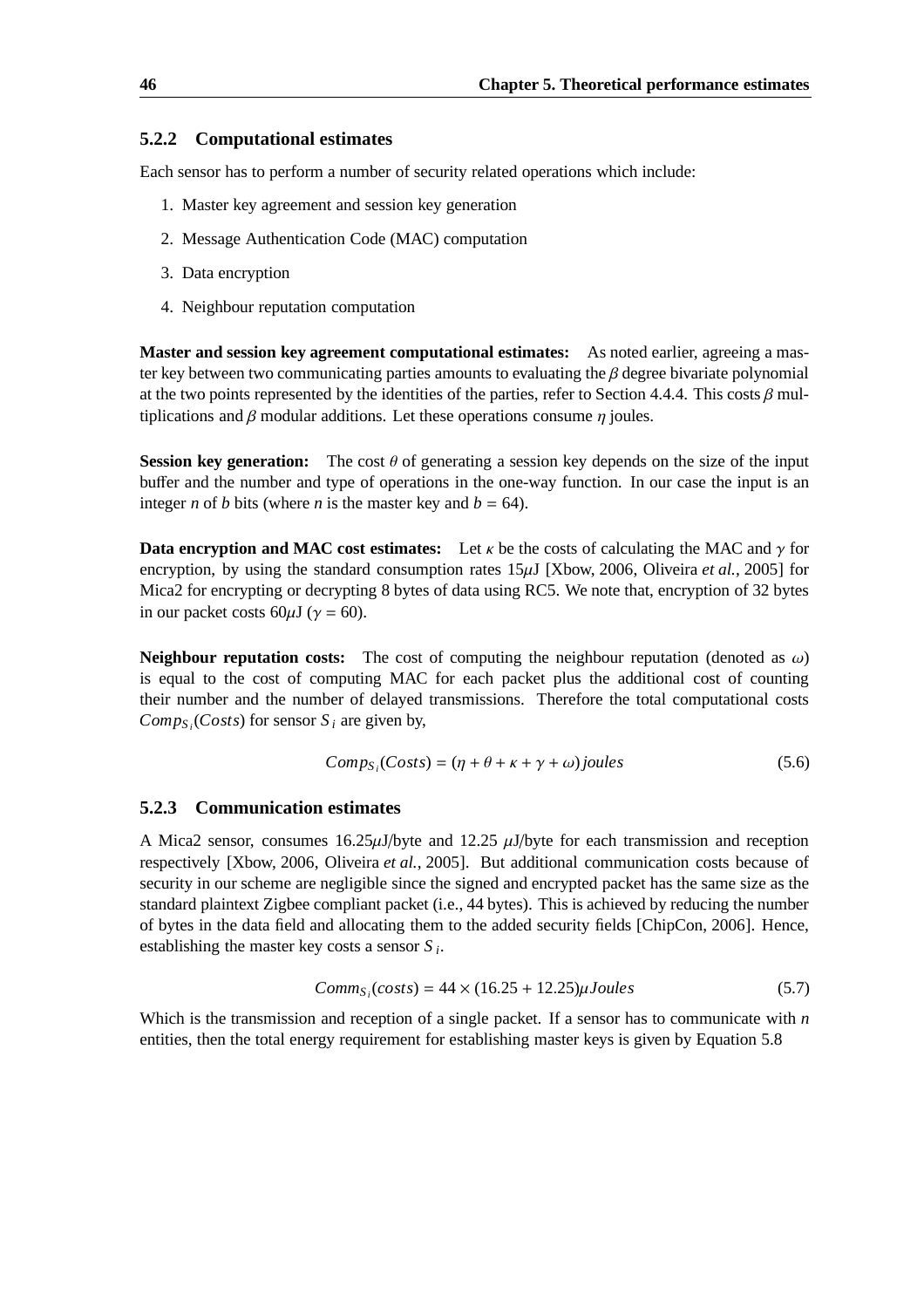$$
Comm_{S_i}(TCost) = n \times 44 \times (16.25 + 12.25)\mu Joules
$$
\n
$$
(5.8)
$$

Also transmitting a reputation table of size *r* for a single neighbour costs the sensor *S <sup>i</sup>* .

$$
Comm_{S_i}(Repu_{cost}) = r \times 16.25 \mu Joules
$$
\n(5.9)

Therefore, for *n* neighbours, it will cost  $S_i$ 

$$
Comm_{S_i}(Repu_{cost_n}) = n \times r \times 16.25 \mu Joules \tag{5.10}
$$

But *r* and *n* are small in our case, yielding a maximum of 32 bytes of reputation value which is the size of a data field in the standard Zigbee compliant packet (Figure 5.1). Hence, the transmission of reputation values amounts to the transmission of a single packet. Thus, optimasing the communication costs.

We observe that implementing robust security primitives on a sensor comes with a price on performance, since a sensor has to perform the expensive bit operations in the process of delivering the various security services (i.e., authentication, encryption, and integrity). There is obviously a time delay in transmission because of these operations and for a large network it my result in a noticeable degradation in performance. Not only do these operations result in to delays in transmission but also in increased energy consumption, which causes the user to frequently replace batteries which rises questions about reliability, cost effectiveness, and user friendliness. Therefore, there is need to balance, the degree of security guarantee with cost effectiveness and performance by selecting just optimal security parameters. For example, we can let a sensor transmit raw waveforms encrypted with a 32 bit or 16 bit key instead of a 64 bit key. This reduces the number of modular bit operations at a reduced but sufficient security guarantee.

If we compare a sensor with no security implementations, the number and type of operation it performs are limited (i.e., it performs signal sampling, data formating, transmission, receiption, and routing). But a sensor with security enabled properties, in addition to the basic computations, it computes the MAC for each packet received, performs encryption, key agreement, reputation value estimates, and decryption. These operations may draw about five times more energy then a basic sensor operations.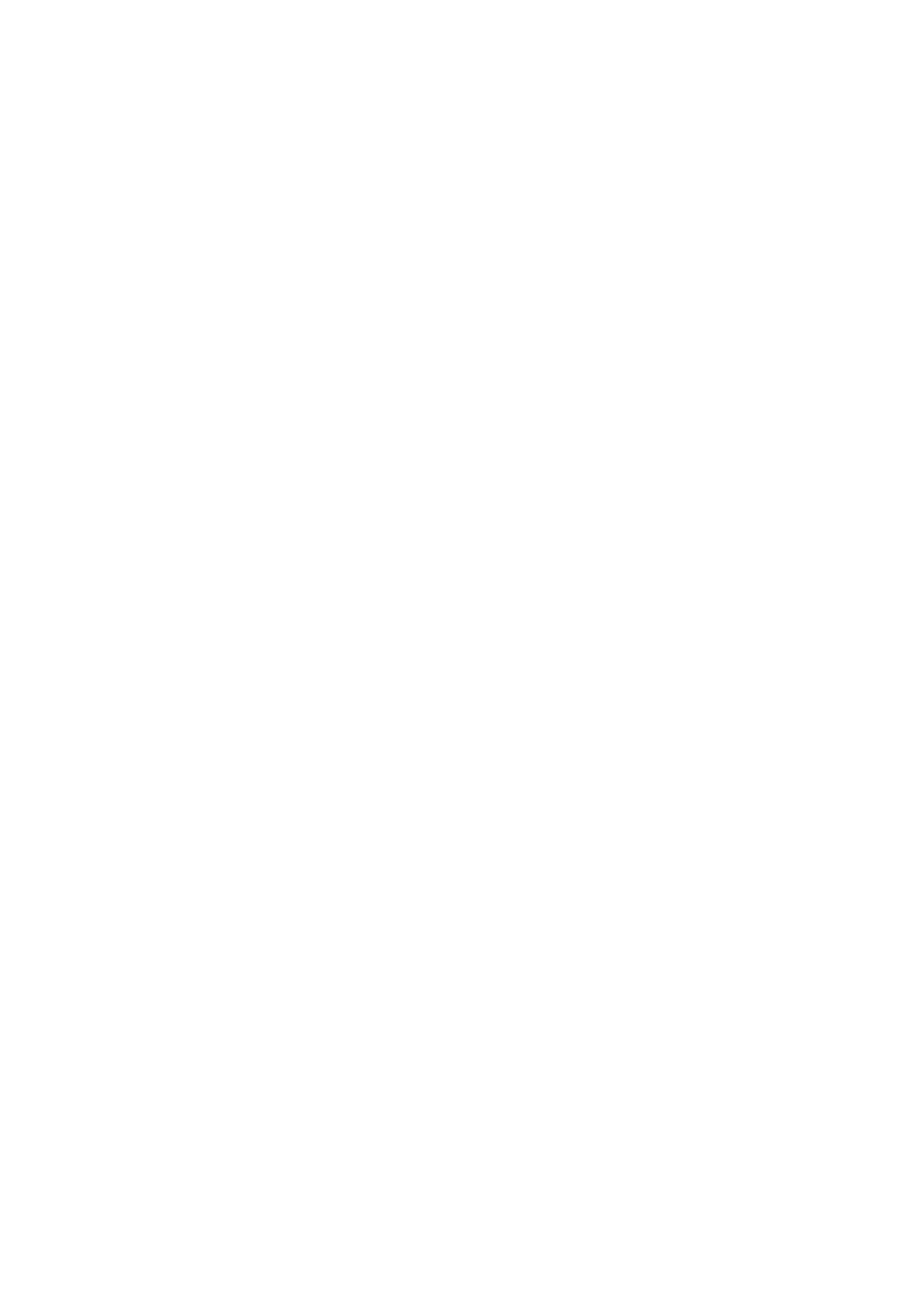# Reflections and conclusions 6

In this chapter we give reflections on application of TEW services in developing countries particularly in Africa in Section 6.1. We present the opportunities, challenges, viable systems, and adaptions needed. We end the Chapter with conclusions of this work and thoughts on the future of TEW systems by highlighting areas that need further exploration.

#### **6.1 Reflections**

The potential of TEW services is particularly high in countries where specialists are few, and where distances and the quality of the infrastructure hinder the movement of physicians or patients. In most developing countries, particularly in Africa, populations are sparse, energy is in short supply, Internet connectivity and bandwidth are low though expanding  $fast<sup>1</sup>$ , and the populations are averagely poor  $2$ , hence making the implementation and sustainability of resource intensive, but critically needed TEW services (i.e., PHSs) a dream in many parts of the continent.

Therefore, in the light of the above, we note that for a foreseeable future PRSs are the most viable systems for delivering TEW services (Chapter 2). Indeed, the success of Ipath in the Solomon Islands and TeleCardio-FBC in the poor communities of northern Brazil confirms our claim. Since most of the data is in text format, the GSM network, which is well developed compared to the data network in most of these countries, can be relied on to provide connectivity among subscribers. However, PHSs can be modified to deliver primary health care services to terminally ill patients especially HIV/AIDS over the GSM network. Also, regional referral hospitals or local clinics could be linked to national referral hospitals to offer telemonitored surgery

<sup>1</sup>http://www3.sn.apc.org/

<sup>2</sup>http://www.povertymap.net/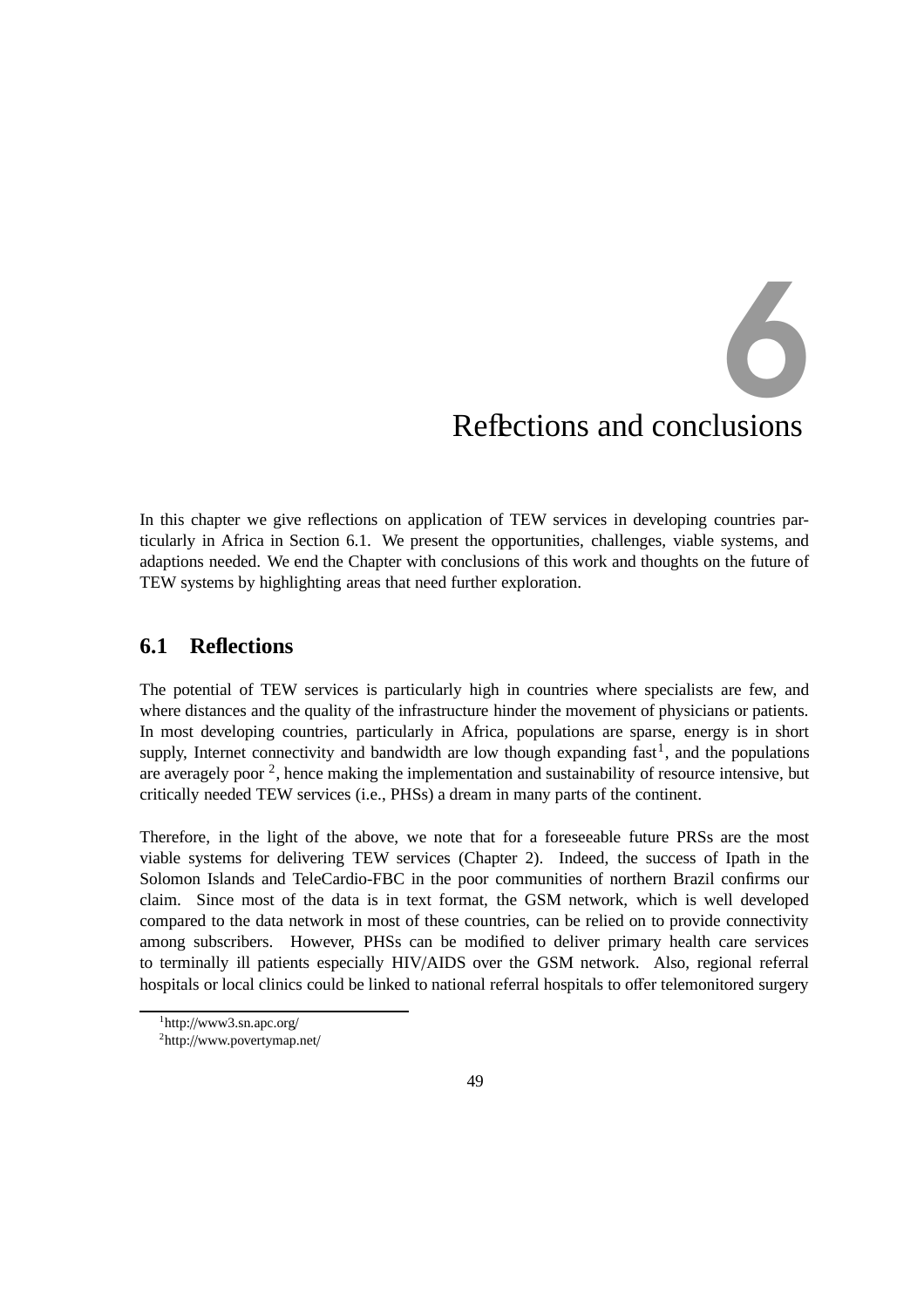and video conferencing. Below we present a hypothetical PHS application scenario in developing country.

**Hypothetical case 2** *Imagine a village clinic*/*regional hospital with semi-trained medical personnel, a PC with an Internet connection, and a set of diagnostic tools (sensors) connected to the* PC. When a patient arrives at the clinic or local hospital so to say, the local health care provider *connects the patient to a remote specialist via a video*/*audio conferencing facility. The doctor then activates the remote diagnostic equipment at the local hospital*/*clinic. From his PC, he makes the diagnosis and types out a prescription, which is automatically displayed on the PC at the local clinic*/*hospital and the local practitioner can administer the medication. The entire process takes averagely the same time as personally seeing the specialist, but at a fraction of the cost. Thus, enabling specialists deliver the much needed specialised healthcare to a large community of remote patients.*

Apollo telemedicine foundation in India [Apollohospitals, 2006] is a good case study, although India has a well developed data network over the satellite (VSAT). For developed countries, PHSs hold the real promise of smart homes of the future. The infrastructure is well developed, component technologies have been tested, all that remains is optimal integration of these technologies and acceptability of TEW services in society.

**The trend:** Questions about the trend of TEW technologies still linger, like how many sensors will a user be wearing 10 to 20 years from now? what could be the new applications and technologies? And what will be the new security threats? Well, we state with conviction, based on the current trends in semiconductor and circuit integration advances [Philips, 2006], TEW research initiatives [Apollohospitals, 2006, Philips, 2006], and global health policies [UN, 2006] that the number of sensors per patient will not go beyond a few tens (less than 20). We envision multiple sensors being integrated into smaller devices with great processing capabilities as was the case in the evolution of PCs about 30 years ago. New applications could also be on the horizon, patients could be trained to carry out simple self tests using embedded electronic devices and home diagnostic tools. Some companies like Philips are exploring this area [Philips, 2006].

The success of PHSs, particularly in developed countries, will mainly depend on how medical practitioners perceive the usefullness of the systems as tools to enable them offer better services and improve their productivity. If they perceive them as threats to the values they believe in, then PHSs will have low acceptability. For example, losing control over patients as was the case with the national electronic prescription system in the Netherlands, which practitioners saw as a threat to their way of work [Boonstra1 *et al.*, 2004]. Also patients have moral and ethical concerns as well. For example, if the system relays incorrect information due to sabotage or malfunction and results in a loss of life, the question rises of who is to blame. However, the potential of general acceptability of PHSs is there given the fact that our world is becoming more competitive to the extent that any minor loss in productivity has a great impact on the over all progress of an individual or an organisation.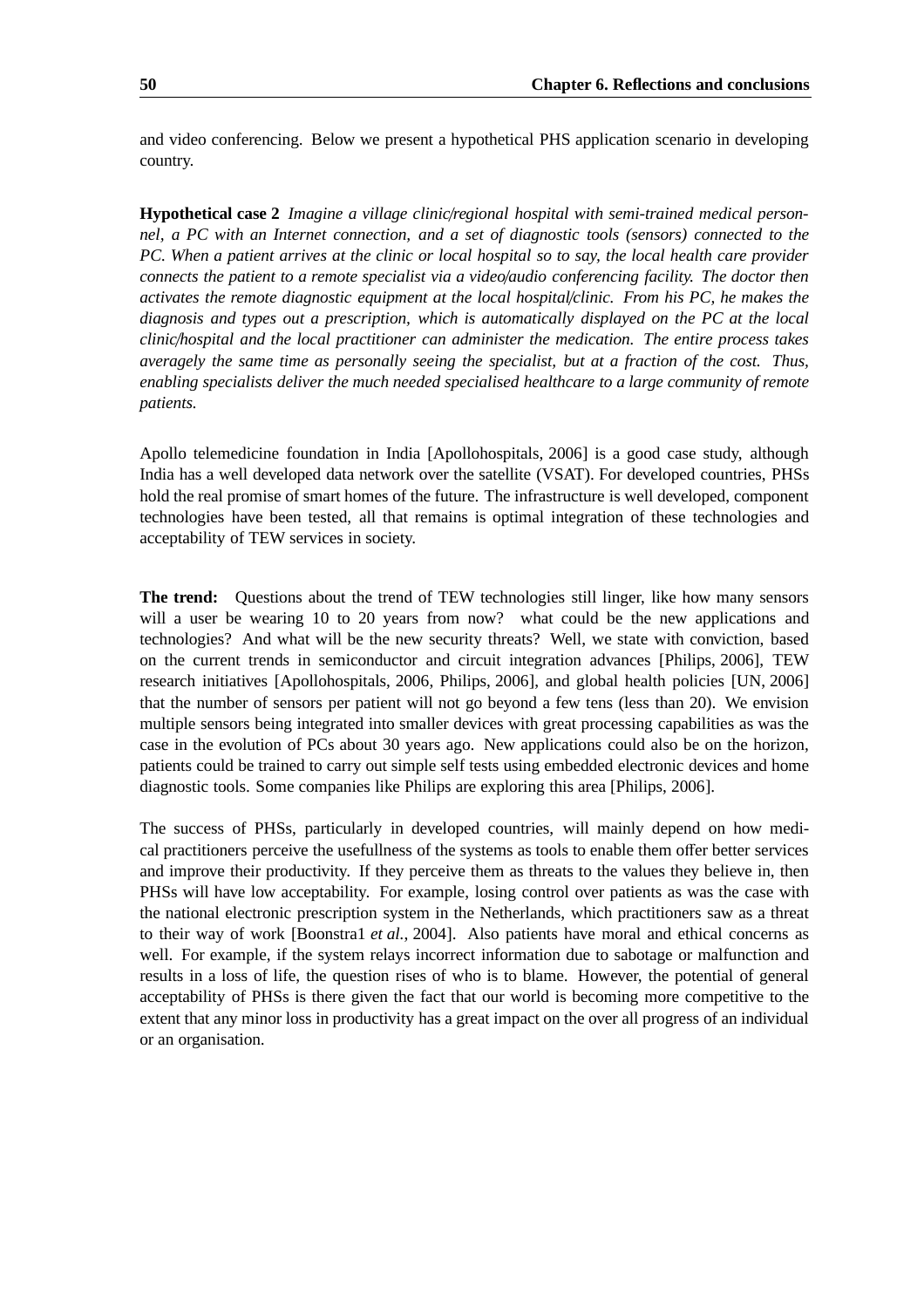#### **6.2 Conclusions**

In this thesis, we have investigated the current trend in TEW research and development, we have highlighted the technologies, standards, services, and security implementations of a number of representative systems. From the study of these systems, we developed a framework which sufficiently describes any TEW system in Section 2.1. We categorised TEW systems into two: PHSs and PRSs. Based on the current trend in TEW research [Apollohospitals, 2006, Shnayder *et al.*, 2005, Otto *et al.*, 2006, Philips, 2006] and global healthcare policies [UN, 2006] we assert that for a foreseeable future, PHSs will remain the most attractive systems for developed countries because of global productivity competitiveness and the availability of research while, PRSs will gain more in-roads in developing countries [Brauchli *et al.*, 2005, Apollohospitals, 2006].

From the general framework, we focus on the security properties of PHSs in general context and in the context of PHSs tier one (WSNs). We begin by investigating the different approaches to securing WSNs in general and TEW-WSNs in particular. We present the physical limitations of WSNs and the challenges of securing them. From these limitations and user requirements of TEW-WSNs, we present a number of security problems that need further investigation from which we select two areas of interest: threat modelling and KMS. We state that designing robust security does not entirely depend on robust cryptographic primitives but also, on optimal modeling of threats. We note that most of the current proposals rely on a generic threat models which do not take into account the unique requirements of TEW-WSNs. Thus, based on user and security requirements of TEW-WSNs, we develop a threat model (Section 4.3) for TEW-WSN home and mobile monitoring application and from this threat model, we propose a polynomial based KMS in Section 4.4.

We give theoretical security and performance estimates of our scheme. We note that our proposed KMS, which is optimal in communication costs, delivers strong resilient against inside attacks and crypto-analysis. Also, it offers a mechanism of detecting compromised keys. However, these security services are delivered at an increased computational and storage costs. We note that although the current technologies and cryptographic primitives are sound, securing WSNs is a problem due to resource constraints on sensors, but with advances in semiconductor and integrated circuits, we believe 10 to 20 years down the road, that small sensors of the size of a hand watch will have enough processing power to support robust cryptographic primitives currently implemented on PDAs.

There is need to implement a proof of concept for this work and investigate whether the theoretical perform estimates can be achieved in the real world application. Also a number of areas need further exploration and central to the challenge of securing WSNs is the need to design optimal, secure, and scalable KMSs. These scheme should cover key generation, distribution, update, detection of compromised keys, and their eventual revocation. Also, there is need to define efficient secure routing protocols that can mitigate traffic analysis and minimise the risk of denial of service attacks. Besides, there is a need to investigate which cryptographic primitive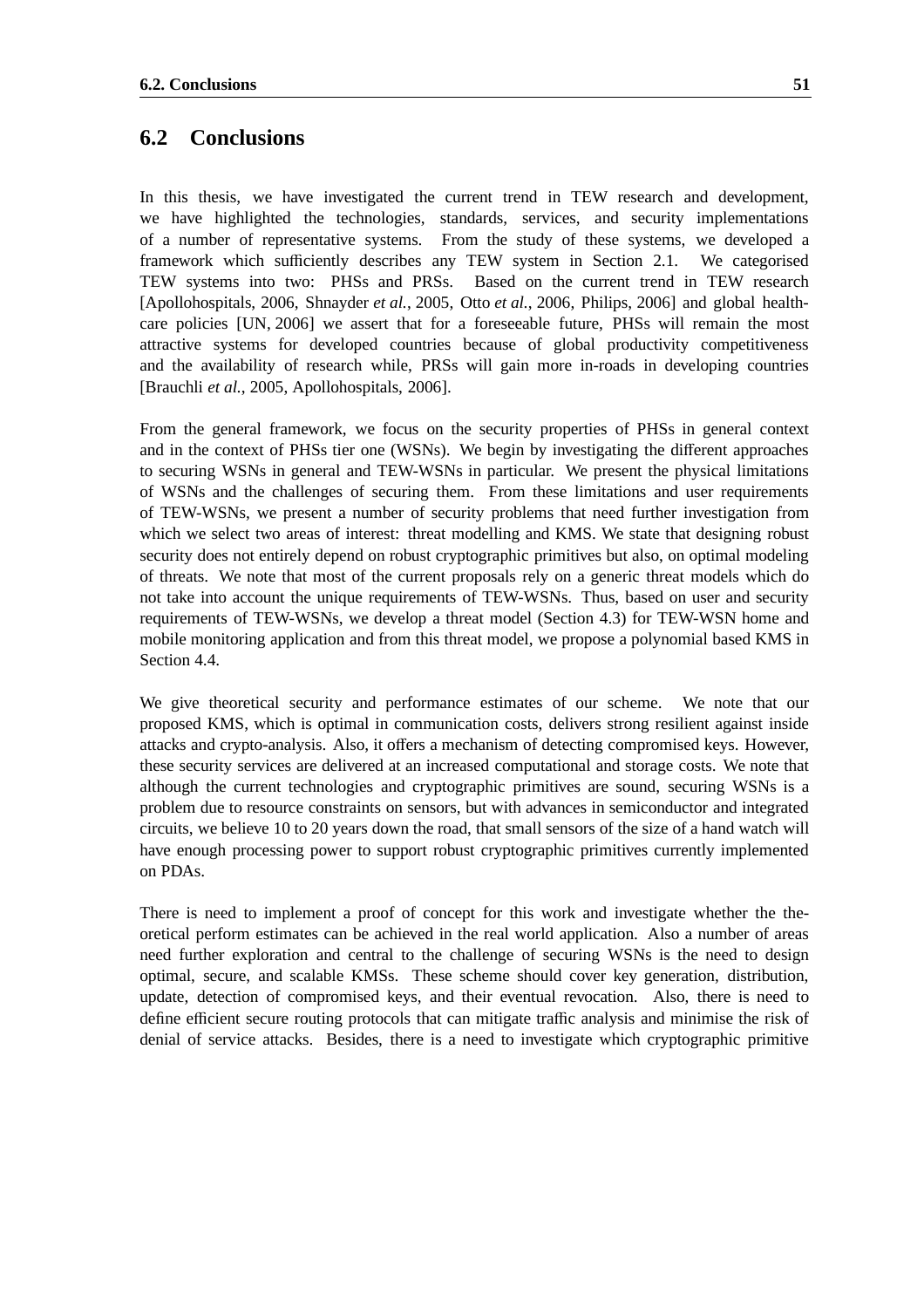can offer greater resiliency at constrained resources, and which primitives are suitable for which application scenarios? For example, is RC5 a better solution in military application than elliptic curve cryptography. In addition to technical issues, their are organisational and social issues as well that have to be looked at for PHSs to gain acceptance in society.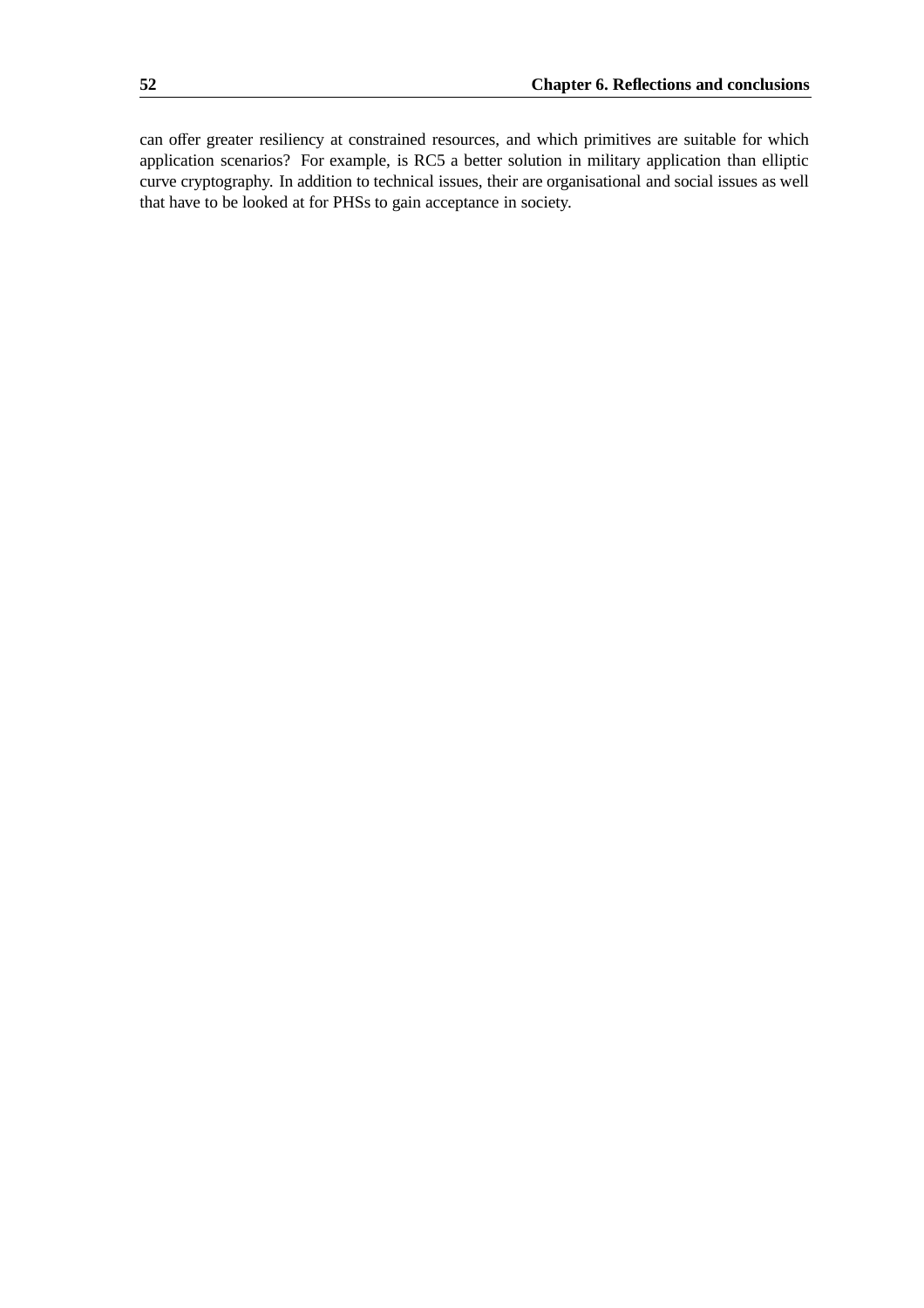### References

- [Anderson *et al.*, 2004] R. Anderson, H. Chan, and A. Perrig. Key infection: Smart trust for smart dust. In *Proceedings of the Network Protocols, 12th IEEE International Conference on (ICNP'04)*, pages 206–215. IEEE Computer Society, Octomber 2004.
- [Apollohospitals, 2006] Apollohospitals. http://www.apollohospitals.com, March 2 2006.
- [Bludau & Koop, 2002] H. Bludau and A. Koop, editors. *Mobile Computing in Medicine, Second Conference on Mobile Computing in Medicine, Workshop of the Project Group MoCoMed, GMDS-Fachbereich Medizinische Informatik* & *GI-Fachausschuss 4.7, 11.4.2002, Heidelberg*, volume 15 of *LNI*. GI, April 2002.
- [Blundo *et al.*, 1992] C. Blundo, A. De-santis, A. Herzberg, S. Kutten, U. Vaccaro, and M. Yung. Perfectly-secure key distribution for dynamic conferences. In *Proceedings of the 12th Annual International Cryptology Conference on Advances in Cryptology*, London, UK, 1992. Springer-Verlag.
- [Boonstra1 *et al.*, 2004] A. Boonstra1, D. Boddy, and M. Fischbacher. The limited acceptance of an electronic prescription system by general practitioners: reasons and practical implications. *New Technology, Work and Employment*, 19(2):128–144, 2004.
- [Brauchli *et al.*, 2004] K. Brauchli, H. Oberli, N. Hurwitz, K. Kunze, G. Haroske, G. Jundt, G. Stauch, L. Banach, M. Wirdnam, M. Mihatsch, and M. Oberholzer. Diagnostic telepathology: long term experience of a single institution. *Springer-Verlag*, 444(5):403–409, May 2004.
- [Brauchli *et al.*, 2005] K. Brauchli, D. O'Mahony, L. Banach, and M. Oberholzer. ipath a telemedicine platform to support health providers in low resource settings. *The Journal on Information technology in healthcare*, 3(4):127–235, 2005.
- [Chan *et al.*, 2003] H. Chan, A. Perrig, and D. Song. Random key predistribution schemes for sensor networks. In *Proceedings of the 2003 IEEE Symposium on Security and Privacy*, page 197, Washington, DC, USA, 2003. IEEE Computer Society.
- [ChipCon, 2006] ChipCon. http://focus.ti.com/docs/prod/folders/print/cc2420.html, April 15 2006.
- [Eschenauer & Gligor, 2002] L. Eschenauer and V.D. Gligor. A key-management scheme for distributed sensor networks. In *Proceedings of the 9th ACM conference on Computer and communications security*, pages 41–47, Washington DC, USA, November 2002. ACM press.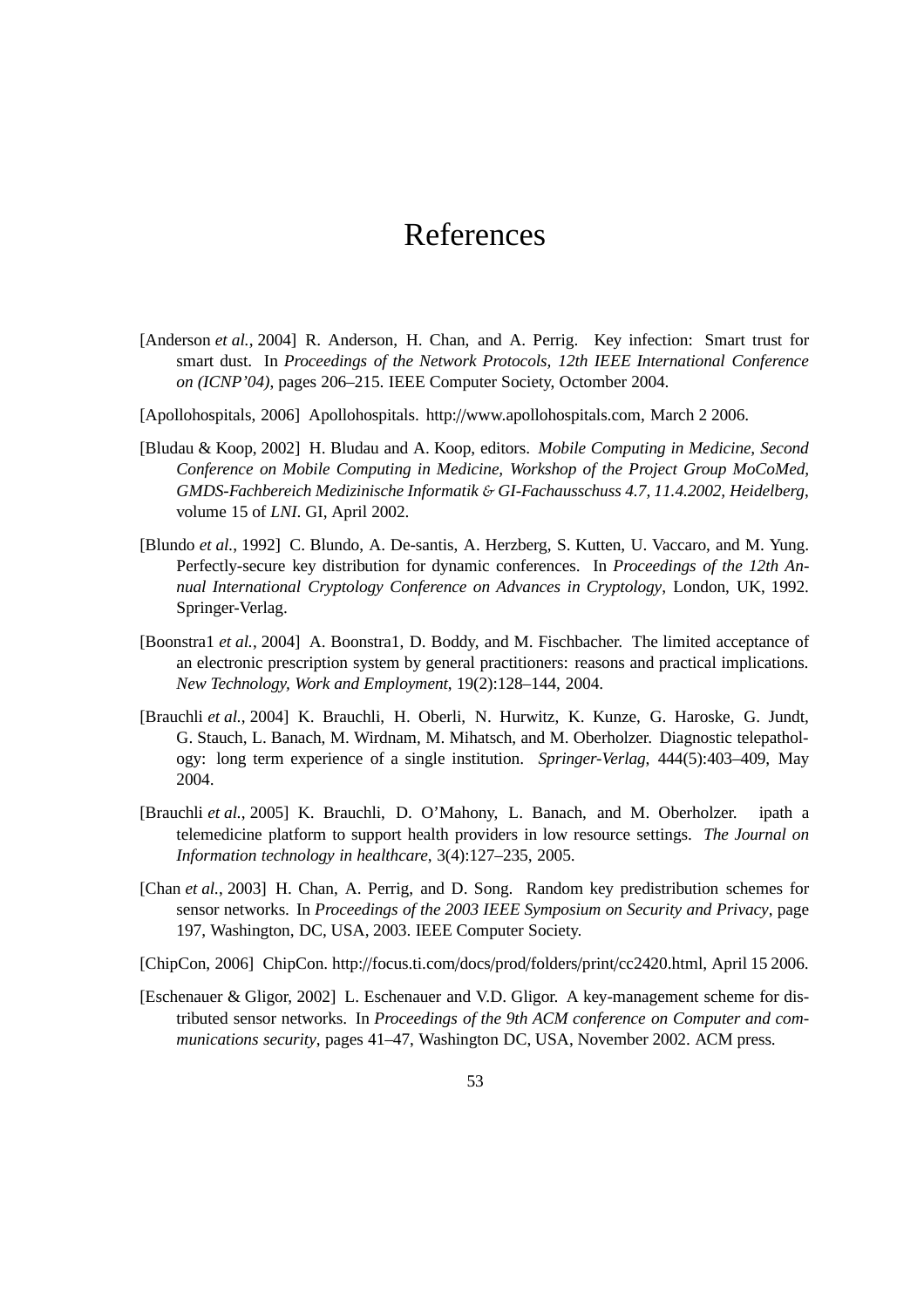[Forslund, 2006] D. Forslund. http://openemed.net/background/telemed/, March, 10 2006.

[ipath, 2006] ipath. http://telemed.ipath.ch/ipath/, March 1 2006.

- [Jovanov *et al.*, 2005] E. Jovanov, A. Milenkovic, C. Otto, and P.C. Groen. A wireless body area network of intelligent motion sensors for computer assisted physical rehabilitation. *Journal of NeuroEngineering and Rehabilitation*, 2(6):10.1186/1743–0003–2–6, 2005.
- [Karlof *et al.*, 2004] C. Karlof, N. Sastry, and D. Wagner. Tinysec: A link layer security architecture for wireless sensor networks. In *In Proc. Second ACM Conference on Embedded Networked Sensor Systems*, pages 162 – 175. ACM, November 3-5 2004.
- [Lorincz *et al.*, 2004] K. Lorincz, D.J. Malan, T.R.F. Fulford-Jones, A. Nawoj, A. Clavel, V. Shnayder, M. Mainland, G .and Welsh, and S. Moulton. Sensor network for emergency response: Challenges and opportunities. *Pervansive computing, IEEE CS*, 3(4):16–23, October 2004.
- [Maroti *et al.*, 2004] M. Maroti, B. Kusy, G. Simon, and A. Ledecze. The flooding time synchronization protocol. In *In proceedings of 2nd international conference on embedded networked sensor systems*, pages 39–49, Baltimore, USA, 2004. ACM.
- [Moteiv, 2006] Moteiv. www.moteiv.com, March 20 2006.
- [Oliveira *et al.*, 2005] L.B. Oliveira, H.C. Wong, and A.A. Loureiro. Lha-sp: Secure protocols for hierarchical wireless sensor networks. In *Integrated Network Management, 2005. IM 2005. 2005 9th IFIP*/*IEEE International Symposium*. IEEE, May 2005.
- [Otto *et al.*, 2006] C. Otto, A. Milenkovic, C. Sanders, and E. Jovanov. System architecture of a wireless body area sensor network for ubiquitous health monitoring. *Journal of Mobile Multimedia*, 1(4):307–326, 2006.
- [Perrig *et al.*, 2002] A. Perrig, R. Szewczyk, V. Wen, D. Culler, and J.D. Tygar. Spins: Security protocols for sensor networks. *Wireless Networks Journal (WINET)*, 8(5):521–534, September 2002.
- [Pfleeger & Pfleeger, 2003] C.P. Pfleeger and S.L. Pfleeger. *Security in Computing*. 0-13-035548-8. Prentice Hall, third edition, 2003.
- [Philips, 2006] Philips. http://www.research.philips.com/, June 2006.
- [Pietro *et al.*, 2003] R. Pietro, L.V. Mancini, and A. Mei. Random key-assignment for secure wireless sensor networks. In *Proceedings of the 1st ACM workshop on Security of ad hoc and sensor networks*, pages 62–71, Fairfax, Virginia, 2003.
- [Sánchez & Baldus, 2005] D. Sánchez and H. Baldus. A deterministic pairwise key pre-distribution scheme for mobile sensor networks. In *First International Conference on Security and Privacy for Emerging Areas in Communications Networks (SECURECOMM'05)*, pages 277–288, 2005.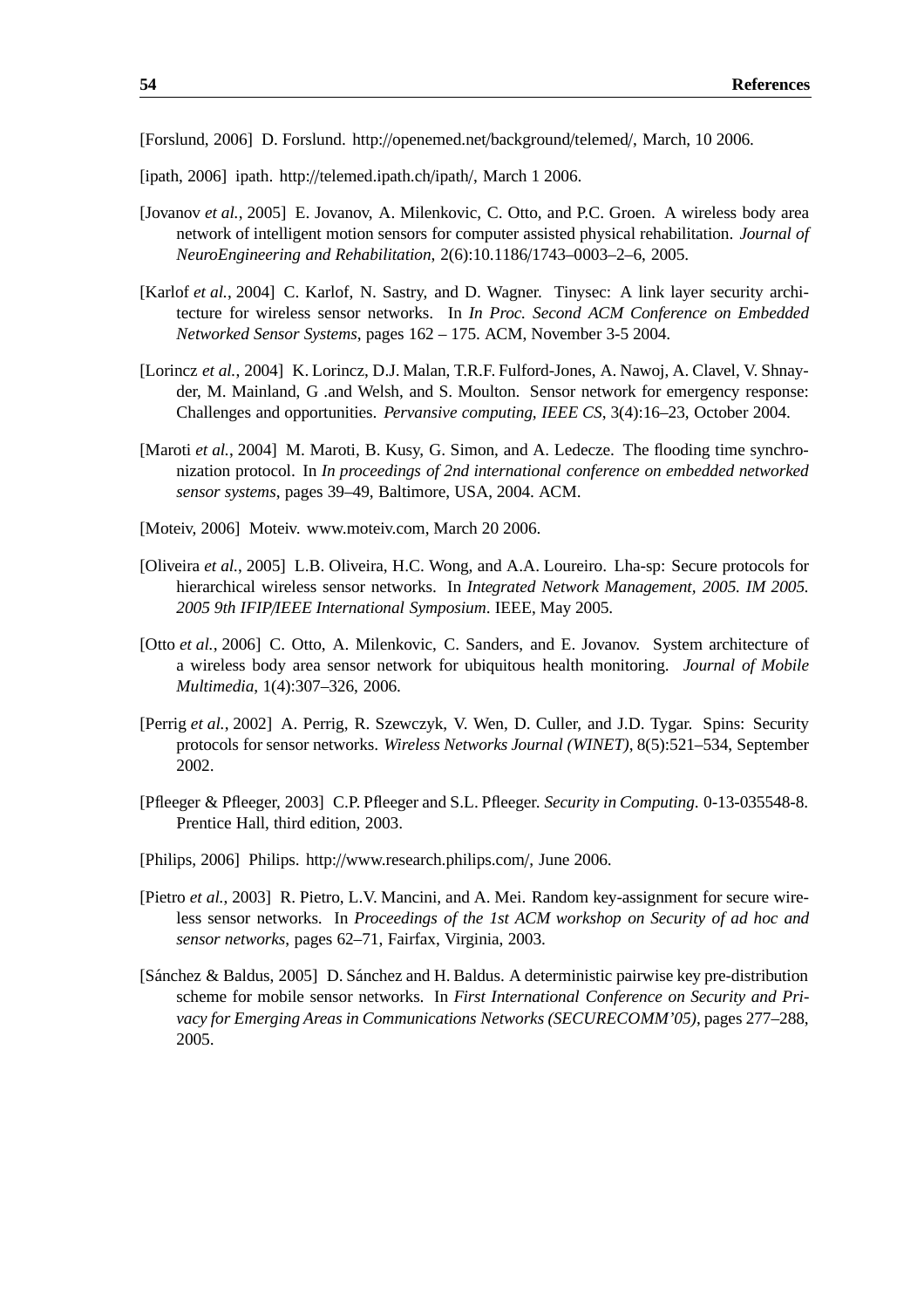- [Shnayder *et al.*, 2005] V. Shnayder, B. Chen, K. Lorincz, T.R.F. FulfordJones, and M. Welsh. Sensor networks for medical care. Technical Report TR-08-05, Harvard University, Division of Engineering and Applied Sciences, 2005.
- [Stallings, 2003] W. Stallings. *Network Security Essentials, Applications and Standards*. 0131202715. Pearson Hall, second edition, 2003.
- [Tilborg, 2003] H.C.A. Tilborg. *Fundamentals of cryptology, A Professional reference and interactive tutorial*. 0-7923-8675-2. Kluwer academic publishers, third edition, 2003.
- [TinyOS, 2006] TinyOS. http://www.tinyos.net/, March 1 2006.
- [UN, 2006] UN. http://www.un.org/millenniumgoals, June 2006.
- [Warren *et al.*, 2005] S. Warren, J. Lebak, J. Yao, J. Creekmore, A. Milenkovic, and E. Jovanov. Interoperability and security in wireless body area network infrastructures. In *Proceedings of the 2005 IEEE Engineering in Medicine and Biology 27th Annual Conference*, Shanghai, China,, September 1-4 2005. IEEE Xplore.
- [Xbow, 2006] Xbow. http://www.xbow.com/products/productsdetails.aspx?sid=72, March 5 2006.
- [Yang *et al.*, 2005] H. Yang, F. Ye, Y. Yuan, S. Lu, and W. Arbaugh. Toward resilient security in wireless sensor networks. In *Proceedings of the 6th ACM international symposium on Mobile ad hoc networking and computing*, pages 34–45, Urbana-Champaign, IL, USA, May 2005. ACM Press.
- [Zia & Zomaya, 2006] T. Zia and A. Zomaya. A security framework for wireless sensor networks. In *SAS 2006 - IEEE Sensors Applications Symposium*, Houston, Texas USA, February 7-9 2006. IEEE.

[Zigbee-Alliance, 2006] Zigbee-Alliance. http://www.zigbee.org, April 11 2006.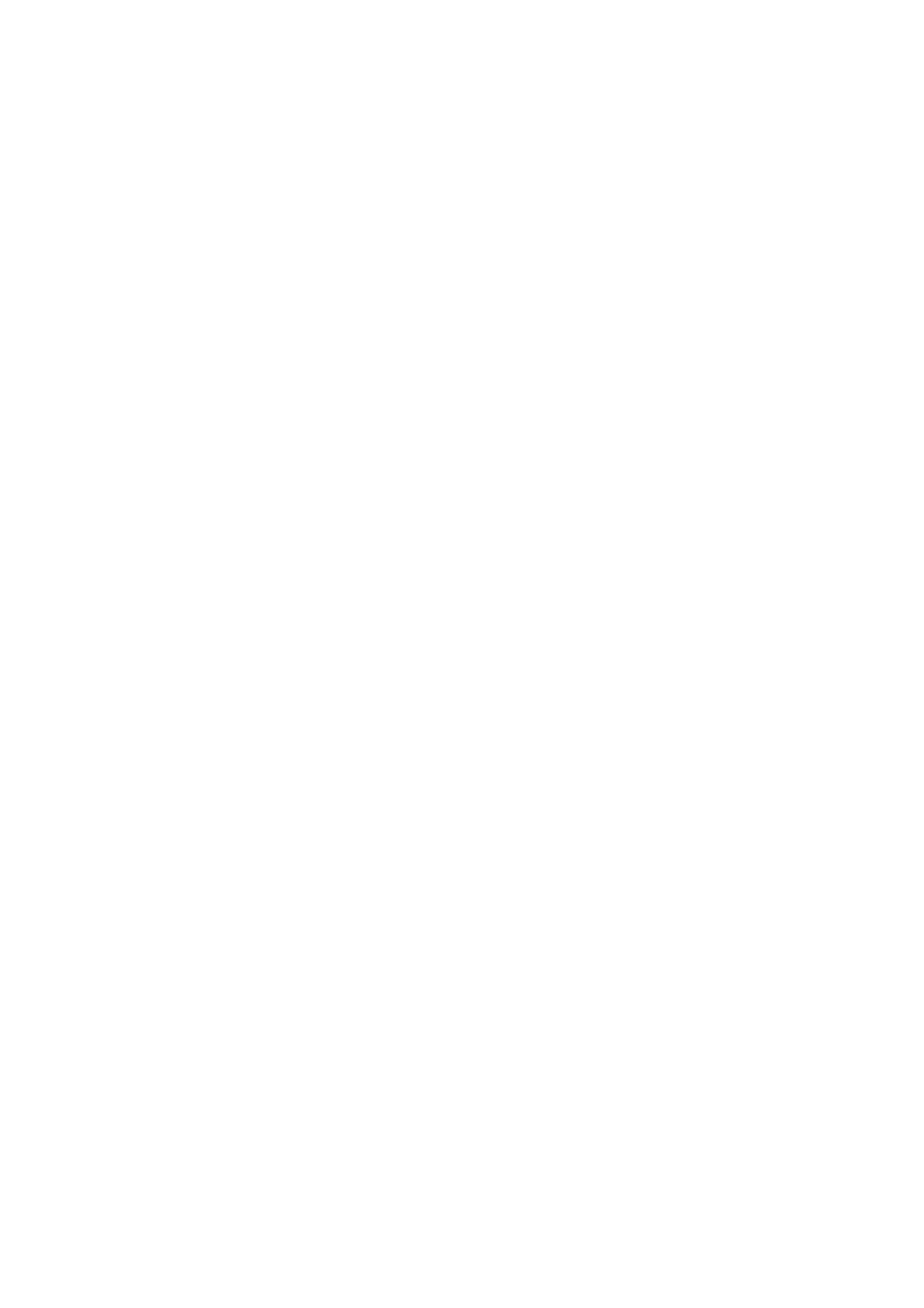# List of Acronyms

- **ASP** Active Server Pages.
- **CDMA** Code Division Multiple Access. A technology for digital transmission of radio signals between, for example, a mobile telephone and a radio base station.
- **COAS** Clinical Object Access Service. Its a scheme of authorising object access in OpenEMed system.
- **CORBA** Common Object Resource Request Broker Architecture.
- **GPRS** General Packet Radio Service. An enhancement to the GSM mobile communications system that supports data packets. GPRS enables continuous flows of IP data packets over the system for such applications as Web browsing and file transfer.
- **GSM** Global System for Mobile communication. A European digital standard for mobile or cellular telephony.
- **HIPAA** Health Insurance Portability and Accountability Act. The Act mandate standardised formats for all patient health, administrative, and financial data; unique identifiers (ID numbers) for each healthcare entity, including individuals, employers, health plans and health care providers; and security mechanisms to ensure confidentiality and data integrity for any information that identifies an individual.
- **HL7** Health Level seven. It is a standard for healthcare and is the interface standard for communication between various systems employed in the medical community.
- **HTML** Hyper Text Markup Language.
- **HTTP** Hyper Text Transfer Protocol.
- **IEEE** Institute of Electrical and Electronics Engineers.
- **ICT** Information Communication Technologies.
- **ISDN** Integrated Services Digital Network. An international standard for end-to-end digital transmission of voice, data, signalling.
- **ISO** International Standards Organisation.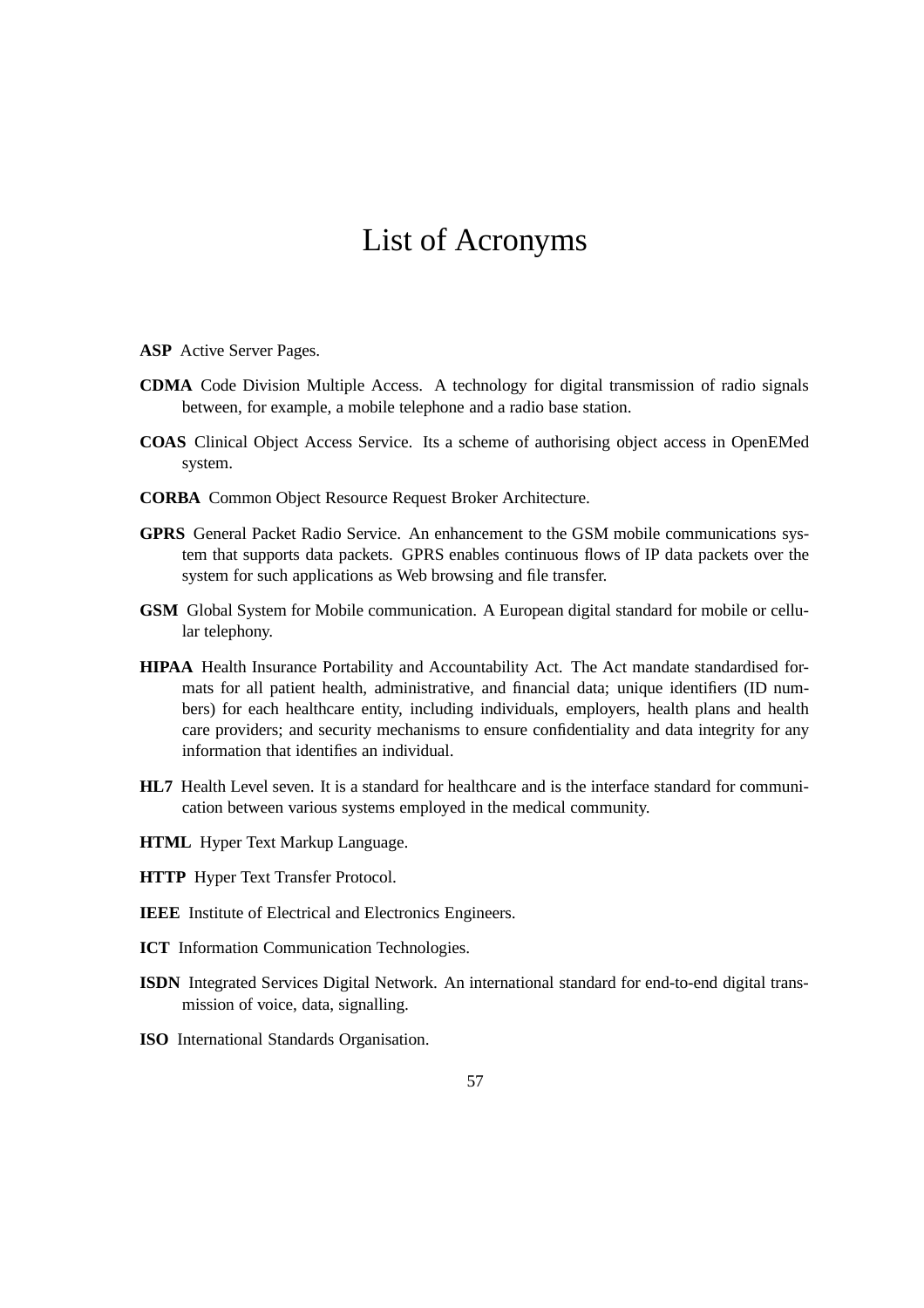**KMS** Key Management Scheme.

**NL** The Netherlands.

- **PC** Personal Computer.
- **PDA** Personal Digital Assistant. A handheld computer for managing contacts, appointments and other simpler tasks.
- PHS Patient Health remote monitoring System. Type of TEW system that facilitates real time remote monitoring and delivery of health care services.
- **PIDS** Personal Identification Service. Its identity management service for OpenEMed system.
- **PIN** Personal Identification Number.
- **PKI** Public Key Infrastructure.
- **POTS** Plain Old Telephone Service. The standard analog telephone service.
- **PRS** Patient Record management System. These are TEW systems that focus on patient record management and facilitate the sharing of patient data among medical experts.
- **PS** Personal Server. A devices that manages the TEW-WSN.
- **RADS** Resource Access Decision Service. Difines the need to know constraints in OpenEMed system.
- **SNEP** Secure Network Encryption Protocol.
- **SPINS** Security Protocol for Sensor Networks.
- **SQL** Structured Query Language.
- **SSL** Secure Socket Layer.
- **VSAT** Very Small Aperture satellite Terminal. A small earth station for satellite transmission that handles up to 56 kbps.
- **WAN** Wide Area Network.
- **WBASN** Wireless Body Area Sensor Network. Its a type of sensor network formed by sensors worn by an individual.
- **WAP** Wireless Application Protocol. A specification that enables users to access information via handheld devices like pagers, smart phones, among others.
- **WLAN** Wireless Local Area Network.
- **WSN** Wireless Sensor Network.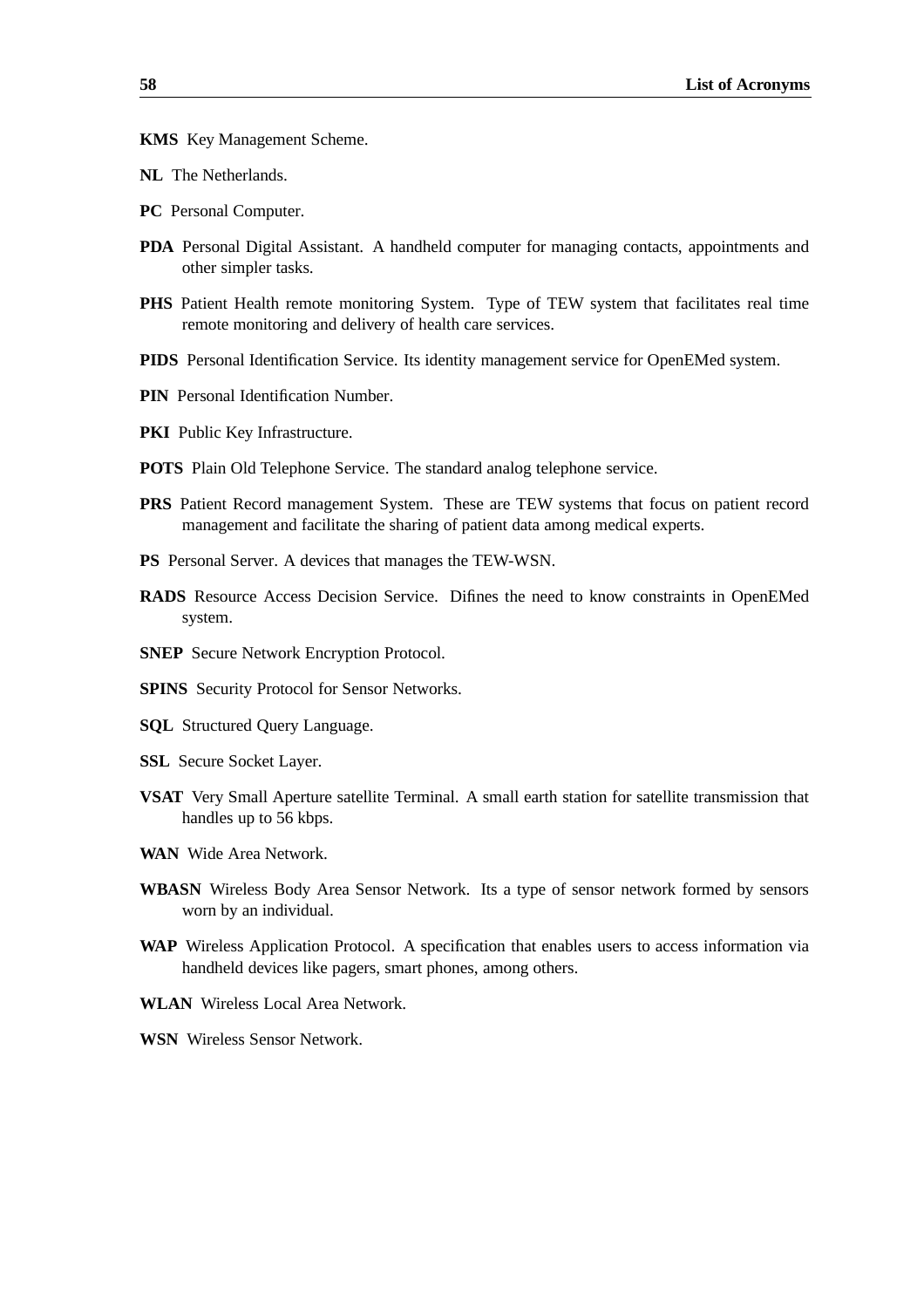- **TEW** Telemedicine, E-health and Wellness. Means of providing medical and wellness services using information communication technologies.
- **TESLA** Time Efficient, Streaming, loss-tolerant Authentication Protocol.
- **TEW-WSN** Telemedicine E-health and Wellness Wireless Sensor Network. This is a sensor network the encampasses WSN and environmental sensors
- 2G Second Generation wireless. Is technology of encoding digital wireless phones on circuit switched networks. Most of the systems in the United States and Europe are using this technology.